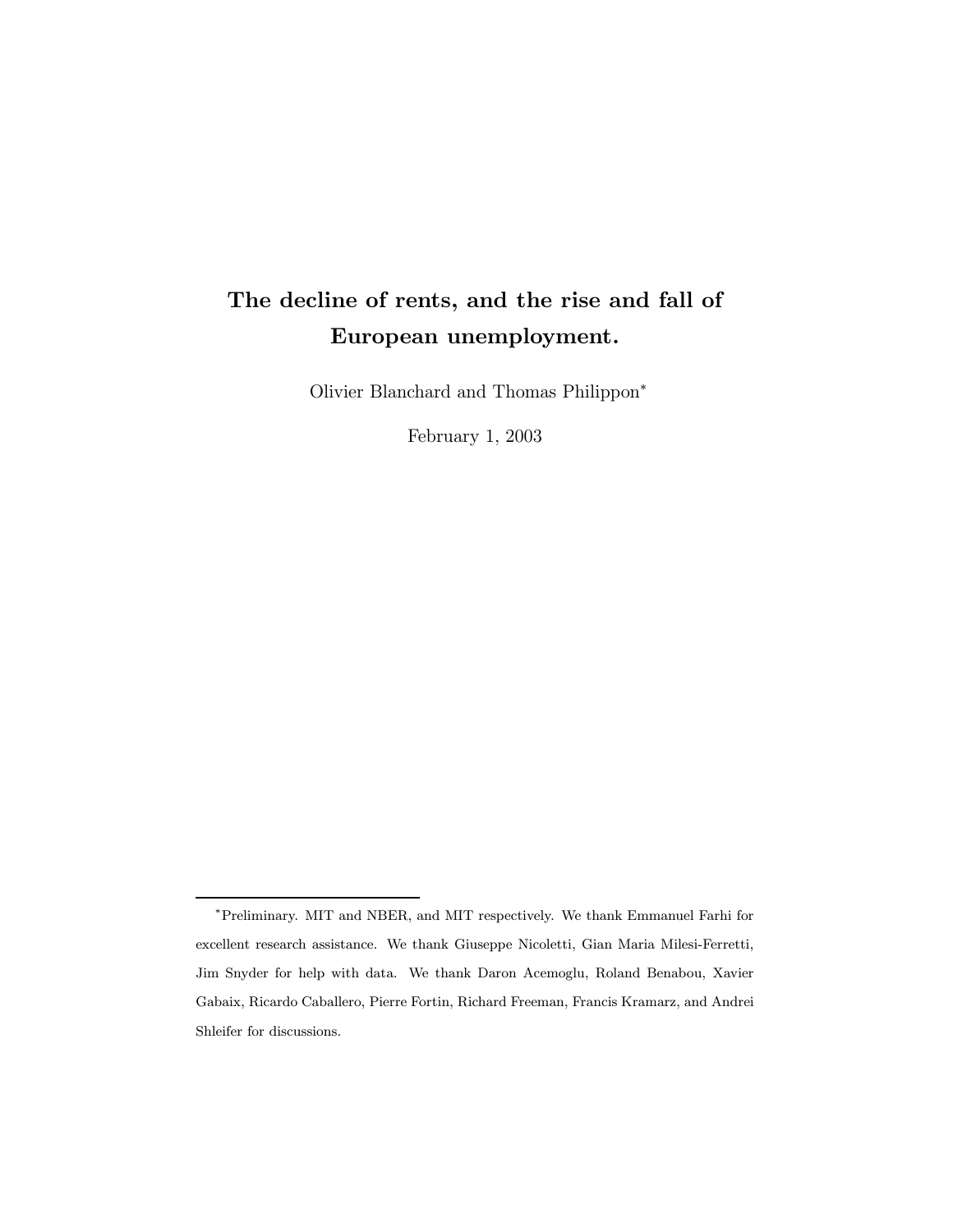#### Abstract

Our paper develops three propositions:

Higher product market and capital market competition and integration since the 1970s have led to a steady decline of rents and to smaller and shorter lasting quasi-rents.

These changes are likely to increase efficiency and output in the long run, but it may take time for economic actors to fully understand them and adapt. In the presence of collective bargaining and slow learning by unions, these changes can generate first a rise, then a decline in unemployment. This fits the general evolution of unemployment in Europe since the 1970s.

The speed of learning by unions is likely to depend on the degree of trust between labor and capital. The empirical evidence suggests that differences in trust can explain much of the differences in the evolution of unemployment across countries. Countries where trust was lower have had more of an increase, and a later turnaround, in unemployment.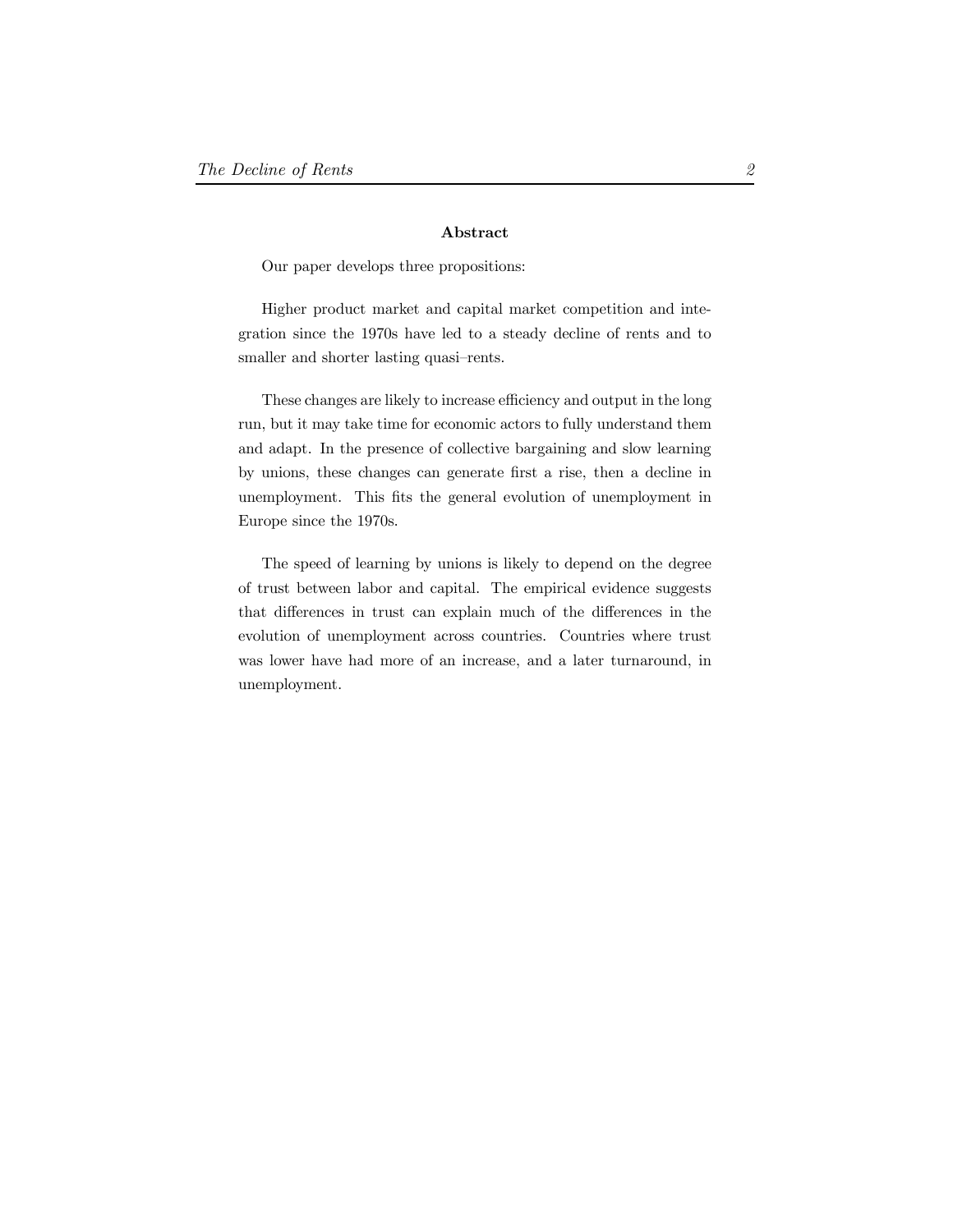## Introduction

The motivation for our paper comes from listening to the rhetoric of labor unions both within and across European countries:

Some unions speak of the need for a "partnership between labor and capital." While fighting for labor, they nevertheless insist on the need to maintain an adequate rate of return for capital, lest capital move away and employment suffer. $<sup>1</sup>$ </sup>

Some unions instead have a view much closer to the old "class struggle" view of relations between capital and labor. They speak as if the fight over the distribution of income between wages and profits were a fight for rents, with few implications for employment.

It seems a priori plausible that, in economies where collective bargaining plays an important role in wage determination, such attitudes on the part of unions might have a bearing on the evolution of unemployment. With this motivation, we explore, in this paper, the following hypothesis:

The last 30–40 years in Europe have seen a steady increase in both product market competition and capital mobility, and thus to a steady decline in rents. These developments are eventually for the better, leading to higher efficiency, higher output, and perhaps also lower unemployment. But, to the extent that unions are slow to learn and adjust, this structural change may lead to a hump-shaped response of unemployment: First a rise, then, as learning takes place, a fall. This may explain the general evolution of unemployment in Europe during the period. And, to the extent that learning has

 $^1\!$  Perhaps the best-known early statement along these lines is by Helmut Schmidt, then the Social Democratic Chancellor of Germany, in 1976: "The profits of enterprises today are the investments of tomorrow, and the investments of tomorrow are the jobs of the day after".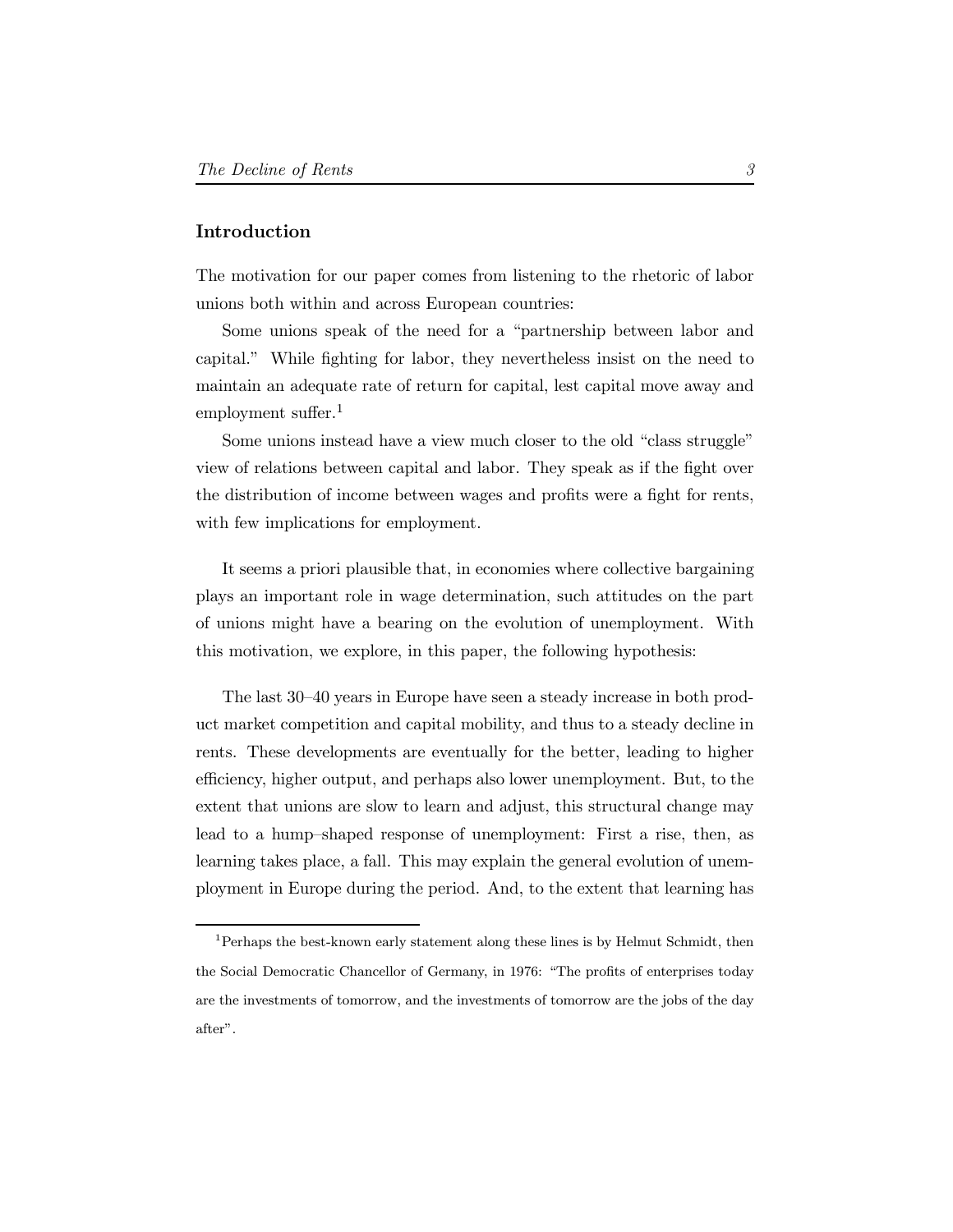taken place at different speeds across unions and across countries, it may also explain cross-country differences in the evolution of unemployment.

We start by looking, in Section 1, at the panel data evidence on goods market competition and capital mobility in Europe over the last 30–40 years. Obviously, neither is directly observable. But we can look at the evolution of variables which are likely to affect either competition or mobility, for example the extent of product market regulation, of the share of the business sector owned by the state. We can also look at variables which are likely to be correlated with competition or mobility, for example the volume of trade or the size of cross-country financial positions. The empirical evidence suggests that the process of capital market integration has been a steady one since at least the 1970s. Deregulation of the goods market appears more recent, becoming more important in the 1990s.

We turn, in Section 2, to the logic of the hypothesis itself. We construct a model with both monopolistic competition and imperfect capital mobility. Monopolistic competition generates rents; imperfect capital mobility generates quasi-rents.

We assume that wages are set by unions in collective bargaining. We then look at the effects of either higher product market competition or higher capital mobility on wages and unemployment, depending in particular on whether these changes are understood by unions as they take place. The model implies that one must make a distinction between higher competition and higher capital mobility:

Higher competition, coming for example from product market deregulation, is unlikely to generate an increase in unemployment, even if unions do not understand the change.

Higher capital mobility, on the other hand, is likely to lead to lower unemployment if unions understand the change, but to higher unemployment if they do not. So, if unions learn only over time, higher capital mobility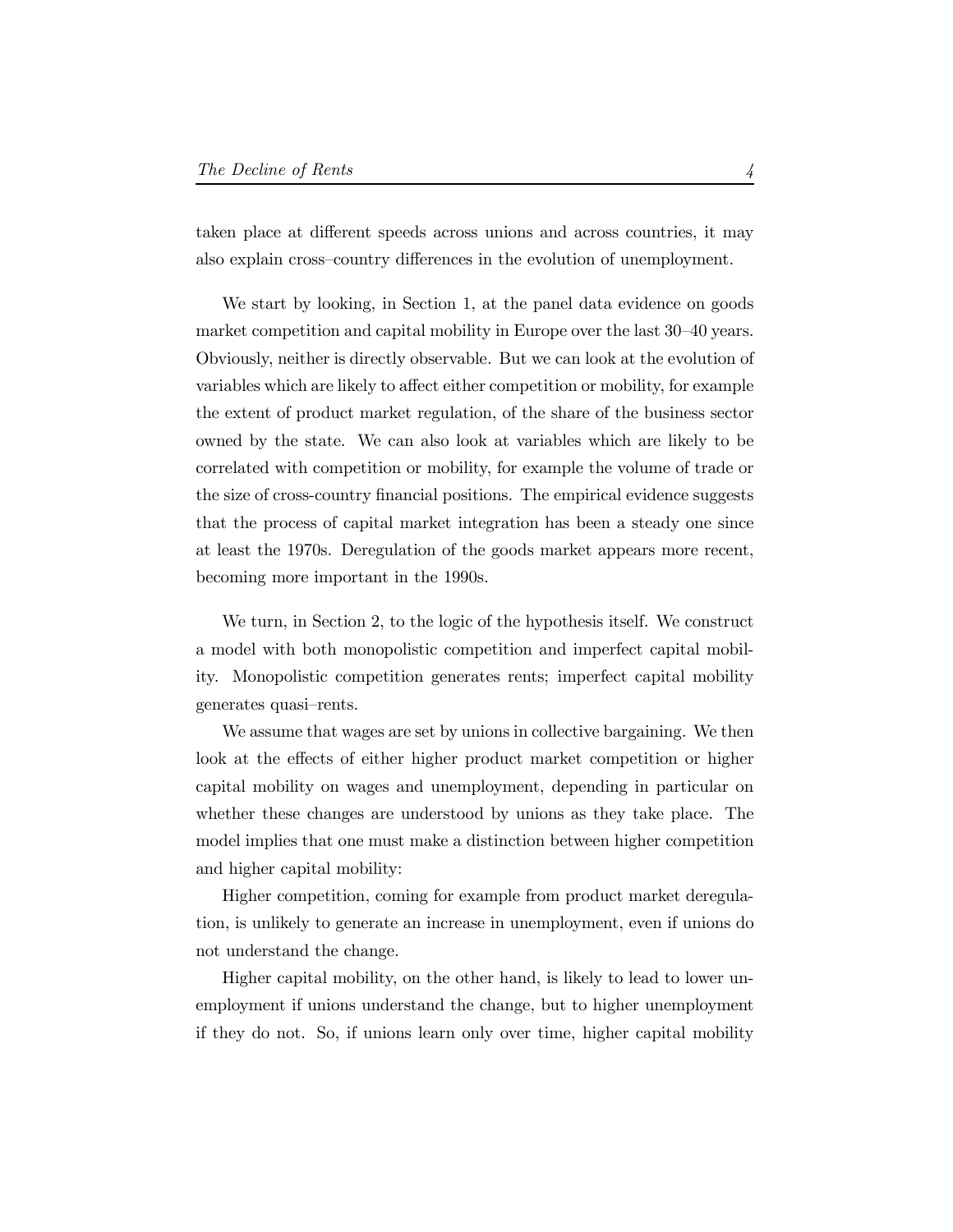leads first to an increase in unemployment, then to a decrease to a lower level.

Thus, the model implies, if we want to explain the evolution of European unemployment—its increase in the 1970s and 1980s, and its more recent turnaround—the crucial factor must be increasing capital mobility, not increasing product market competition. If anything, product market deregulation, which has come late, is likely to be contributing to the recent decrease in unemployment.

With the model as a guide, we return to the evidence. We look, in Section 3, at the evolution of European unemployment and wages since the early 1970s. If we think of the increase in capital mobility as the underlying source of change, and of unions as learning and adapting to the change only over time, our model predicts a hump-shaped response of unemployment, together with (positive, but insufficient) wage moderation. We show that this is indeed the pattern in the data. The real wage (per efficiency unit) decreases from the early 1980s on. Unemployment steadily increases from the early 1970s on, and only turns around in the mid to late 1990s.

The focus on European unemployment as a whole hides however important cross country differences. While some countries, most notably the large European continental countries, have had increasing unemployment up to the mid-1990s and are still at high levels today, other countries turned around much earlier, and have very low unemployment today. The most interesting case may be the Netherlands, where, after increasing sharply, unemployment turned around in the early 1980s, and is below 3% today. We show that countries which have experienced the largest decrease in unemployment are also the countries where wage moderation has been the strongest. And that wage moderation can often be traced to an explicit change in the attitude of unions, for example the 1982 Wassenaar agreement in the Netherlands.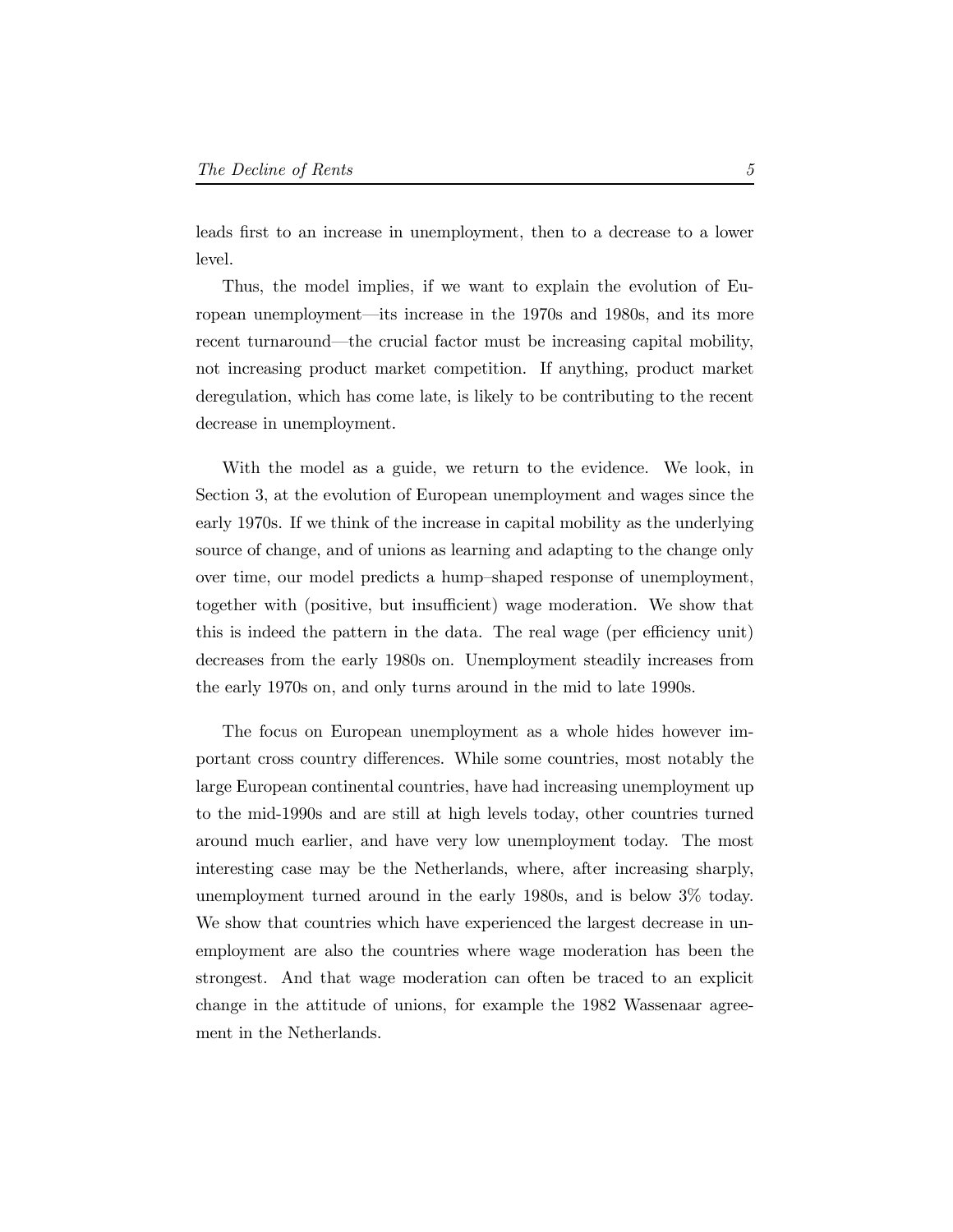This finding raises however the question of why some countries have been more successful than others. We explore, in Section 4, the idea that this may be due to different speeds of learning of unions across countries. This leads us to look at the role of "trust" between labor and capital. It is plausible that in countries where there is more trust between social partners, unions will take firms' warnings more seriously, and thus will learn faster about changes in the economic environment. To explore this idea, we construct an (inverse) measure of trust based on the intensity of strike activity during the 1960s—that is, before the increase in unemployment. We then regress unemployment on a set of time effects interacted with this measure of trust, and show that, indeed, countries with lower measures of trust (low strike intensity) have had a much larger increase, and a later decrease, in unemployment. Indeed, differences in trust do a very good job of explaining differences in unemployment evolutions across European countries.

We believe that our hypothesis, with its focus on structural change, collective bargaining, and the attitudes of unions, is an important component of the European unemployment story. But it is surely not the only one. Section 5 relates our explanation to the body of research on European unemployment, and concludes.

#### 1 Some empirical evidence

From the point of view of labor, there are two types of potentially appropriable rents. First, \pure rents", returns in excess of the required rate of return to capital, coming from monopoly power of firms in the goods market. Second, "quasi-rents", returns in excess of the required rate of return to capital, coming from inelastic capital supply in the short run, and possibly also—but to a lesser degree—in the long run. The distinction between the two will be important when we look at the effects of product market and capital market integration and deregulation on unemployment later on.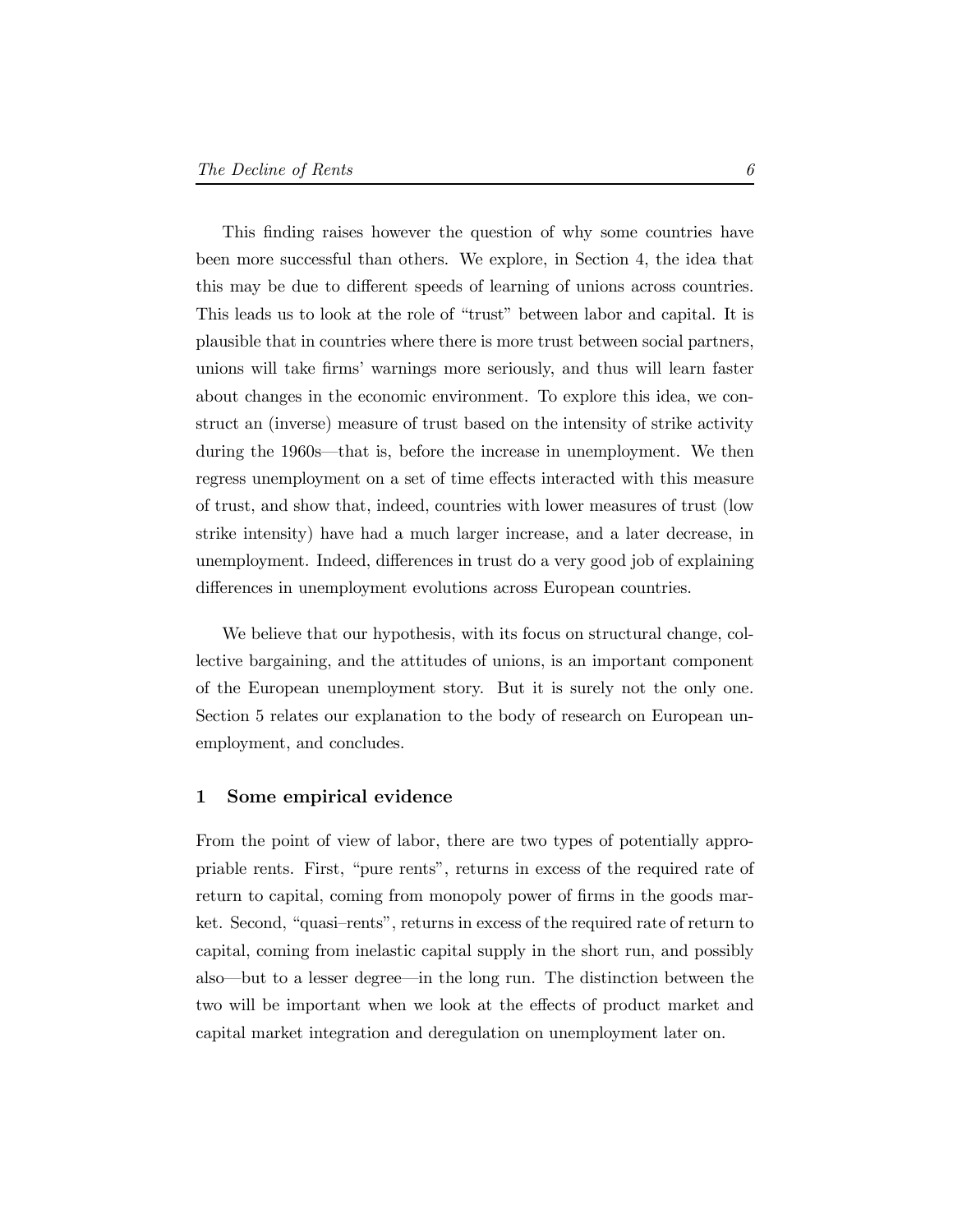Neither pure nor quasi-rents are easily observable. The main reason is indeed one of the themes of this paper, which is that they may be partly appropriated by workers. Large monopoly rents may not show up as profits, but as higher wages for the workers in the firm. What is more easily observable however is the evolution of a number of variables which are either likely to affect these rents, such as measures of barriers to entry, public ownership in the business sector, or likely to be correlated with the degree of domestic or international competition, such as gross flows of goods or of financial capital across countries.

These are the variables we look at in this section. Our contribution here is only to put together measures constructed by others. We rely in particular on both published and unpublished data from the large OECD project on product market regulation.<sup>2</sup> Whenever feasible, we construct and present average measures for four sets of countries:

- The four large continental countries, France, Germany, Spain, and Italy (E4 in the figures below).
- Nine smaller continental countries, Austria, Belgium, Denmark, Finland, Ireland, the Netherlands, Norway, Portugal, and Sweden (S9).
- Four "Anglo-saxon" countries, Canada, New Zealand, Australia, the United Kingdom, plus the United States (A4+US)
- All countries together (T18).

The differences in the unemployment experiences of these 18 countries motivate our classification: Unemployment rose more and has declined least in the first group. Unemployment turned around earlier and has declined

<sup>&</sup>lt;sup>2</sup>We are very grateful in particular to Giuseppe Nicoletti for making available these data to us.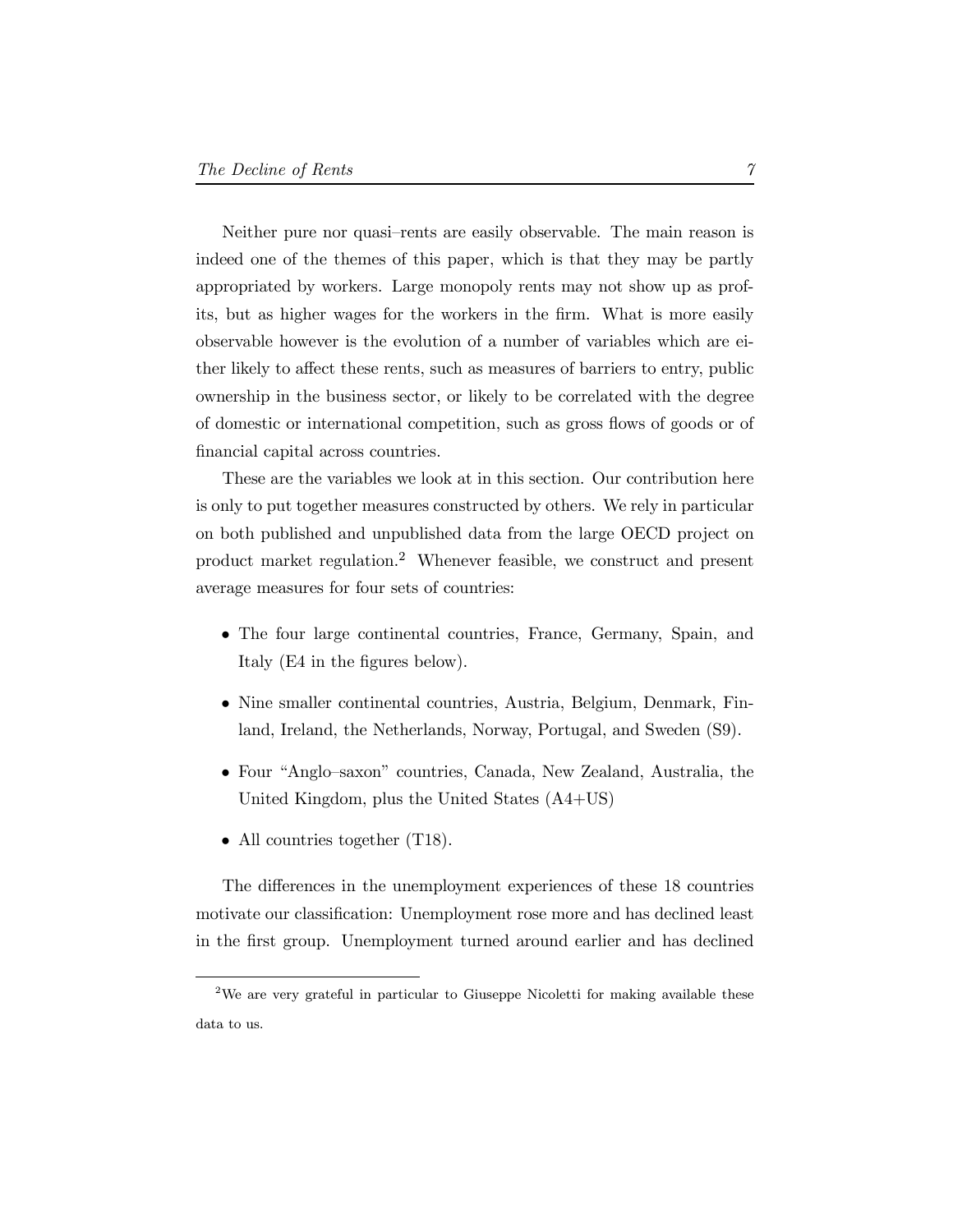more in the second group. Anglo-saxon countries and the United States have a substantially different unemployment record than continental European countries.<sup>3</sup>

The rest of the section presents various measures of integration/deregulation, first for product markets and then for capital markets. The trend towards deregulation and higher integration will come as no surprise. What is more interesting for our purposes are the timing, and the differences across groups of countries.

## 1.1 Product market deregulation

The OECD International Regulation Database Project constructed a detailed cross section of many dimensions of goods market regulation as of the late 1990s for each OECD country. This database has been extended by Nicoletti et al. [2001] to a panel data base for a number of countries, based on information from seven sectors (Electricity, Gas, Rail, Road Freight, Air transport, Post, and Telecoms), for the period 1975-1998.

Figure 1 shows the evolution of the index of "barriers to entrepreneurship " constructed by Nicoletti et al. The index is a composite of various dimensions of product market regulation, from legal barriers to entry, to antitrust exemptions given to some public enterprises.4. The index varies from 0 (no barriers) to 6. The index for each group of countries is an unweighted average of the indexes for each country in the group. We draw the following conclusions from the figure:

• There has been a clear decline in barriers to entrepreneurship since 1975.

 ${}^{3}$ For more on these differences, see Blanchard [2000].

<sup>&</sup>lt;sup>4</sup>The description of the index is given in Nicoletti et al.  $[2000]$ , p.18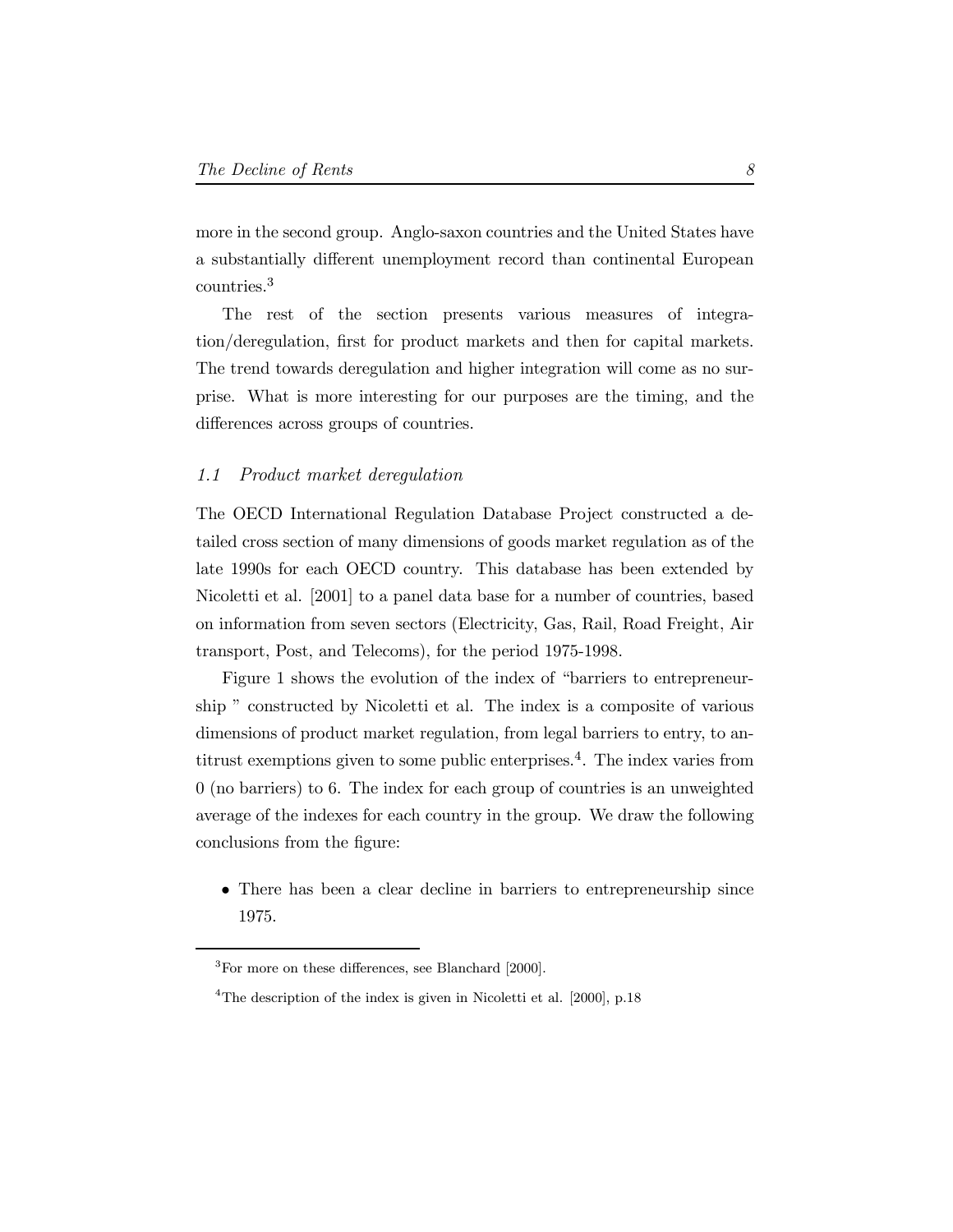

Figure 1. Barriers to entrepreneurship, 1970-1998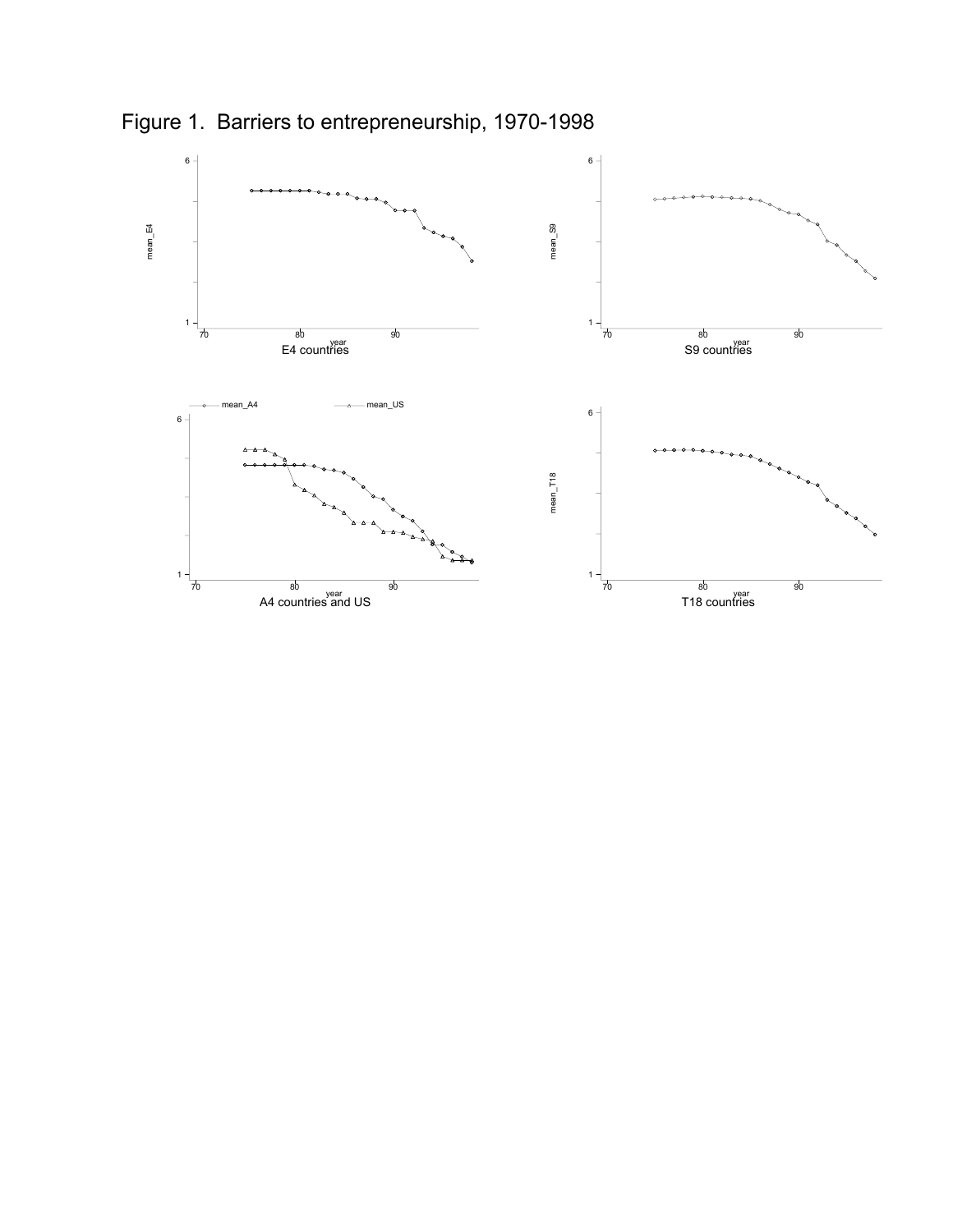- Deregulation started in the mid 1980s in Anglo-saxon countries, and the index is now very low.
- In both large and small continental European countries, deregulation started in earnest only in the early 1990s, clearly under the influence of Bruxelles and the "One Market" initiative of the European Union, and the index has decreased less.

## 1.2 Product market integration

Another measure which is likely to be correlated with the degree of goods market competition is the level of foreign trade. Figure 2 plots the ratio of the sum of exports and imports to GDP, from 1960 to 1998, for each group of countries. We draw the following conclusions:

- Product markets have become steadily more integrated over time.
- The rate of growth of trade was high in the  $1960s-3.2\%$ , for the 18 countries taken together. It was then much lower in the 1970s and the  $1980s-2.2\%$  and  $1.9\%$  respectively. It increased again in the 1990s, when it has reached  $3.2\%$ .<sup>5</sup>
- For the larger continental European countries, the ratio has increased from 0.12 to 0.60. For the smaller and so naturally more open continental countries, the ratio has increased from 0.41 to 1.06. For the Anglo-saxon countries, the ratio has increased from 0.26 to 0.41.

<sup>&</sup>lt;sup>5</sup>As is well known, over a longer time span, the evolution of the volume of trade is not a steady trend. The volume of trade relative to GDP increased sharply in the 19th century, and was high at the start of the 20th century (Williamson [2002]). An interesting question is whether some of the mechanims we focus on here were at work at that time. The main difference is probably in the nature of collective bargaining and the strength of unions, then and now.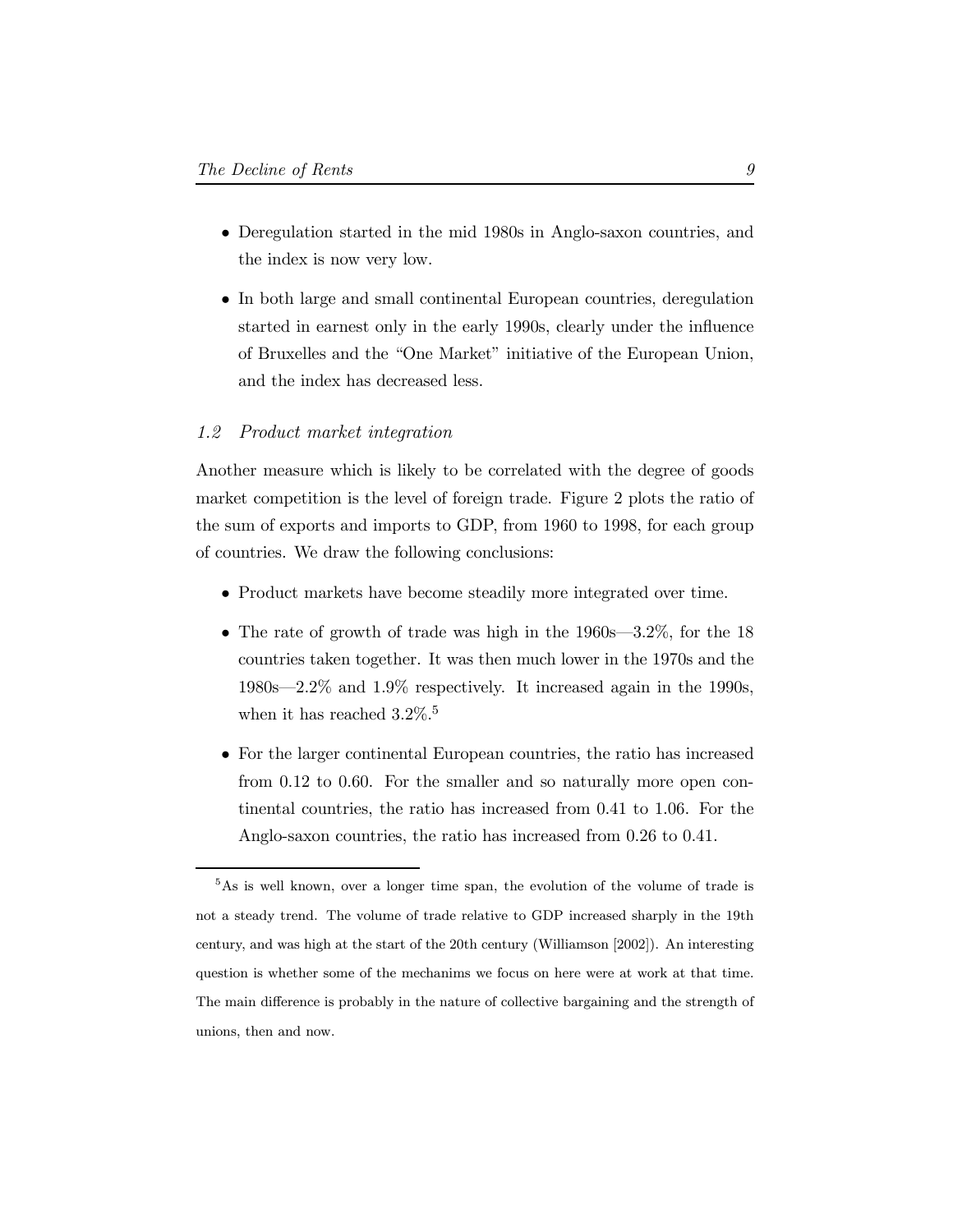

Figure 2. Openness (X+Q)/Y, 1960-1998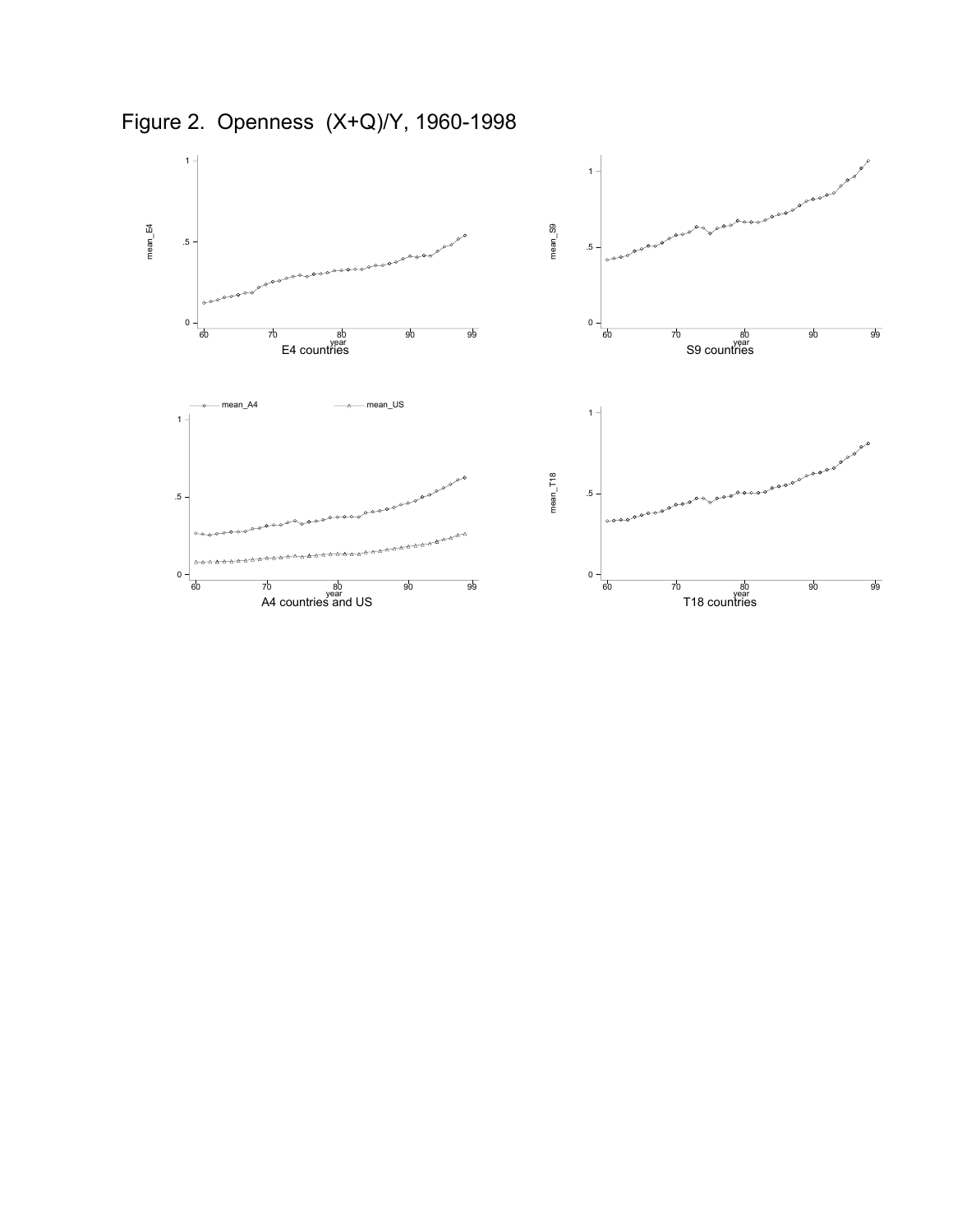## 1.3 Private versus public ownership

Turning now to quasi-rents, one relevant measure is the degree of state ownership of firms in the business sector. There is much evidence that state-owned firms do not respond in the same way as privately-owned firms to an increase in wages. Even if the rate of return on capital becomes very low, the state is more likely to continue investing, and maintain employment than would a private firm. (Think of state-owned mining firms, which, in nearly all countries, continue operating long after they have become major loss makers.)

With this in mind, we show in Figure 3 the evolution of an index of state ownership, constructed by Nicoletti (private communication), for the period 1975 to 1998. The index varies from 0 (no state ownership) to 10, based on the percentage of the value added in the business sector produced by state owned firms.

Figure 3 looks in many ways similar to Figure 1:

- There has been a clear decline in state ownership over time. Much of the decline has happened relatively late in the sample.
- State ownership was lower in Anglo-saxon countries to start, started declining in the mid 1980s on, and has now reached a level similar to that of the United States.
- The decline in continental Europe has happened mostly in the 1990s, and has been more limited. There is no clear difference between large and small countries.

## 1.4 Capital market integration

A measure which is likely to be correlated with capital market integration, and thus with the size and the duration of quasi-rents is the size of gross financial flows between countries.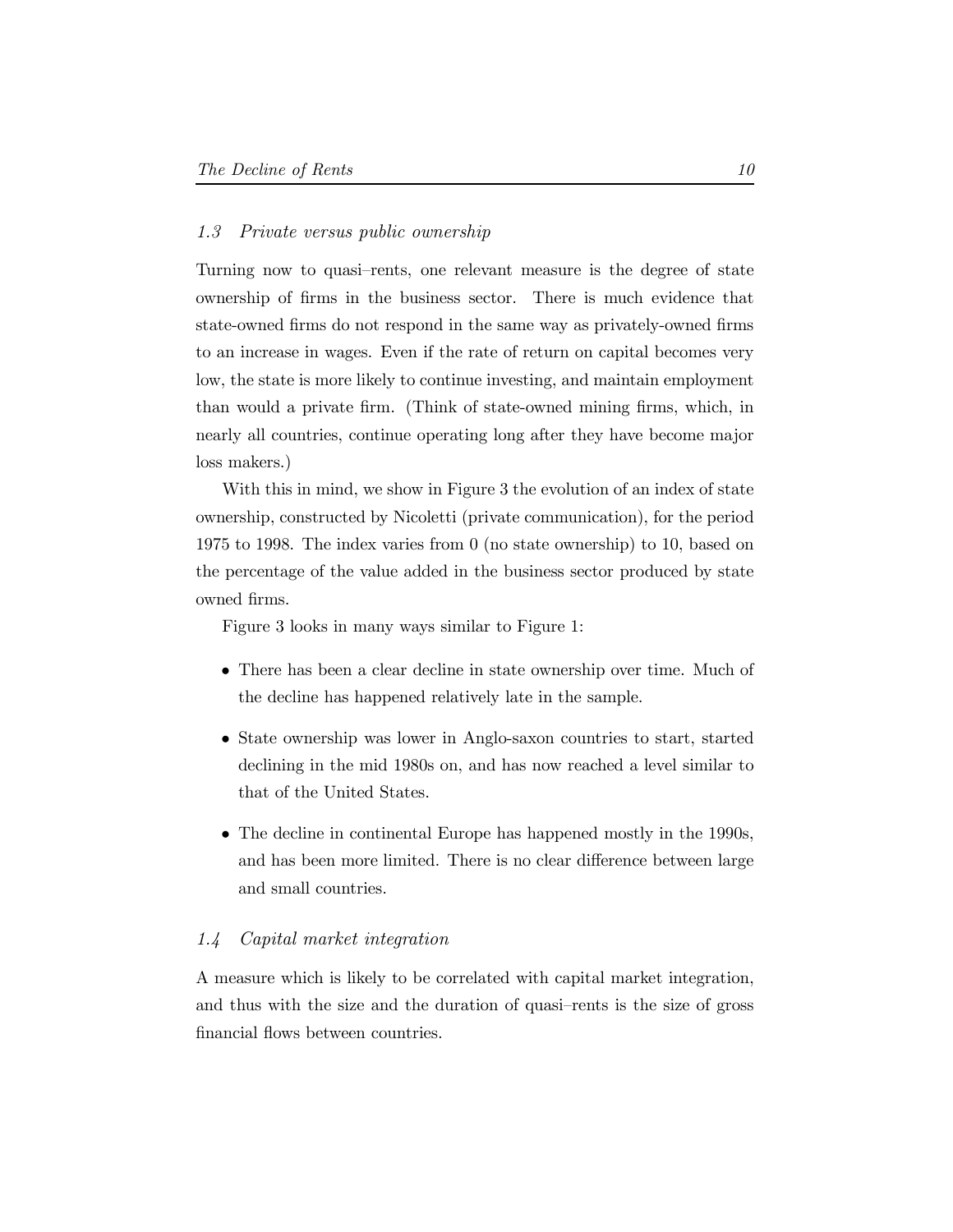

Figure 3. State ownership index, 1970-1998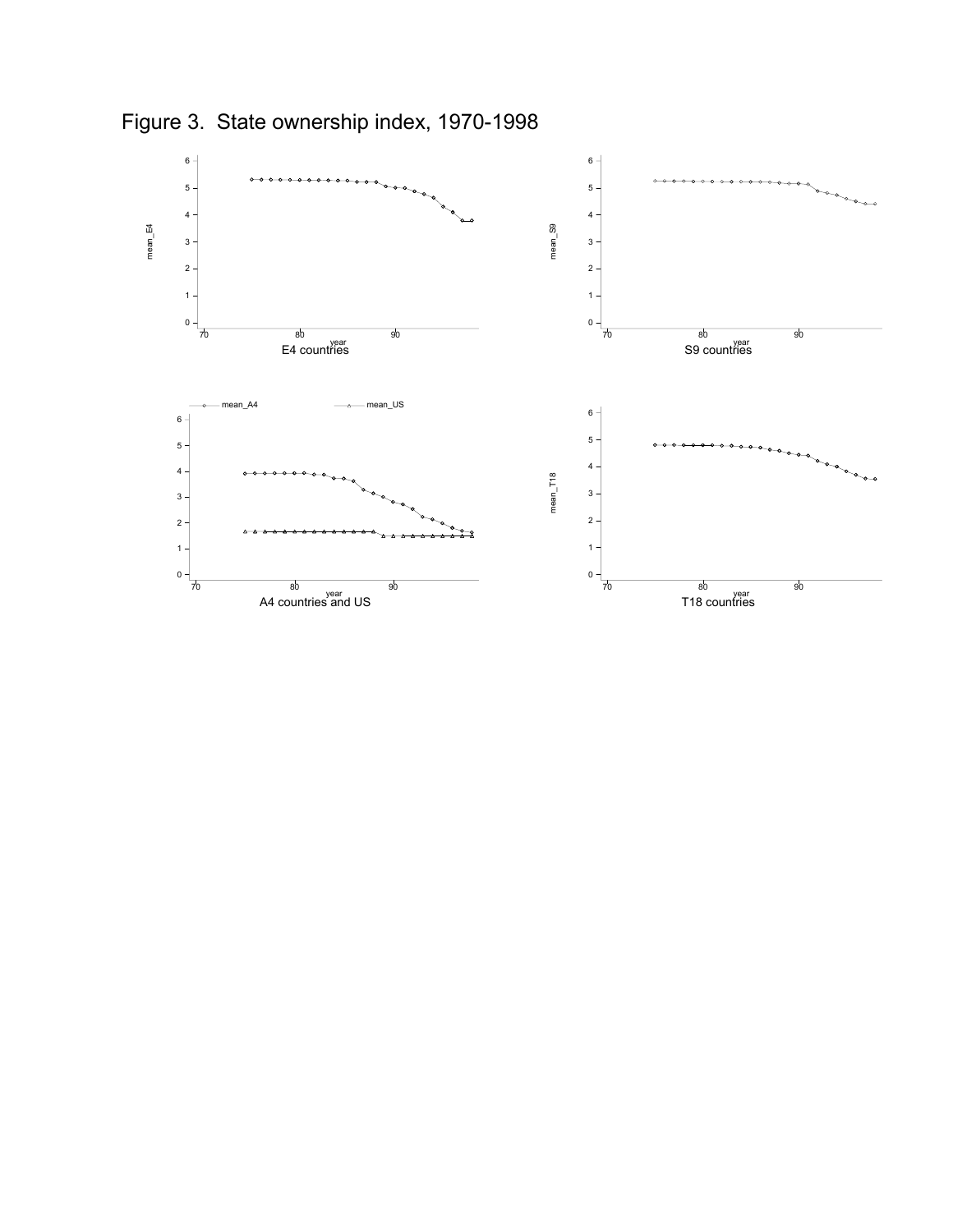Figure 4 reports the evolution of an index of capital mobility. It is constructed for each country as the sum of the stock of FDI and equity assets held by a country plus the stock of its FDI and equity liabilities, divided by GDP, from 1980 to 1998, using the numbers constructed by Lane and Milesi-Ferretti [2001]. Because of missing data for the early years, data for the E4 includes only Germany, data for S9 includes only the Netherlands and Austria, data for A4 includes only the United Kingdom and Canada.<sup>6</sup>

We draw the following conclusions from Figure 4.

- There has been a steady increase in capital mobility at least from 1980 on. For the five countries we look at here, the average ratio increased from a low 0.10 in 1980 to 0.45 in 1998. (Given the initially low level of the ratio in 1980 in most countries, the increase must have been limited before  $1980.<sup>7</sup>$ .
- Anglo-saxon countries were more integrated to start with, and the relative increase has been more limited.
- The increase has been larger, both absolutely and relatively, in the small than in the large continental European countries.

The overall picture which comes out from looking at the evolution of these admittedly imperfect measures is a complex one. Simplifying a bit, we draw three main conclusions:

 $6$ We constructed another, wider, index, which includes the stock of all foreign assets held by the country and all domestic assets held by foreigners. Its evolution is similar to that reported here.

<sup>&</sup>lt;sup>7</sup>The earlier remark about the evolution of trade over a much longer time span applies to capital flows as well. The volume of capital flows was very high early in the 20th century, only to decline sharply later. Obstfeld and Taylor [2003]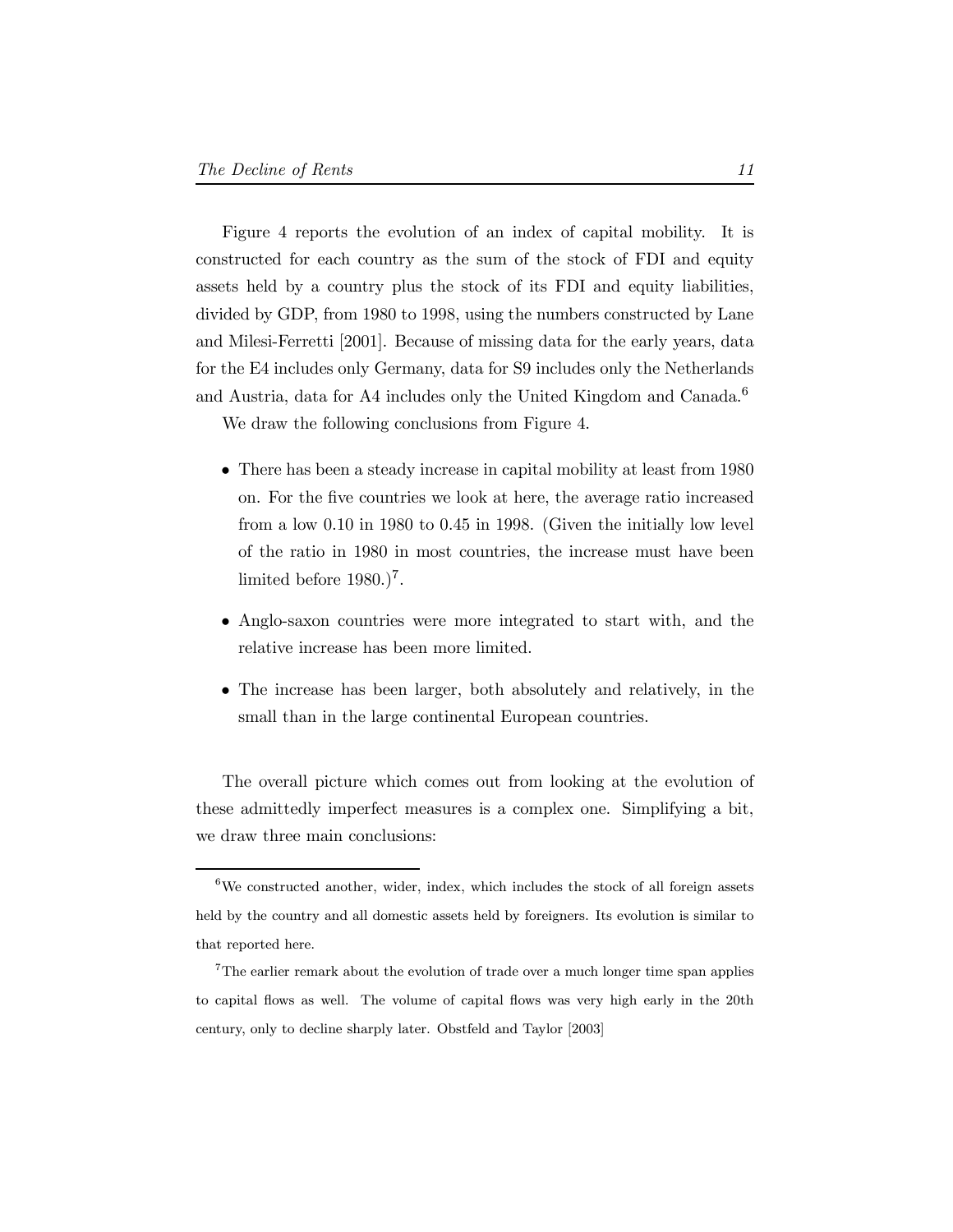

Figure 4. Capital mobility index, 1970-1998 FDI and equity assets plús liabilities) divided by GDP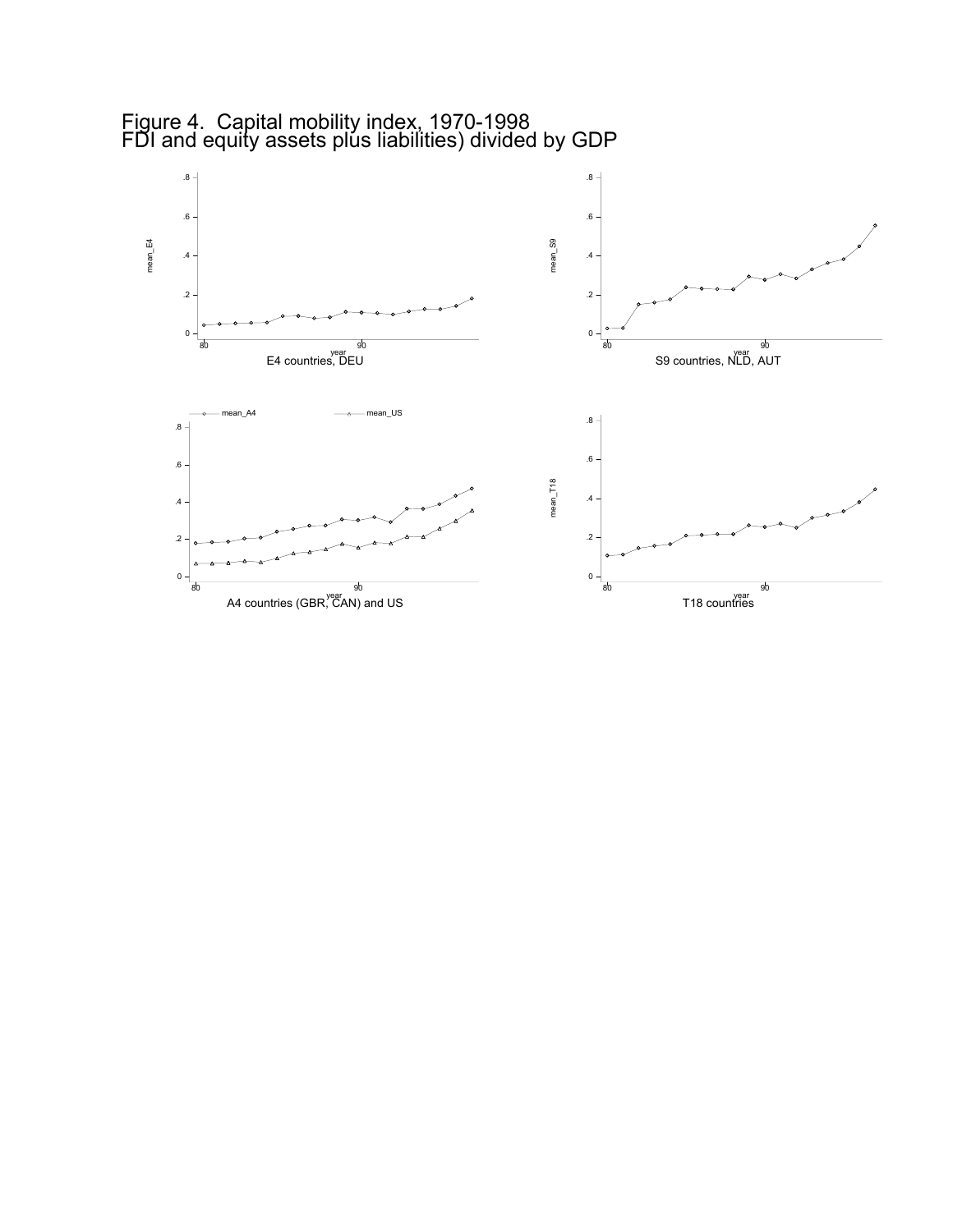First, and foremost, there clearly has been an increase in both product and capital market competition since the early 1970s.<sup>8</sup>

Second, the increase in capital market competition appears to predate the increase in goods market competition. Clearly, for continental Europe, product market deregulation is largely a story of the 1990s, not earlier.

Third, except perhaps for the scope of capital market integration, there is no obvious difference between large and small European countries.

#### 2 A minimalist model

In constructing a model, we have in mind the following questions: What are the likely dynamic effects of higher competition in the goods market, and of higher capital mobility in financial markets? If wages are set in collective bargaining, how do these effects depend on how fast unions learn about these structural changes? What is likely to happen to unemployment?

To answer these questions, we construct the following minimalist model.<sup>9</sup>

 $^{9}$ Blanchard and Giavazzi [2002] looked at the dynamic effects of deregulation in the product and labor markets. This model can be seen as extending the analysis to explore the effects of deregulation in financial markets as well.

<sup>8</sup>We constructed another potential measure of internal capital market integration, the standard deviation of profit rates across sectors. Using the OECD sectoral data base, we computed this standard deviation for each country and for each year, and then looked at the evolution of the average standard deviation for the group of countries taken together. This measure shows a sharp decrease over time, a finding consistent with increased internal capital mobility. But we suspect that the result may come also from incorrect measures of the initial capital stock, giving incorrect measured profit rates early on. As time passes, and the initial guess for the capital stock matters less, measured profit rates will then converge, even if true ones do not. For this reason, we do not show these results here.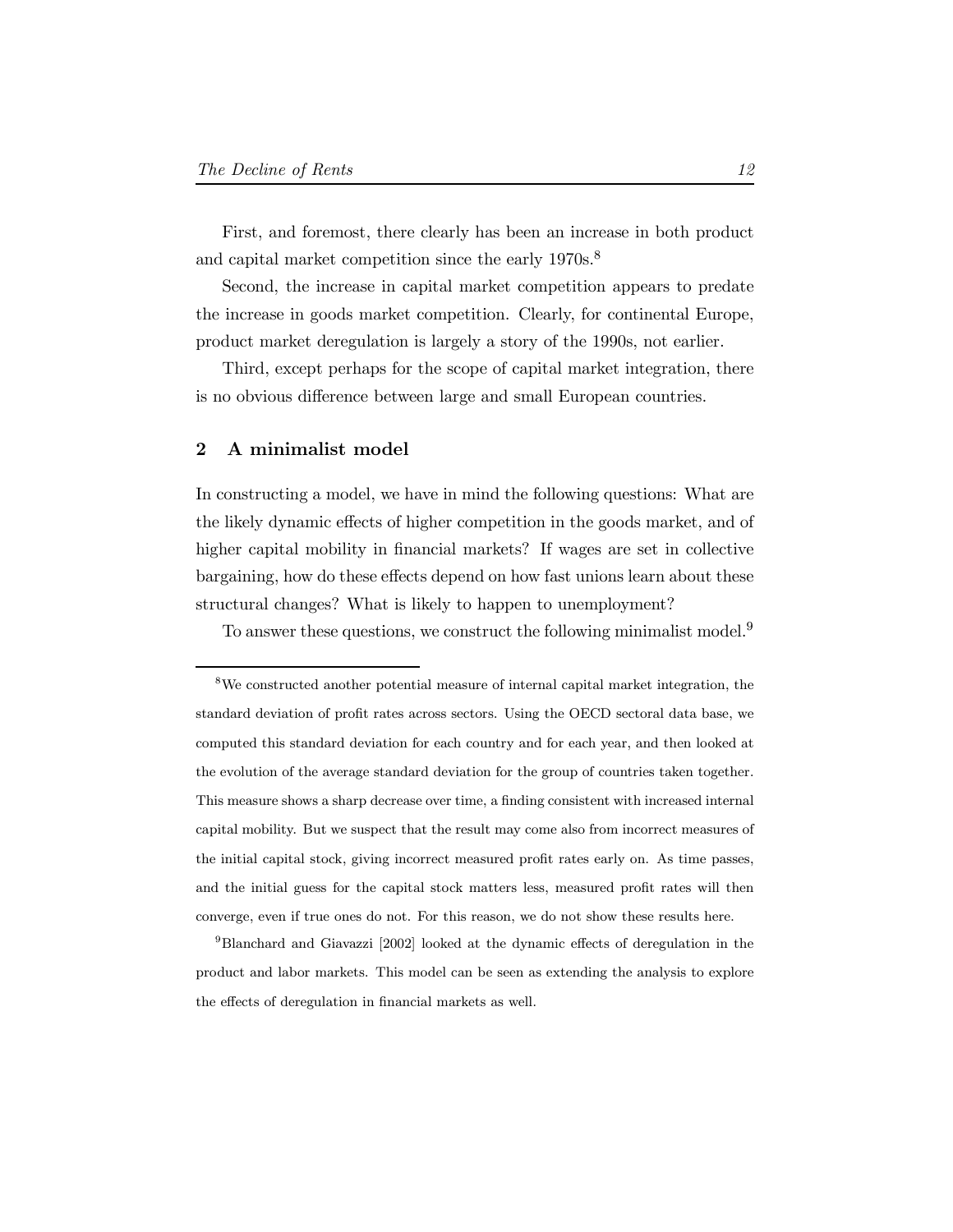Consider an economy with a continuum of firms on  $[0 1]$ .

 $\bullet$  The goods market is monopolistically competitive, and each firm faces demand given by:

$$
\frac{Y}{\overline{Y}} = p^{-\sigma}, \quad \sigma > 1
$$

where bars denote aggregates,  $Y$  denotes the output of the firm, and p denotes the relative price of the firm. The parameter  $\sigma$  is the first important parameter here: The higher  $\sigma$ , the smaller the monopoly power, the lower the rents.

 $\bullet$  The production function for each firm is given by:

$$
Y = \min(K, N)
$$

This Leontief assumption implies a simple (trivial) link between capital accumulation and movements in employment—a central link in our story. It eliminates however movements in employment due to changes in the desired capital-labor ratio, which are probably an important part of the actual story of European unemployment.<sup>10</sup>

 $\bullet$  The profit rate of each firm is therefore given by:

$$
\pi \equiv \frac{pY - wN}{K} = (p - w) = \left(\frac{K}{\overline{K}}\right)^{-\sigma} - w
$$

The profit rate is decreasing in the capital stock of the firm relative to the aggregate capital stock, and in the wage.

 $\bullet$  The supply of capital to the firm is given by:

$$
K = \left(\frac{\pi}{r}\right)^{\theta}
$$

 $10$ For more on the evolution of the capital-labor ratio, see Blanchard [2000], Lecture 1.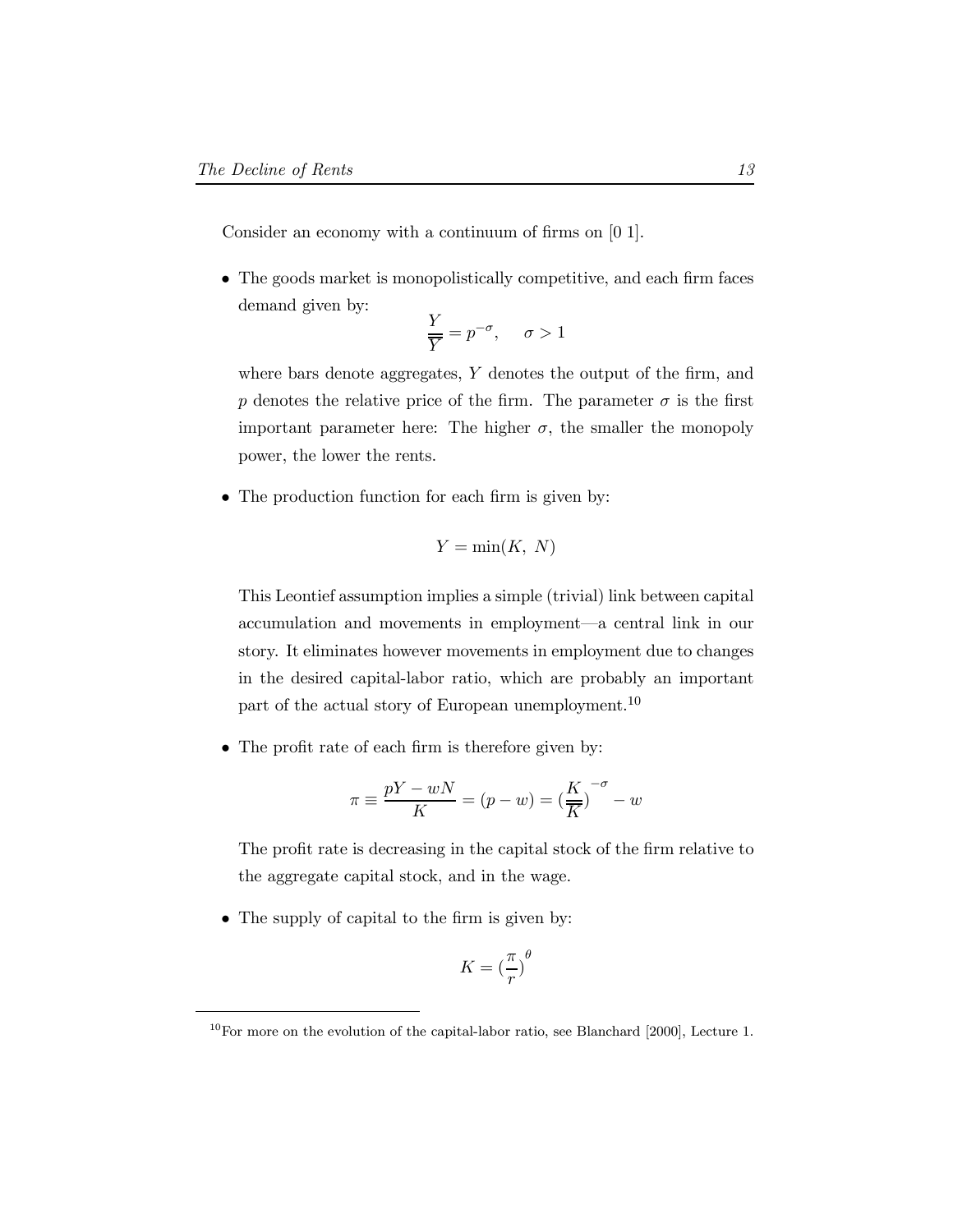where r is the world interest rate. The parameter  $\theta$  is the second important parameter, capturing the extent of quasi-rents. A value of 0 implies that capital is stuck in the firm (a caricature of state-owned firms). A value of  $\infty$  implies no quasi-rents.<sup>11</sup>

Collective bargaining takes place at the level of the firm. Unions choose  $w$  to maximize the wage bill,  $wN$ , so:

$$
w
$$
 argmax $(wN)$ 

where, from above, the relation between  $w$  and  $N$  is given by:

$$
w = \left(\frac{N}{\overline{N}}\right)^{-1/\widehat{\sigma}} - rN^{-1/\widehat{\theta}}
$$

where we now introduce a hat to denote the unions' beliefs about the parameters  $\sigma$  and  $\theta$ , which may or may not be the same as the actual parameters (We assume firms and suppliers of capital know the true parameters).

The assumption that the union maximizes the wage bill is for simplicity.

 $11$ Our model does not have other dynamics than the learning dynamics introduced later. Once the wage has been set, capital adjusts instantaneously. Thus, the model does not capture the notion that quasi-rents are higher in the short than in the long run. We explored specifications allowing for dynamics in the supply of capital. In particular we explored a specification where a given change in the profit rate leads to a decrease in capital by a given amount each period, but for a random number of periods (according to a Poisson parameter which determines whether the process stops each period, and thus determines the average long run elasticity of capital to profit.) In this world, it may take a long time for unions to realize that the Poisson parameter has changed; by then, capital, and by implication, employment, may have already decreased substantially. We leave these dynamics out here, as they do not change the basic conclusions below.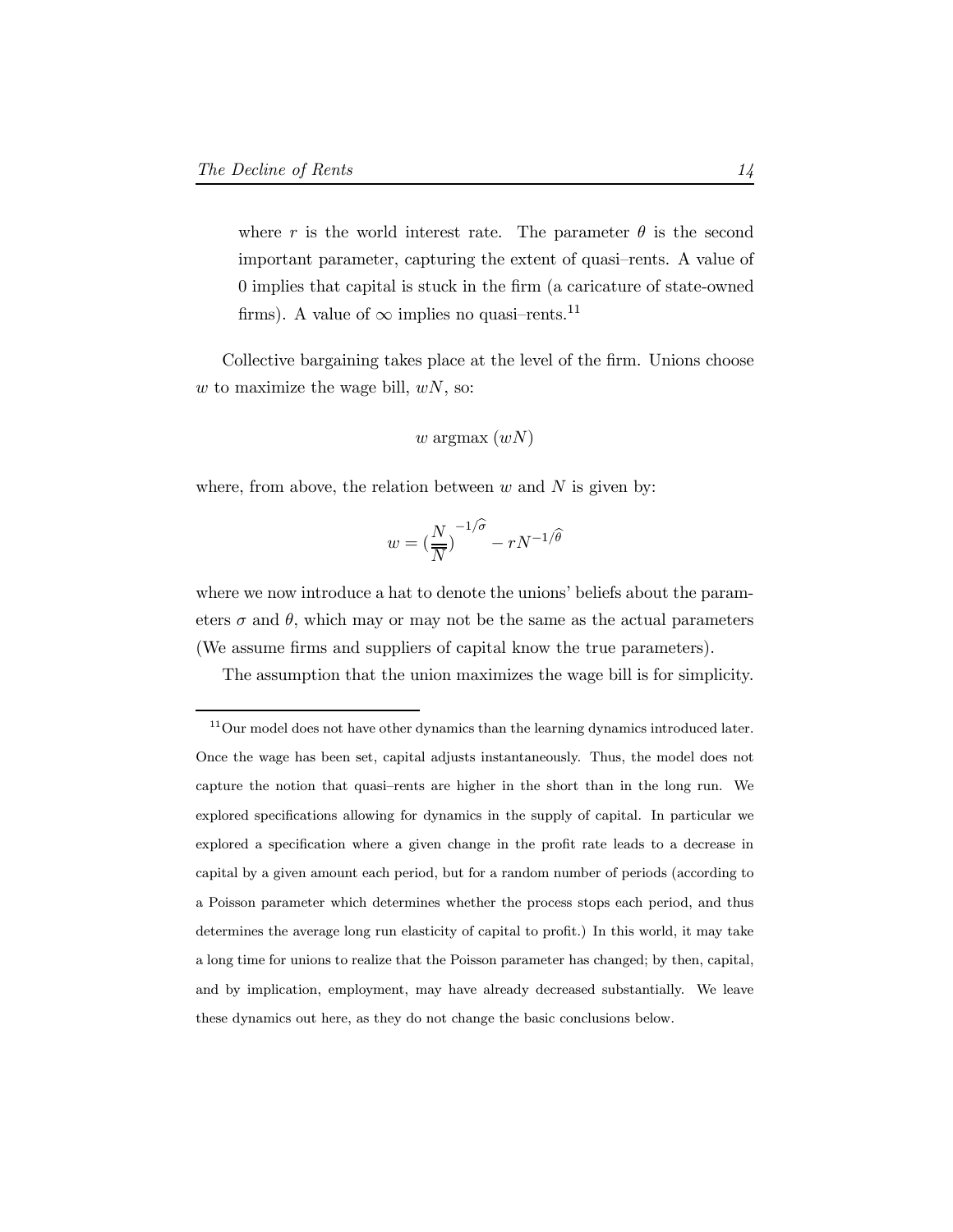The assumption of unilateral wage setting by the union is obviously too strong empirically. We make it to avoid a more complex issue, the nature of bargaining when the two sides do not have the same model of the economy (if  $\sigma$  and  $\hat{\sigma}$ , or  $\theta$  and  $\hat{\theta}$ , are not identical.) Under our assumption, only what the unions believe matters for wage setting.

In short, our model has two central parameters,  $\sigma$  and  $\theta$ , which capture the degree of goods market competition and capital mobility respectively. It takes (at least) four shortcuts. It is static; production is Leontief; it is symmetric, with no idiosyncratic shocks to firms; wage setting is unilateral. None of these shortcuts, we believe, is central to the basic results.

Solving for the wage chosen by a union in a given firm, and then imposing symmetry (i.e.  $\overline{N} = N$ , or equivalently,  $p = 1$ ), the general equilibrium level of employment is given by:

$$
N = K = \left(\frac{1 - w}{r}\right)^{\theta}
$$

where the wage is given by:

$$
w = \frac{\hat{\sigma} + \hat{\theta}}{\hat{\sigma}(1 + \hat{\theta})}
$$

So, replacing in the employment equation:

$$
N = \left[ \left( \frac{1}{r} \right) \left( \frac{\hat{\sigma}}{\hat{\sigma} - 1} \right) \left( \frac{\hat{\theta}}{1 + \hat{\theta}} \right) \right]^{\theta}
$$

Note the special case of a "pure rents economy": Assume that the actual parameters are known by unions so we can ignore the hats. Then, consider an economy where both  $\sigma$  is close to one (high monopoly power), and  $\theta$  is close to zero (low capital mobility). In such a \high rents" economy, the wage  $w$  will be close to one, and so will  $N$ , the level of employment. In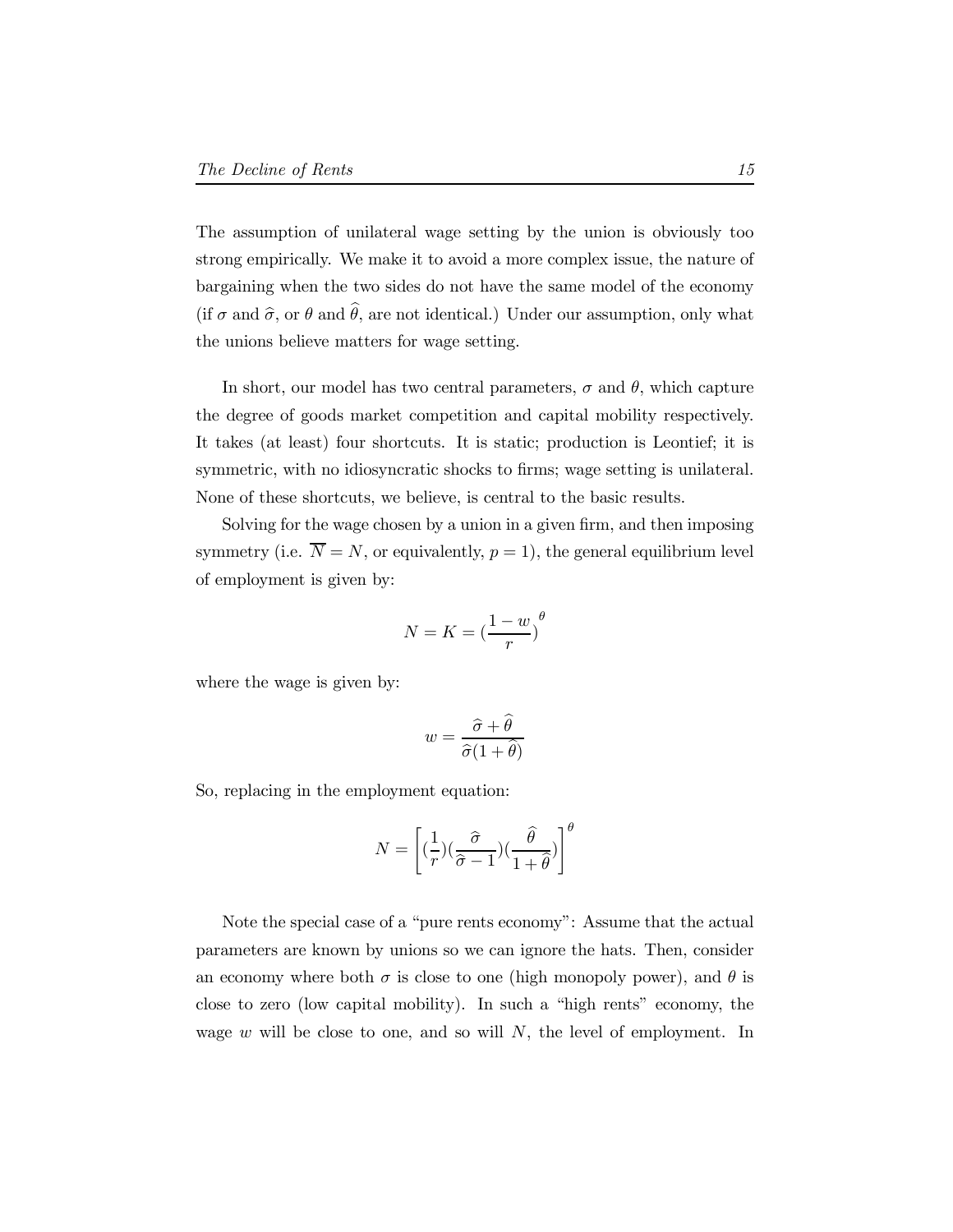words, labor will want to appropriate all the rents, and will be able to do so at no cost in employment. Under our (too strong) assumption that the wage is set unilaterally, the unions will drive profit to zero, while employment will remain nearly the same. In a more realistic Nash bargaining framework, the unions would push the wage as far as their bargaining power allows them to, again with nearly no implication for employment.

This is obviously an unrealistic configuration of parameters. But it may have been less so in the past when goods markets were less competitive, and capital less mobile. And it is still prevalent in the rhetoric of some of unions and political parties in Europe.<sup>12</sup>

We now turn to the effects of higher product market competition, then to the effects of higher capital mobility.

#### 2.1 Higher product market competition

Consider an increase in  $\sigma$ , coming for example from product market deregulation. Then the equations above have the following implications.

- If unions understand that  $\sigma$  has increased, so  $\hat{\sigma} = \sigma$  (and  $\hat{\theta} = \theta$ ), then the increase in  $\sigma$  leads to a decrease in the wage, and (only) through this decrease in the wage, to an increase in employment.
- If unions do not understand that  $\sigma$  has increased so  $\hat{\sigma}$  remains constant, the wage does not change, nor does employment.

Thus, if understood by unions, product market deregulation leads to a decrease in unemployment. If not, it has no effect on unemployment.

<sup>&</sup>lt;sup>12</sup>In the last French Presidential election, one of the candidates, Olivier Bezancenot, argued in favor of what he saw as an obvious solution to the problem of income inequality in France: redistributing the profits of firms to the poor.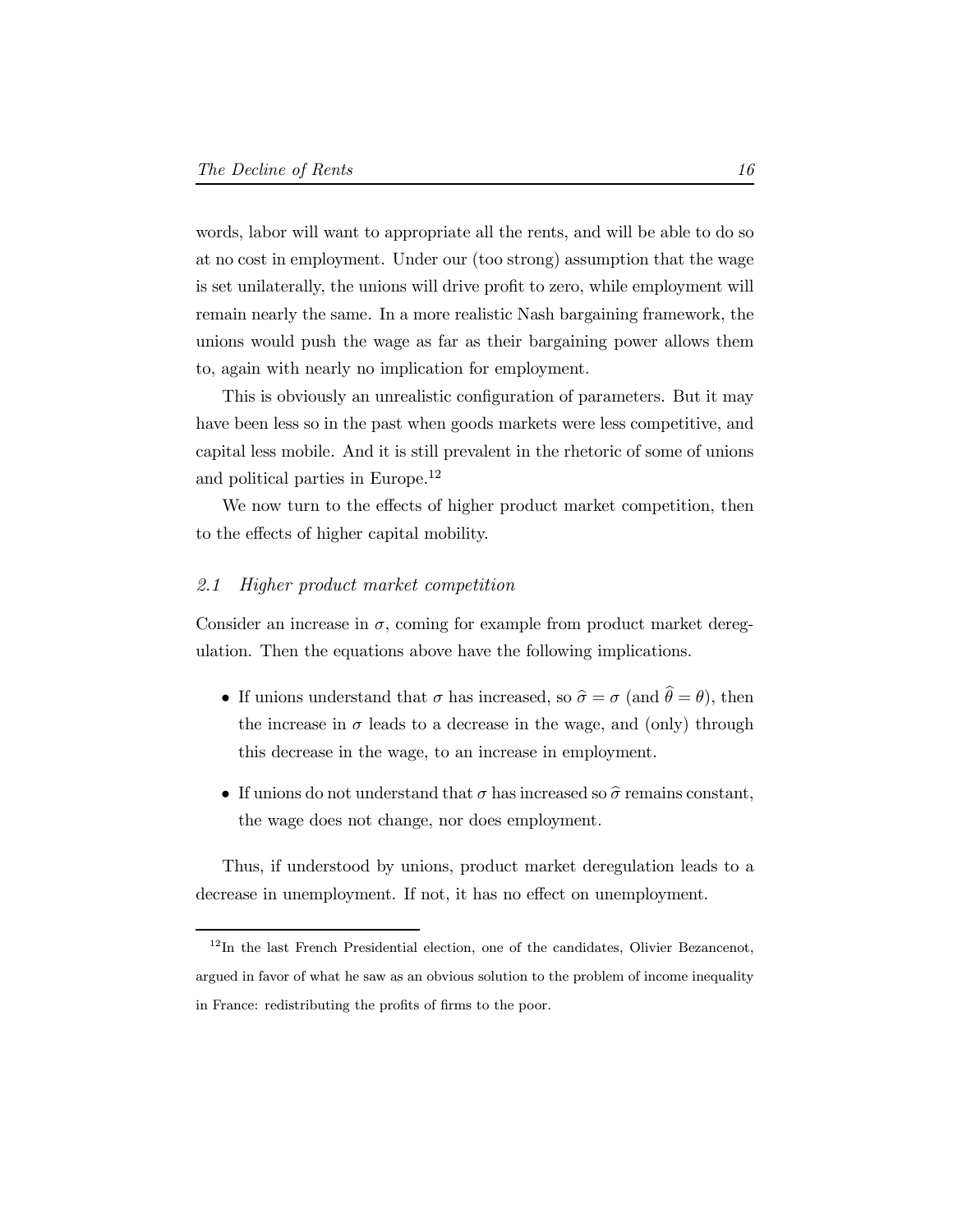These results, especially the second, may be surprising-and they are surely of little help if our goal is to explain the increase in unemployment in Europe as a result of product market deregulation... But they are in fact quite robust to variations in our assumptions. Indeed, in a more general model, product market deregulation is likely to decrease unemployment even if unions do not understand the change in the product market competition. The intuition is as follows:

In general, product market deregulation has two effects on employment.<sup>13</sup>

First, a direct effect through the decrease in the markup chosen by firms. Higher competition leads to a lower markup of price over marginal cost, or equivalently to a higher real wage at any given level of employment. Turning this around, it leads to a higher level of employment for a given real wage. Thus, even if unions do not understand the change in the goods market, and so do not change the wage, employment will increase. This effect is not present in our model, because of the Leontief assumption for the production function: Given capital, the marginal cost curve is vertical, the decrease in the markup irrelevant.

Second, an indirect effect through wage moderation. To the extent that workers perceive a more elastic demand curve for labor, they are likely to choose a lower wage, leading to higher employment. This is the effect present in our model: Higher product market competition leads unions to choose a lower wage, leading in turn to higher profit, higher capital accumulation, and so higher employment.<sup>14</sup>

<sup>13</sup>For a more formal discussion, see Blanchard and Giavazzi [2002].

 $14$ This discussion looks at symmetric, across the board, product market deregulation. If deregulation applies only to some sectors, then, if unions do not take this change into account, employment may well decrease in those sectors. Barring however unlikely asymmetric adjustment effects, implications for aggregate unemployment are likely to be the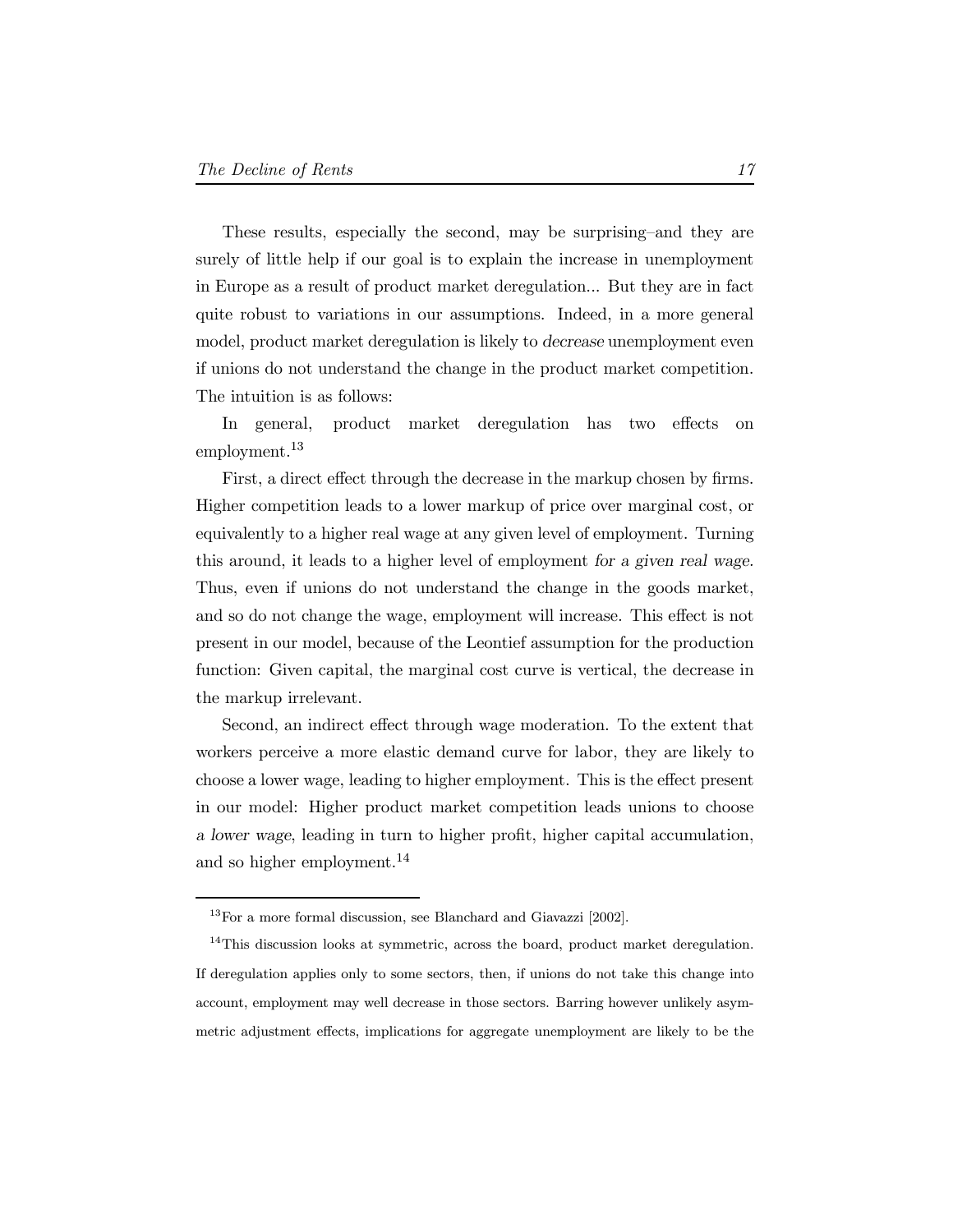### 2.2 Higher capital mobility

Consider now an increase in increase in  $\theta$ , coming for example from capital market deregulation/integration. Then, from the equations above:

• If unions understand the change, so  $\hat{\theta} = \theta$  (and  $\hat{\sigma} = \sigma$ ), then they decrease the wage and increase profit. But the elasticity of capital, and thus of employment, with respect to profit increases. Thus the effect on employment is ambiguous:

For values of  $\theta$  close to zero (so a wage close to 1, and a profit rate close to zero), employment decreases. This is because the trade-off between lower wages and higher employment is sufficiently unattractive that workers prefer a decrease in employment to the decrease in the wage which would be needed to maintain employment. As  $\theta$  increases however, the trade-off becomes more attractive, and employment eventually increases. The relation between  $w$ , N and  $\theta$  is drawn in Figure 5.

Thus, subject to the caveat above, if unions understand the change, capital market deregulation will lead to lower unemployment.

• If however unions do not understand the change, then increased capital mobility will be associated with an increase in unemployment. The wage does not change, and so profit does not change. The low profit rate leads to a larger response of capital, and thus a larger decrease in employment.<sup>15</sup>

Put simply, higher capital mobility increases the elasticity of the derived demand for labor with respect to the wage. If unions do not

same as in the text.

 $15$ This assumes that the economy starts from a profit rate below the relevant world interest rate, as will be the case if  $\theta$  or  $\sigma$  are low enough to start with.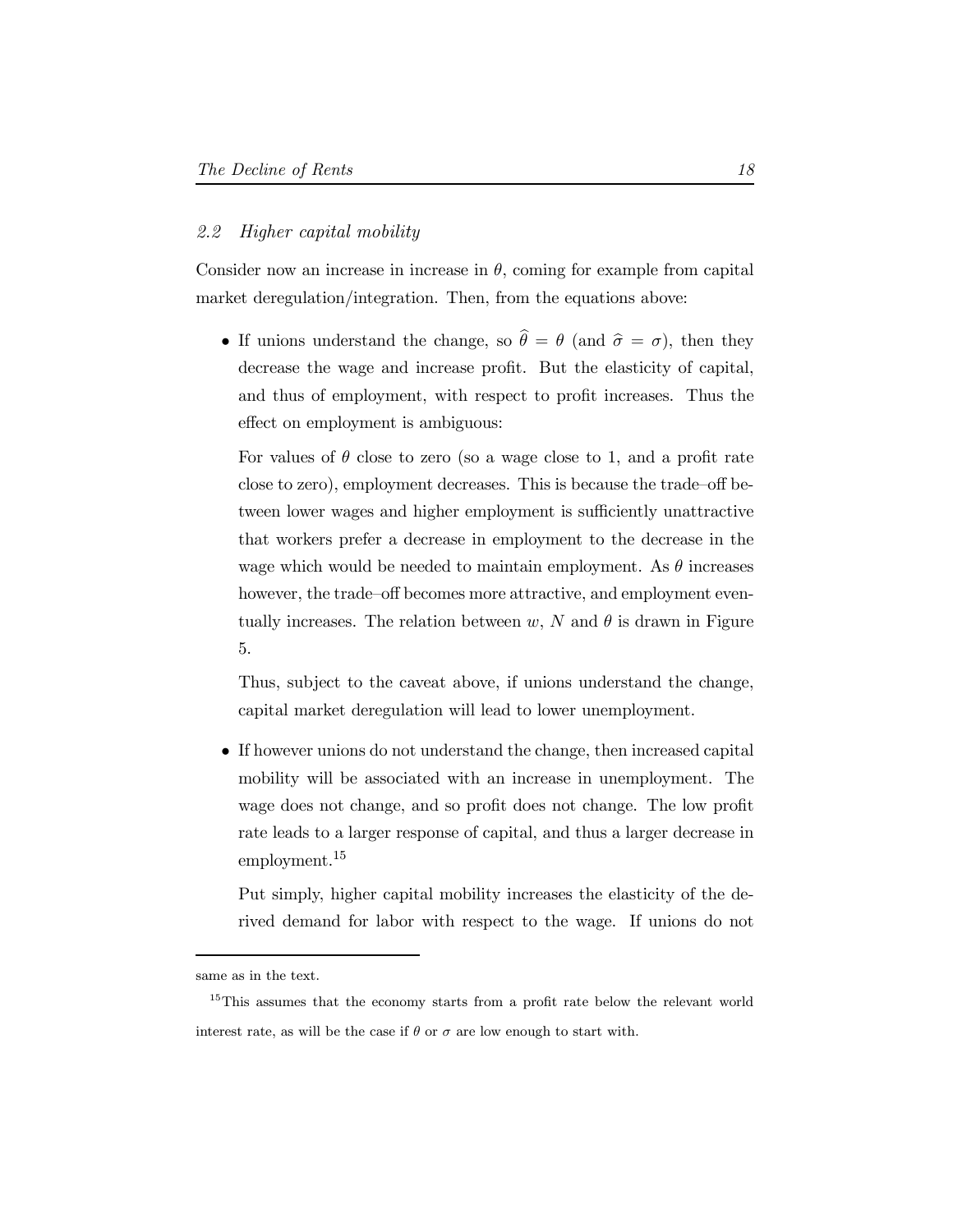Figure 5. Increase in theta from 0.01 to 0.5

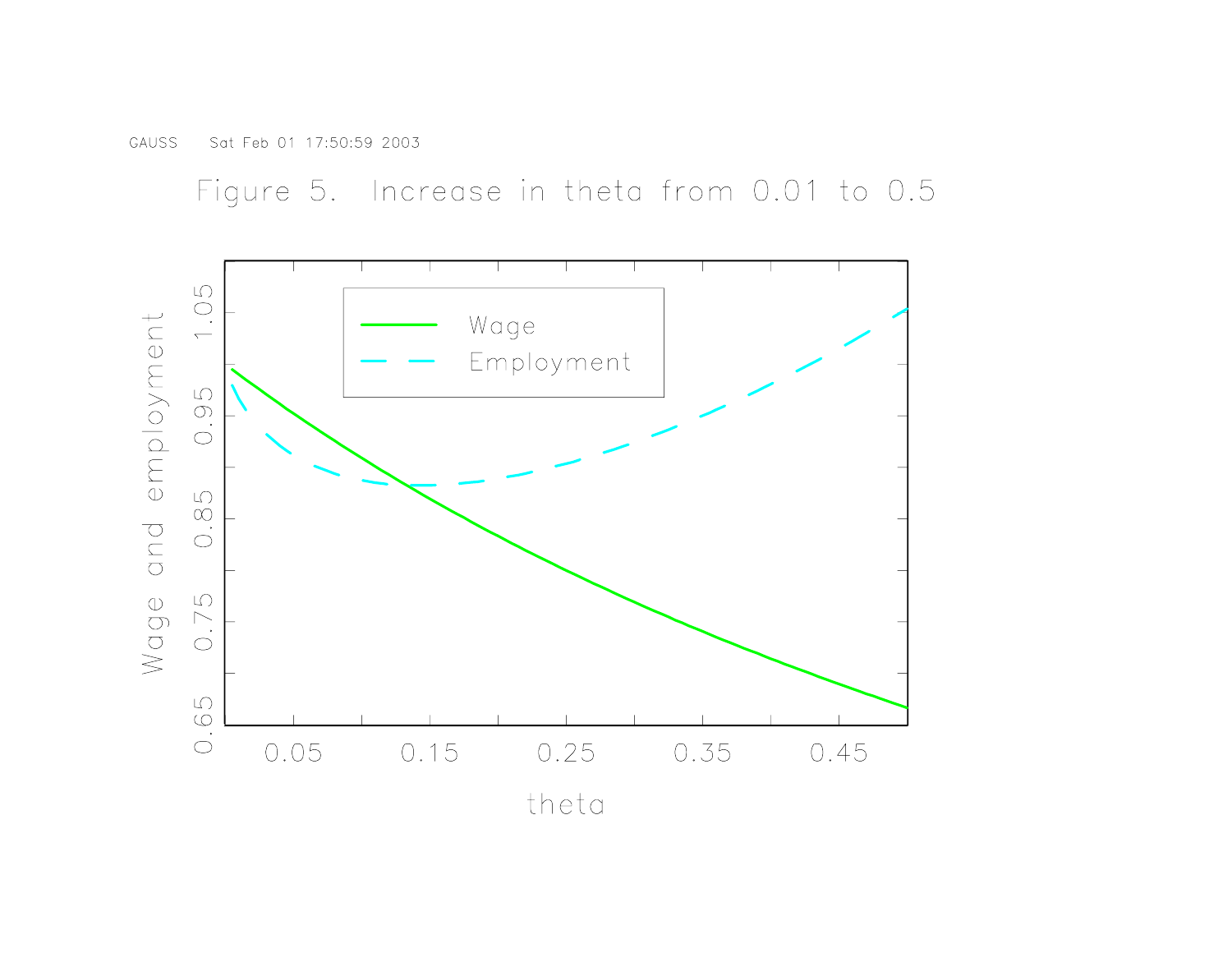take this into account, and do not moderate their wage demands, then capital, and by implication, employment will decrease, unemployment will increase.

To summarize: It is important to distinguish between the decline in rents, and the decline in quasi-rents. A decline in rents, coming from increased product market competition, is unlikely to generate an increase in unemployment, whether or not unions understand what is happening. A decline in quasi-rents, coming from increased capital mobility, if understood by unions, is likely also to lead to a decrease in unemployment. However, if it is not understood, it will lead to an increase in unemployment.

This suggests that, if unions learn about the change over time, higher capital mobility may lead first to an increase, then to a decrease in unemployment. This is what we explore next.

#### 2.3 Learning and unemployment

To look at the implications of learning for unemployment dynamics, we focus on changes in  $\theta$  (the reason is clear from above: increases in  $\sigma$  cannot generate an increase in unemployment, whether unions learn or not). For notational simplicity, we assume  $\sigma = \infty$ .

 $\bullet~$  To make learning non trivial, we introduce shocks to the labor demand schedule:

$$
N_t = \left(\frac{1 - w_t}{r}\right)^{\theta_t} \times \epsilon_t
$$

where  $\epsilon_t$  is a log-normal disturbance. Taking logs:

$$
n_t = \theta_t \, \log(\frac{1 - w_t}{r}) + \varepsilon_t
$$

where  $\varepsilon_t$  is *iid* normally distributed with mean 0 and standard deviation s.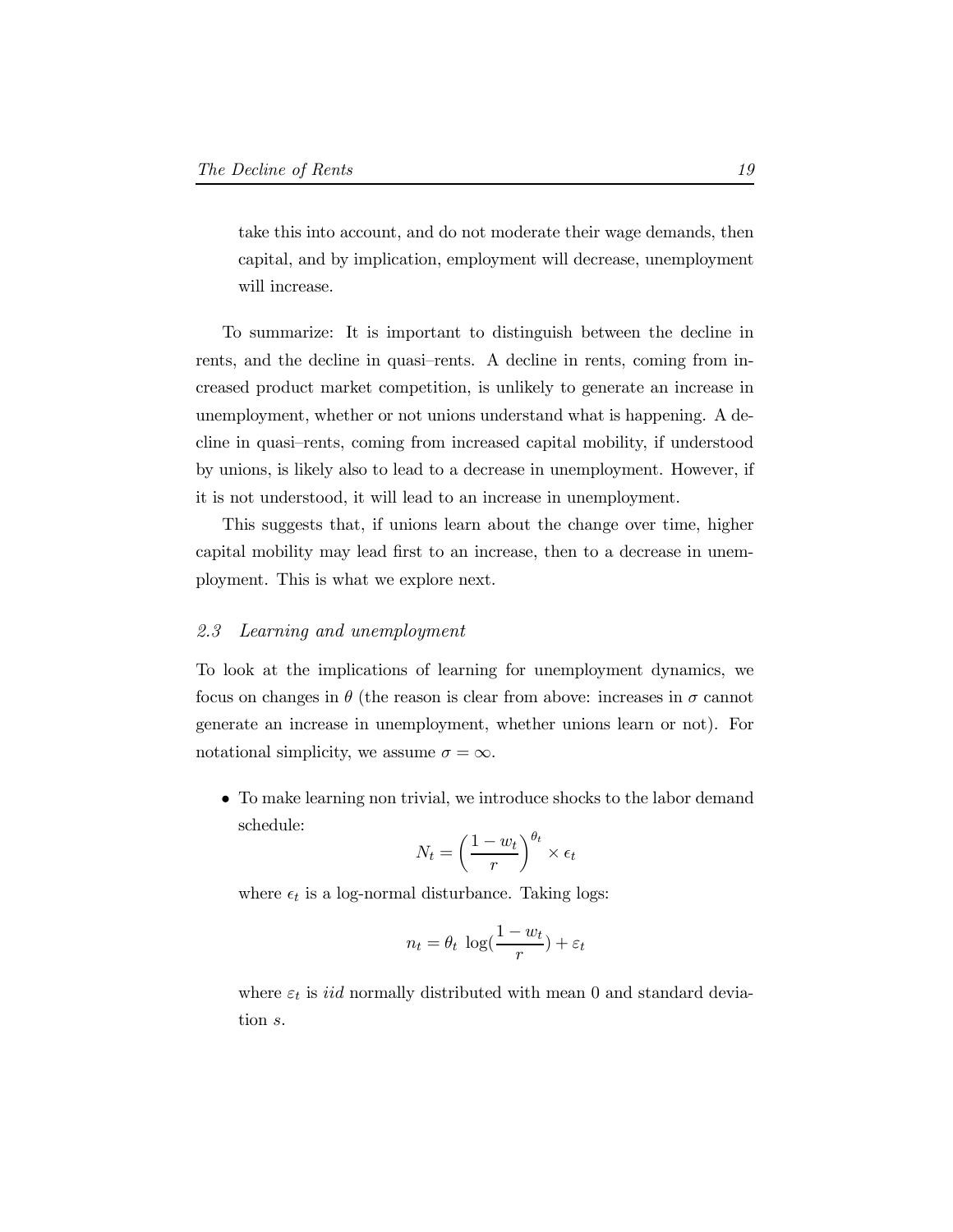- $\bullet\,$  Uncertainty about  $\theta$  is formalized as follows:  $\theta$  is either low, equal to  $\underline{\theta}$ or high, equal to  $\overline{\theta}$ . At  $t = 0$ , the workers have the prior:  $p_0 = \Pr(\theta =$  $\overline{\theta}$ ), where  $p_0$  is initially small.
- Given their beliefs, unions set the wage period by period so as to maximize:

$$
\max E_t[\log(w_t N_t)]
$$

The assumption that they maximize the expected value of the log of the wage bill rather than the wage bill itself is for simplicity. The more important assumption is that of period-by-period maximization. This assumption eliminates strategic learning by wage setters. Under the assumptions we have made, it may sometimes be optimal for a longlived union with a low discount rate to move widely the wage in order to learn  $\theta$  with more precision. We do not believe this is empirically relevant for many reasons. One is the standard free riding problem: workers who lose their jobs in the experiment are not sure to find them afterwards while others benefit from the fast learning. The other is that adjustment costs are likely to make this strategy less appealing.

Under our assumptions, the wage chosen by the union in period  $t$  is given by:

$$
\frac{1}{w_t} = \frac{\widehat{\theta}_t}{1 - w_t}
$$

where

$$
\widehat{\theta}_t = E_t[\theta] = p_t \overline{\theta} + (1 - p_t)\underline{\theta}
$$

Define  $x_t \equiv -\log(1 - w_t) + \log(r)$ . The updating rule for  $p_t$  is in turn given by:

$$
p_{t+1} = \left[1 + \frac{1 - p_t}{p_t} \times \exp(-\frac{1}{2s^2} \left[ (n_t + x_t \underline{\theta})^2 - (n_t + x_t \overline{\theta})^2 \right]) \right]^{-1}
$$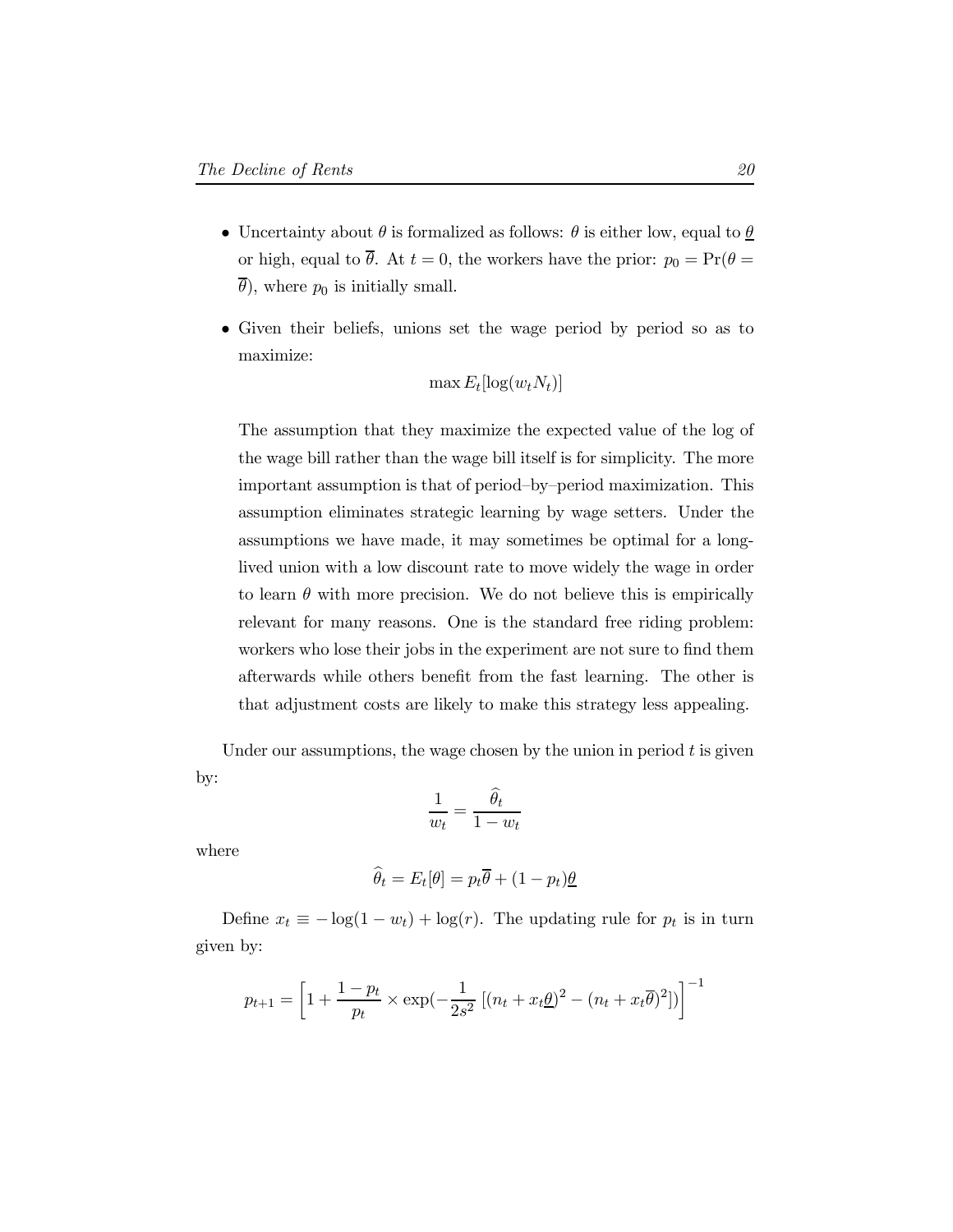This is an almost standard Bayesian inference problem, except for the fact that the gain depends on the wage which itself depends on the initial beliefs (which is why there could be room for strategic learning).

Of course, given that the shocks are random, there are many possible learning paths. The simplest paths to look at are those where the shocks to  $\varepsilon_t$  are zero all along. Define  $\Delta_\theta = \overline{\theta} - \underline{\theta}$ . The dynamics of employment are then given by:

$$
p_{t+1} = \left[1 + \frac{1 - p_t}{p_t} \times \exp\left(-\frac{\Delta_{\theta}^2}{2s^2} x_t^2\right)\right]^{-1}
$$
  

$$
x_t = -\log\left(1 - \frac{1}{1 + p_t \overline{\theta} + (1 - p_t)\underline{\theta}}\right) + \log(r)
$$
  

$$
n_t = -\theta_t x_t
$$

Figure 6 shows the adjustment of employment and wages to an increase in  $\theta$  from  $\underline{\theta}$  to  $\overline{\theta}$ . (The values of the parameters used for the simulation are  $\theta = 0.2, \overline{\theta} = 0.25, p_0 = 0.1, r = 0.3, s = 0.1$ . As  $\theta$  increases, capital and employment decrease. Workers see that employment has fallen but initially, if  $p_0$  is small, they believe that it is likely to be due to adverse transitory shocks. As employment stays low, they begin to update their beliefs about the true elasticity of the long run labor demand and they turn to wage moderation. This brings back capital and employment up over time. (In the long run, under these parameter values, employment ends up slightly higher—increasing from  $0.89$  in the initial steady state to  $0.90$  in the new steady state.) $16$ 

 $16$ The priors are very important in determining the dynamics, just like in any Bayesian model. With tight priors, learning is slow and non-linear.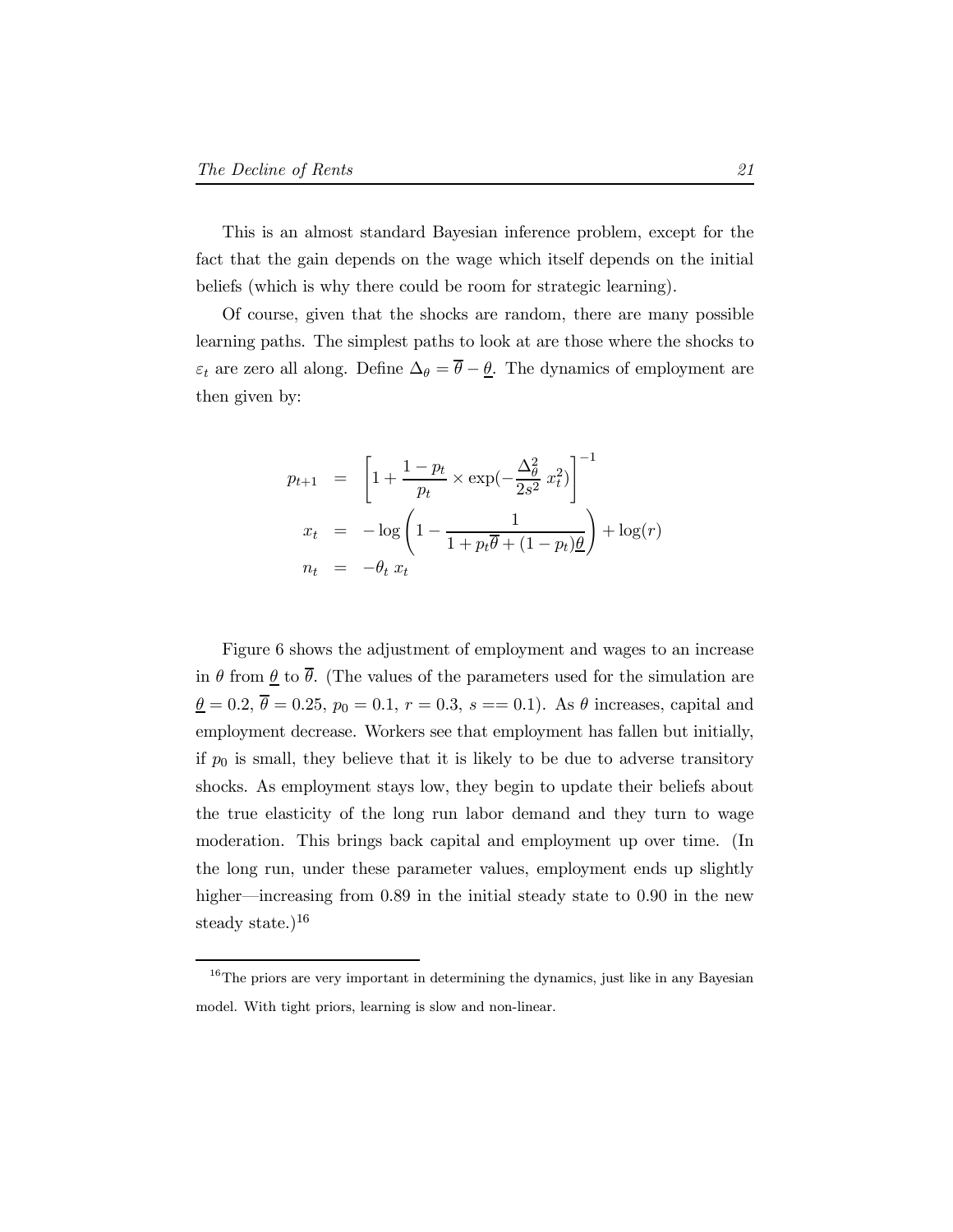

The shock to  $\theta$  happens at t=10:  $\theta$  jumps from .2 to .25. The parameters are r=.3, s=.1 and the prior that  $\theta$ =.25 is  $p = 1$ .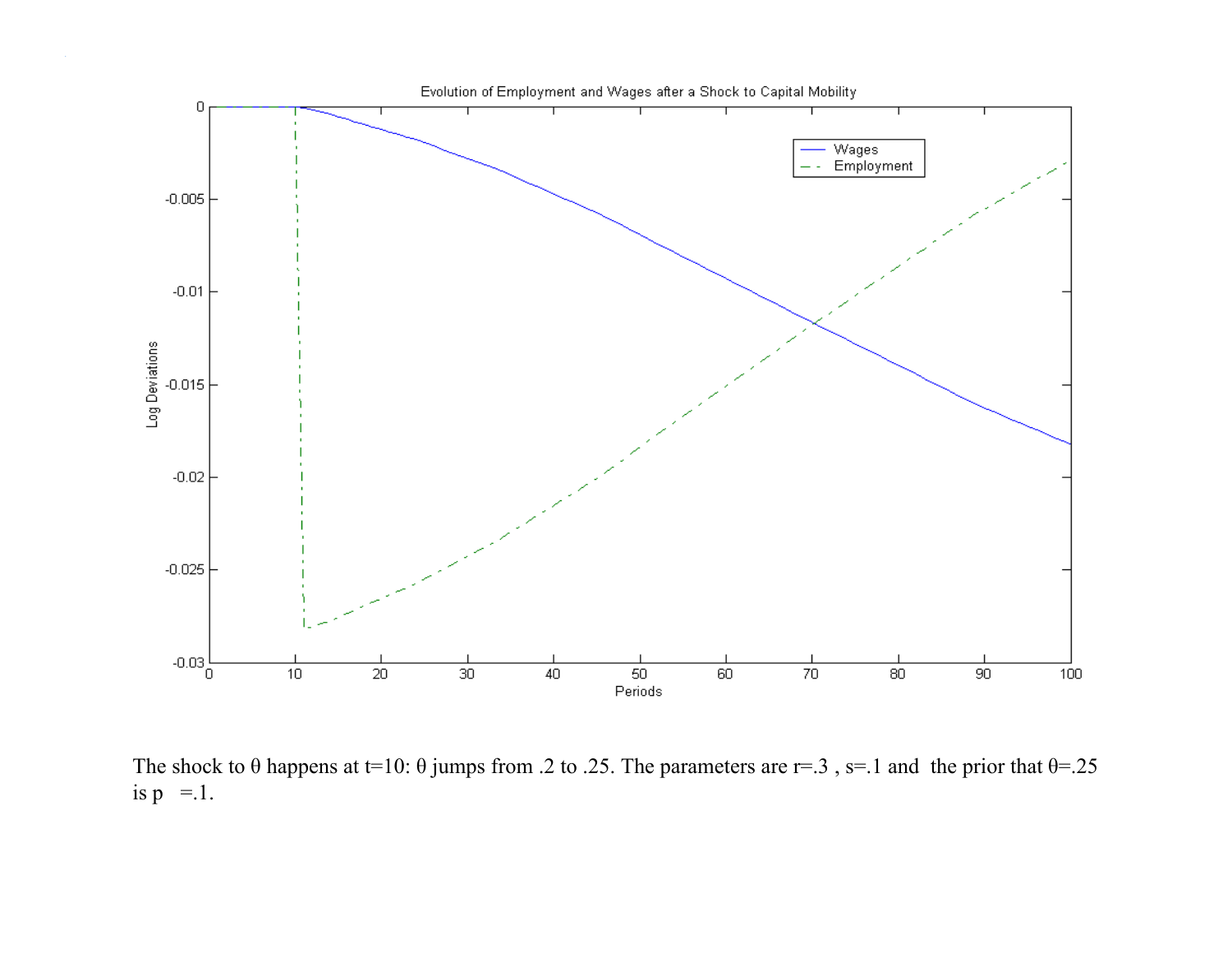One important characteristic of the figure is the combination of higher unemployment and wage moderation; wage moderation is present, but insufficient to prevent the increase in unemployment. As we shall see in the next section, this fits the European experience quite well.

The sudden initial drop in employment is however not realistic. It is the consequence of two simplifying assumptions: That the drop in  $\theta$  happens from one period to the next, and that there is no adjustment cost to investment. Removing any of these would smooth out the drop and produce a simple U-shaped path for employment (but substantially complicate the Bayesian learning computations.)

Figure 7 shows the trade-off between the size of the employment drop and its persistence. It is motivated by the fact that the drop of unemployment happened faster in small, more open, economies—the Netherlands and Ireland as primary examples. The figure shows the effect of an increase in  $\theta$  for two different values of  $\Delta_{\theta}$ . (The values of the parameters used for the simulation are  $\theta = 0.2$ ,  $\overline{\theta} = 0.25$  for the first case,  $\overline{\theta} = 0.3$  for the second case,  $p_0 = 0.1, r = 0.3, s == 0.1$ . For the larger value of  $\Delta_{\theta}$ , i.e. for the case where  $\theta$  increases by a large amount, the initial drop in employment is large but learning is fast, leading to stronger wage moderation and a stronger return to high employment. For the smaller value of  $\Delta_{\theta}$ , i.e. for the case where  $\theta$  increases by a small amount, the initial drop in employment is smaller but learning is slower, leading to milder wage moderation and a slower return to high employment. Again, as we shall see later, this appears to capture differences in wage moderation and unemployment between larger and smaller continental European countries.

Integrating the results from the model and the evidence from the previous section suggests the following story. Both capital mobility and product market competition have substantially increased in the last  $30-40$  years. But it is important to distinguish between the two. Increased capital mobility,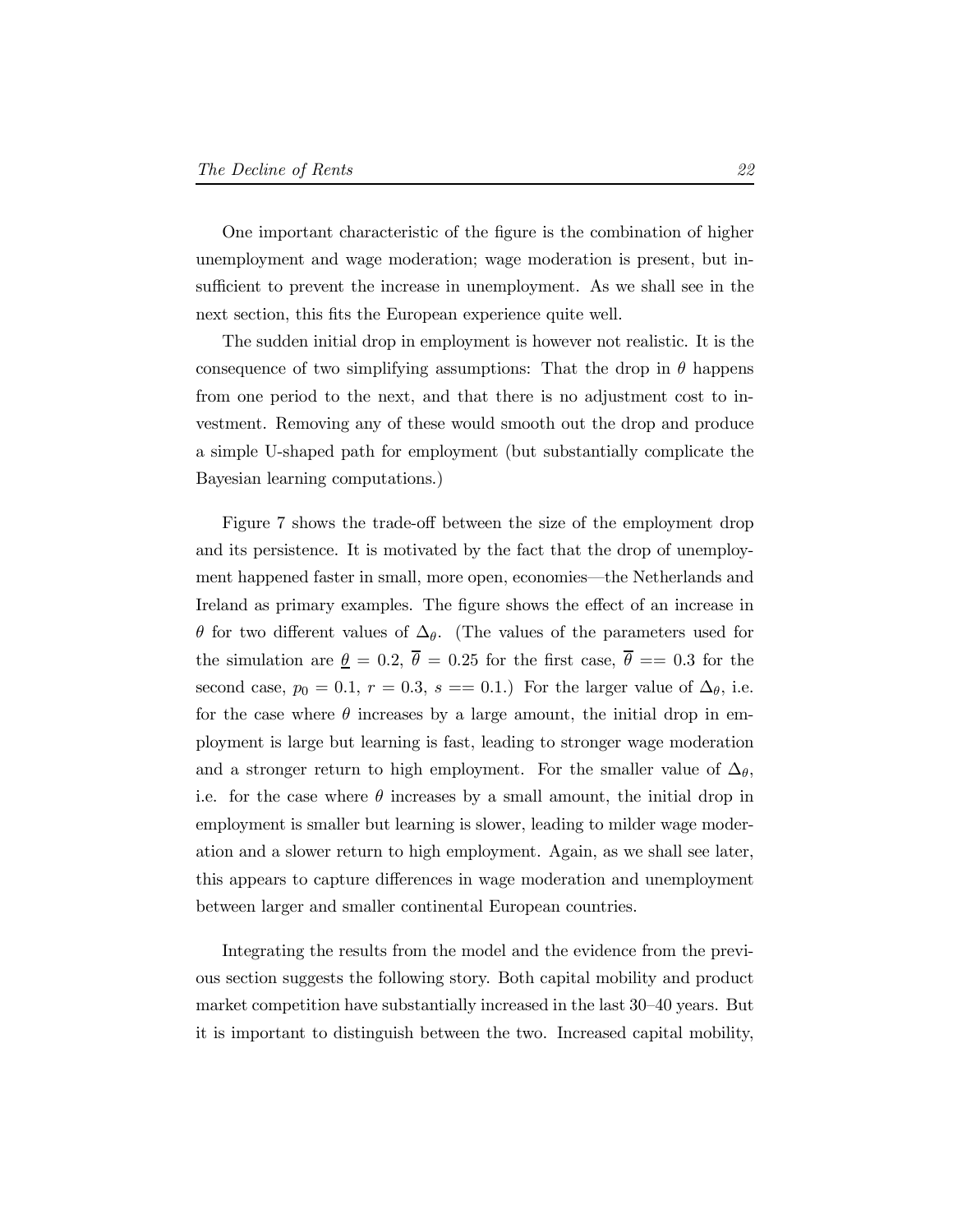

The dotted line ("Open Economy") is the path of the log of employment for a jump in θ from .2 to .3. The plain line is the path for a smaller jump from .2 to .25.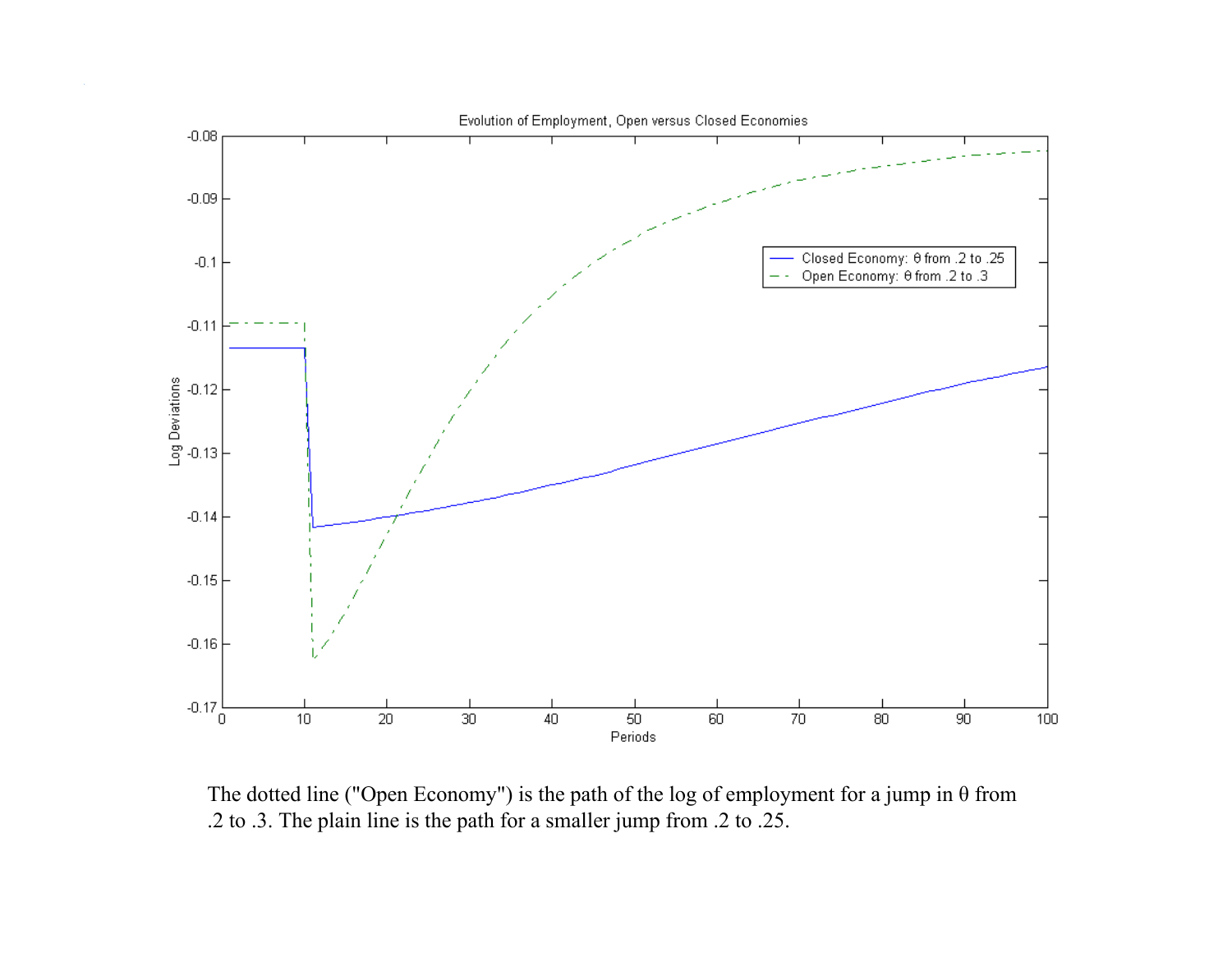together with slow learning by unions, may well explain both the rise, and the more recent fall in European unemployment. Increased product market competition is more likely to work the other way, to decrease unemployment. In that light, the product market deregulation, which has taken place in Europe mostly in the 1990s, is more likely to have been one of the causes of the recent decrease in unemployment rather than a cause of the earlier increase.

Having refined the initial hypothesis, we can now return to the empirical evidence on unemployment and wages, first for Europe as a whole, and then with a focus on cross country differences.

#### 3 Back to unemployment and wages

Our hypothesis has a number of straightforward implications for the joint behavior of unemployment and wages. First it predicts a hump-shaped evolution of unemployment; we already know this is true, and this was one of the motivations for this paper. Second, it predicts that unemployment will increase for some time in spite of wage moderation: If unions take time to learn, they will moderate wage demands, but not by enough to avoid an increase in unemployment for some time. Third, it predicts that, everything else equal, countries in which learning takes place faster will have both stronger wage moderation and a faster and stronger decline in unemployment. We now look at how these implications fit the data.

The main empirical issue here is how to look at wages, so as to see whether there was or not wage moderation. Clearly real wages went up during the period, but this obviously reflects for the most part productivity growth. To adjust wages for technological progress, we use the following benchmark. We assume that technological progress is Harrod neutral. Under that assumption, the economy has a balanced growth path, along which the wage per efficiency unit, that is the wage divided by the index of tech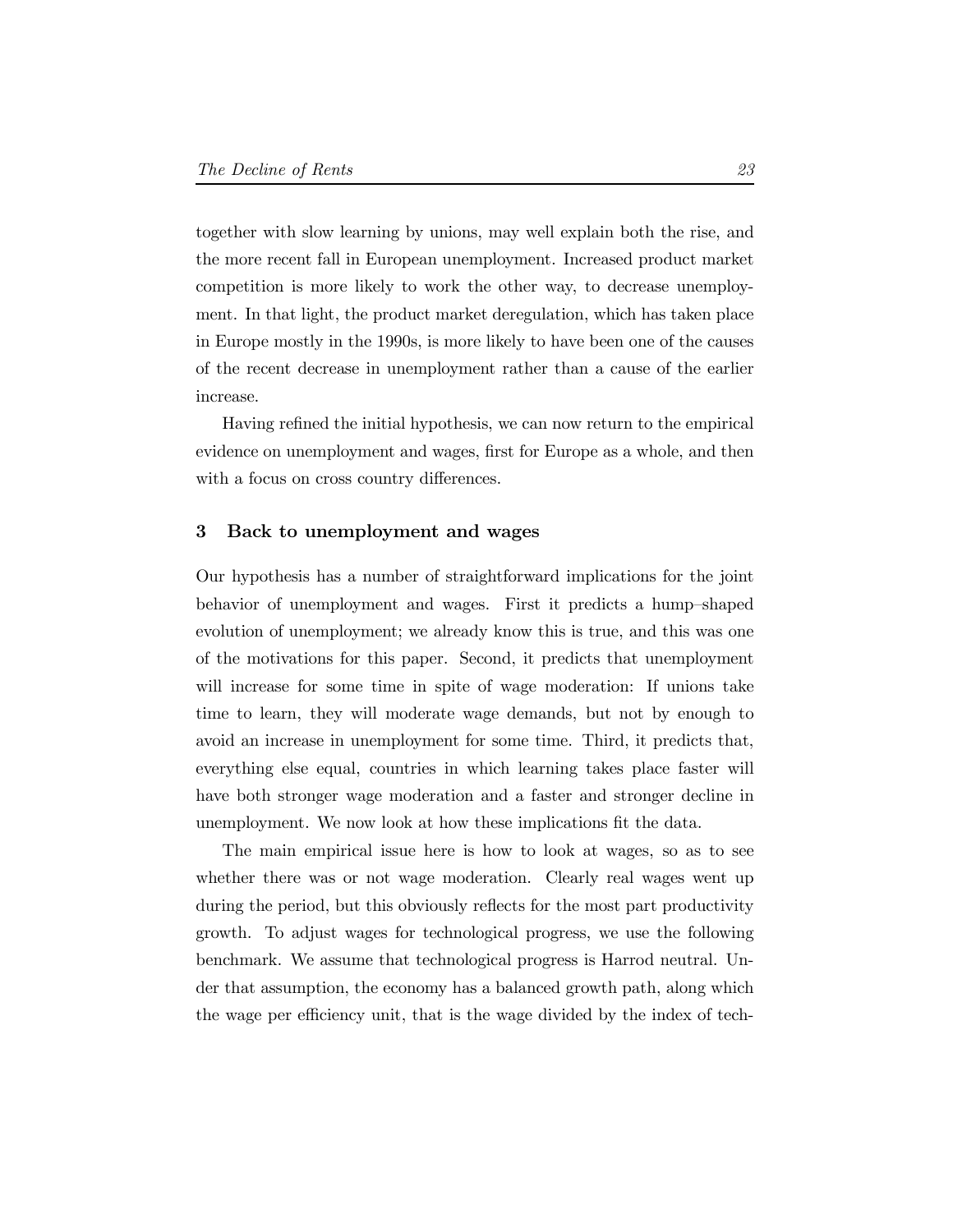nology is constant. Thus, under that assumption, we can think of decreases in the wage per efficiency unit as reflecting wage moderation.

To construct the series for wage in efficiency units, we first construct the Solow residual for the business sector for each year for each country, divide it by the current share of labor to obtain the rate of change of the index of technology, integrate it over time, and take the exponential to get the index of technology. We then divide the wage by this index to get the real wage in efficiency units. We use the OECD business sector data base (which, unfortunately, has been discontinued, so our data ends in the late 1990s, at different years for different countries). The wage represents the cost of labor to firms, and so includes not only the wage, but also benefits and other labor taxes paid by firms.

The limits of the exercise are clear. The construction of the Solow residual using factor shares as weights is only correct if prices of factors reflect marginal cost. This is not the case under monopolistic competition, the assumption we made in writing down our model; rough corrections for the presence of positive markups do not however make a substantial difference to the picture. The assumption of Harrod neutral technological progress may not be correct, in which case even a constant constructed real wage may not be consistent with a constant profit rate, and thus with maintained capital accumulation and maintained employment (more on this later). Nevertheless, the exercise is a useful first pass.<sup>17</sup>

Figure 8 shows the evolution of unemployment and the real wage per efficiency unit for the group of continental European countries in our sample,

<sup>&</sup>lt;sup>17</sup>The easier and often used alternative of looking at the wage divided by labor productivity—equivalently looking at unit labor costs, or the labor share, or the "real wage gap"—makes little sense if the goal is to detect wage moderation. Labor productivity depends on the labor-capital ratio, which, over time, is very much endogenous: Higher wages lead to a decrease in the labor-capital ratio, and an increase in labor productivity.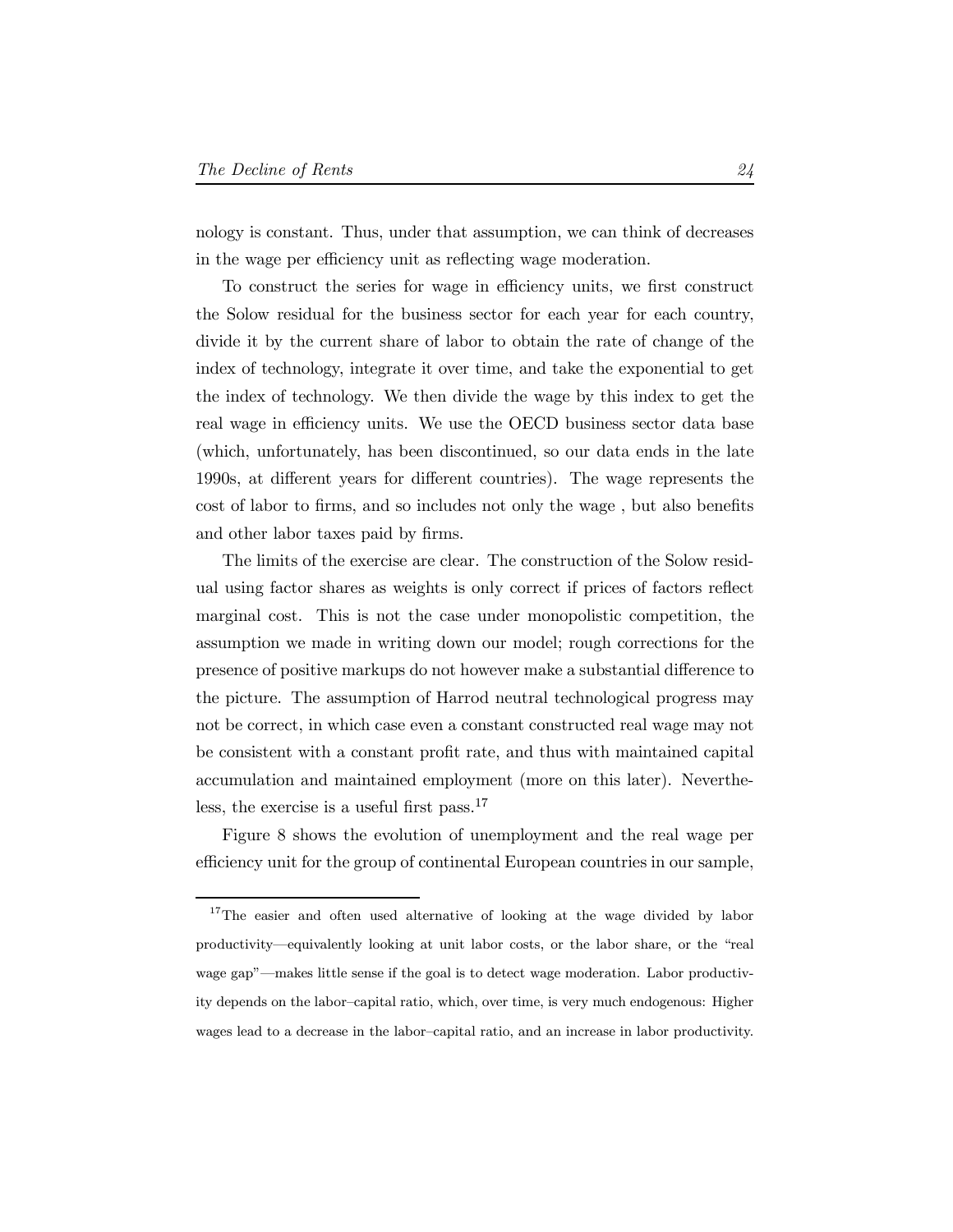

rwadj0\_E4S9 rwadj0\_E4S9

newur\_E4S9 newur\_E4S9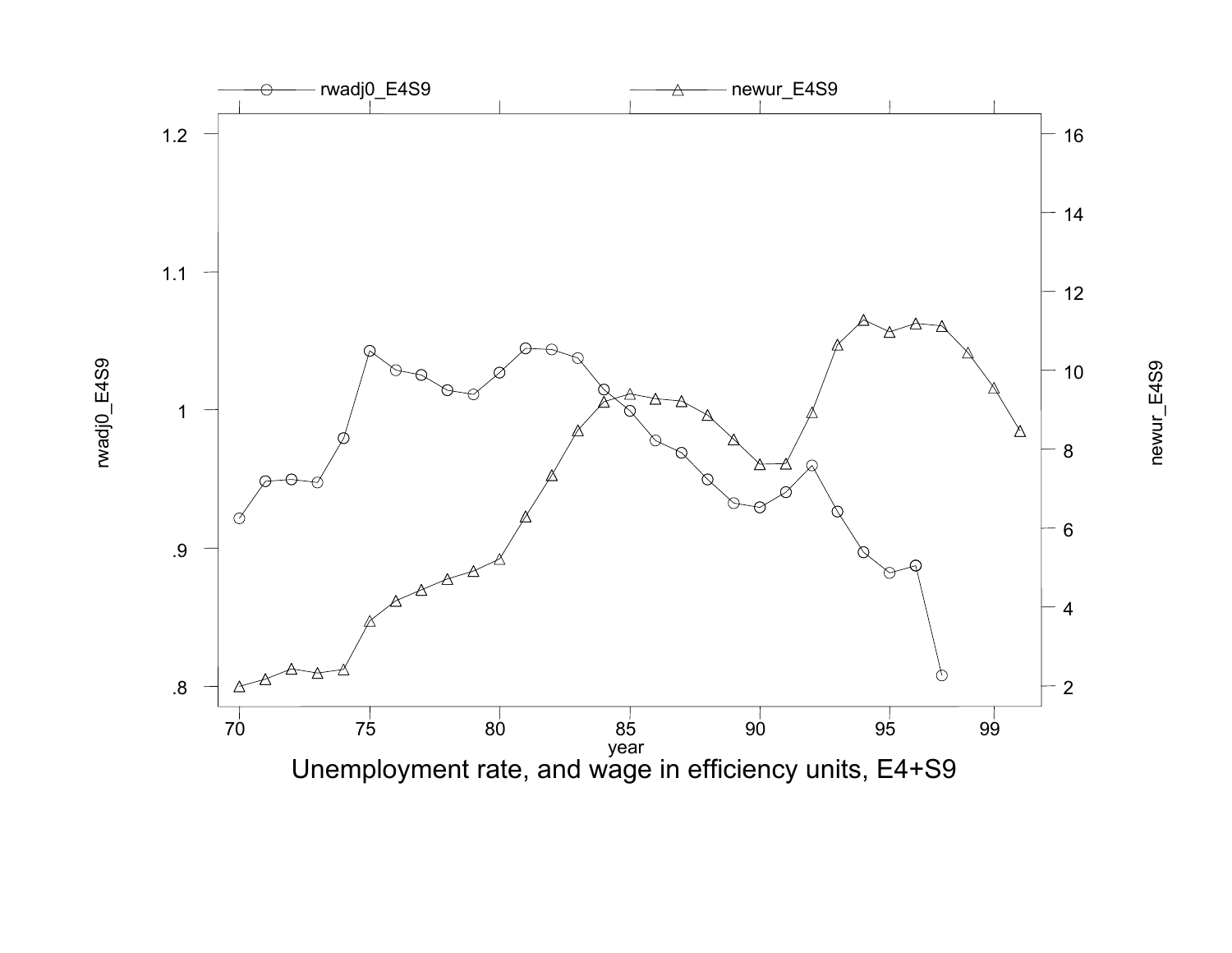the large E4 countries and the smaller S9 countries. The unemployment rate is a weighted average of the unemployment rates of the different countries, using relative labor forces as weights. The real wage per efficiency unit is a weighted average of the real wage per efficiency units in each country, using relative business sector employment as weights. (For reasons indicated above, 1997 is the last year for which the real wage series exists for all countries, and thus for which the average real wage can be constructed.)

The figure shows the hump shape of unemployment—a steady increase from the early 1970s on, a peak in 1997, and a limited decline since then. It also shows an initial increase in the real wage per efficiency unit from 1970 to 1975, followed by a steady decline since then.<sup>18</sup> By the mid 1980s, the real wage is back to its 1970 level, while the unemployment rate remains very high. Our model does not predict the initial increase in the real wage, but that increase is no great mystery: The presence of other shocks have been well documented, from the first oil price shock, to the decrease in productivity growth from the early 1970s on. What fits our story well is the steady decrease in wages from 1975 on, in parallel with the continuing increase in unemployment.<sup>19</sup>

Figures 9 and 10 turn to the two \miracle" countries, Ireland and the Netherlands. In both countries, the evolutions are striking: In Ireland, a sharp increase in unemployment to a peak of 17% in 1985 has been followed by an even sharper decline since then. In the Netherlands, an increase to

<sup>18</sup>Available evidence from a number of individual countries' sources indicates that the decline has continued since 1997.

 $19$ Even leaving aside the "miracle countries", those countries where unemployment has declined to very low levels, this aggregate picture hides a lot of heterogeneity across countries. Nearly all countries show however a pattern of wage moderation, and a hump{ shaped, delayed, response of unemployment.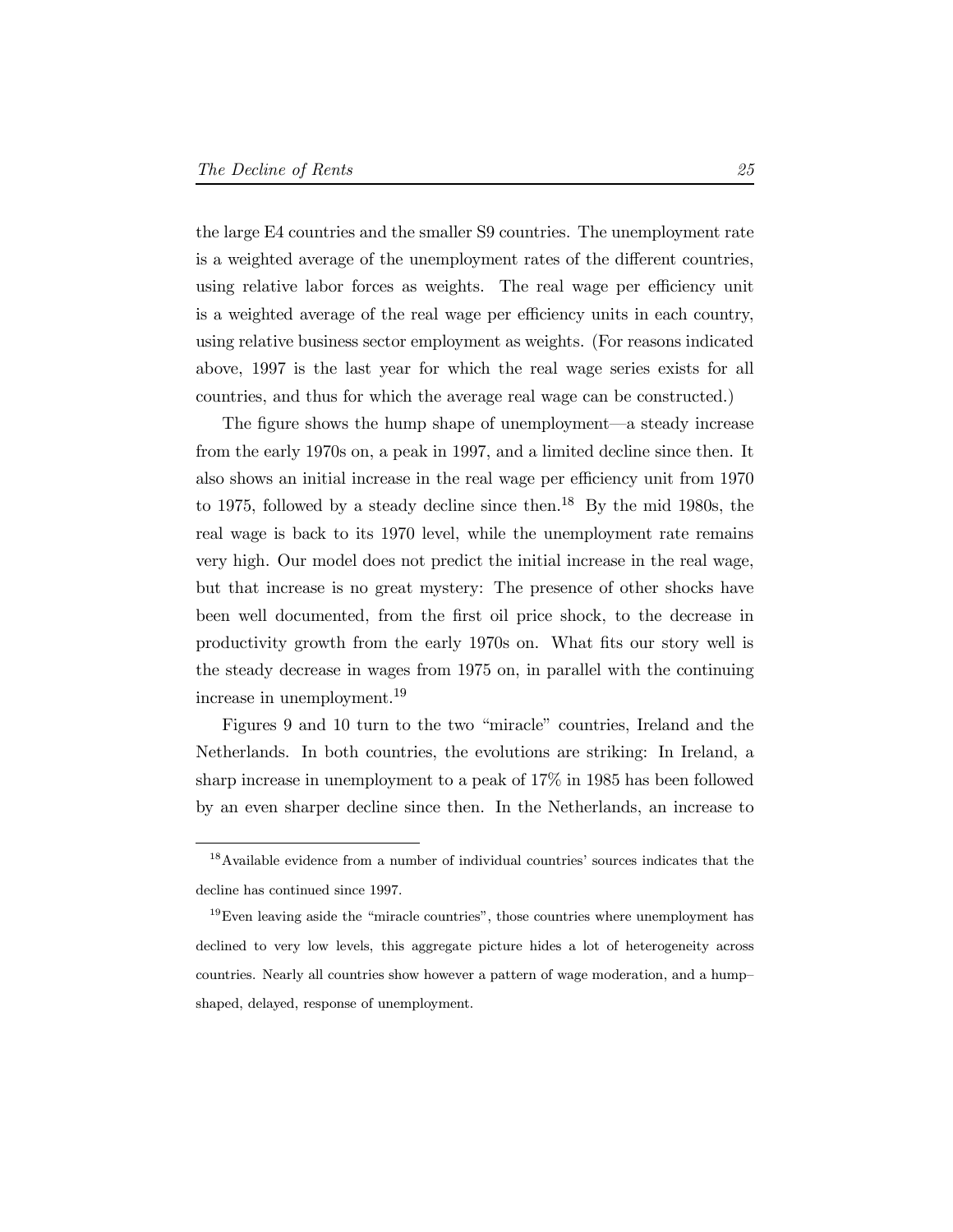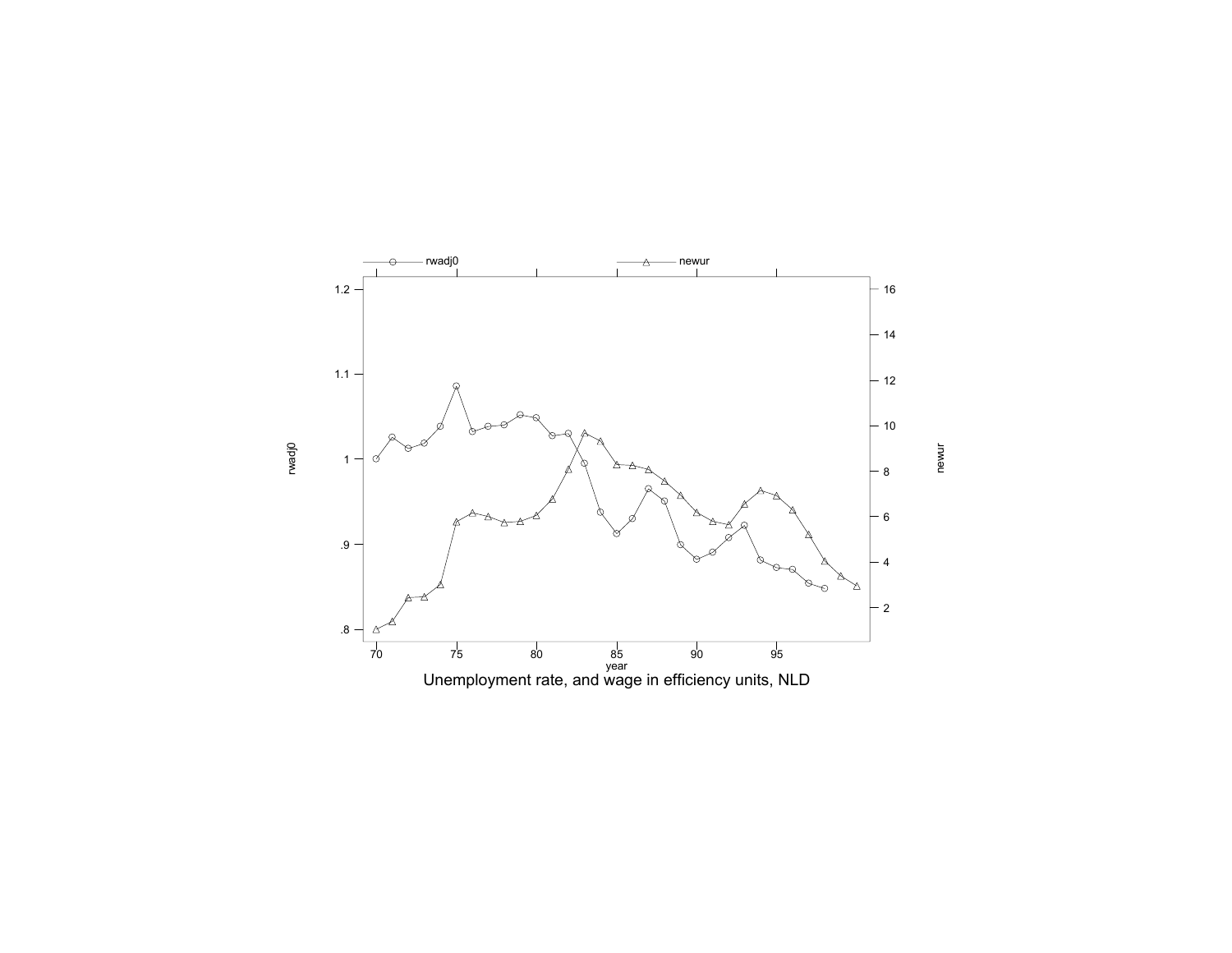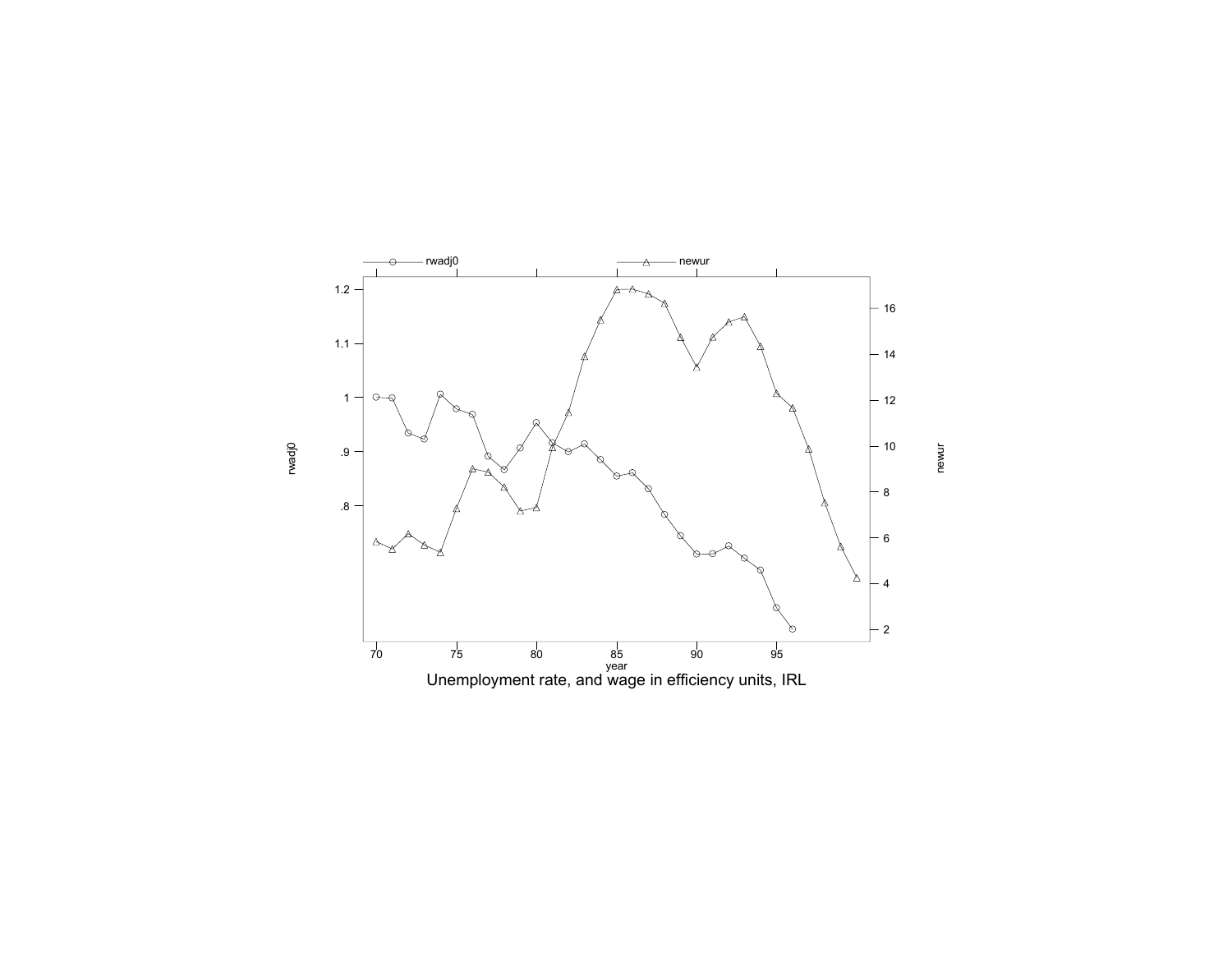a peak of  $10\%$  in 1983 has also been followed by a steady decline.<sup>20</sup> And, in both cases, there has been strong wage moderation from the early 1980s on.<sup>21</sup> These two unemployment miracles have clearly come with substantial wage moderation.

The patterns in Figures 8 to 10 are consistent with our hypothesis. They are obviously consistent with other hypotheses as well:

Take for example the coexistence of wage moderation and high unemployment. An increase in the cost of capital could generate the same pattern: If the cost of capital increases, the wage will have to decline just to maintain employment. If the wage declines, but by less than needed, unemployment will increase. The empirical evidence is that, indeed, the cost of capital moved substantially over the period in Europe, although not in a way which would, by itself, explain the joint evolution of wages and unemployment over the period.

Or take wage moderation itself. We have emphasized the role of learning

<sup>21</sup>The constructed wage series for Ireland overstates the degree of wage moderation in Ireland. The reason: Multinational companies have a strong tax incentive to shift profits to Ireland. The share of these (paper) profits in GDP has steadily increased through time, leading to an overestimate of output and productivity growth. However, even after eliminating these profits from output, the data still show strong wage moderationBlanchard [2002]. For more on this and on the Irish case in general, see Honohan and Walsh [2002].

 $^{20}$ It is sometimes argued that this decline is a statistical illusion, reflecting a shift to part-time work, and hiding a high proportion of people on disability insurance. It is not. The increase in part-time work has come with an even larger increase in labor participation. And, while the proportion of people on disability insurance is indeed high, it has come down with unemployment. For more discussion, see Blanchard [2000], Lecture 1, and references therein. For a general description of the evolution of unemployment in the Netherlands, see Nickell and van Ours [2000] or Visser and Hemerijck [1997].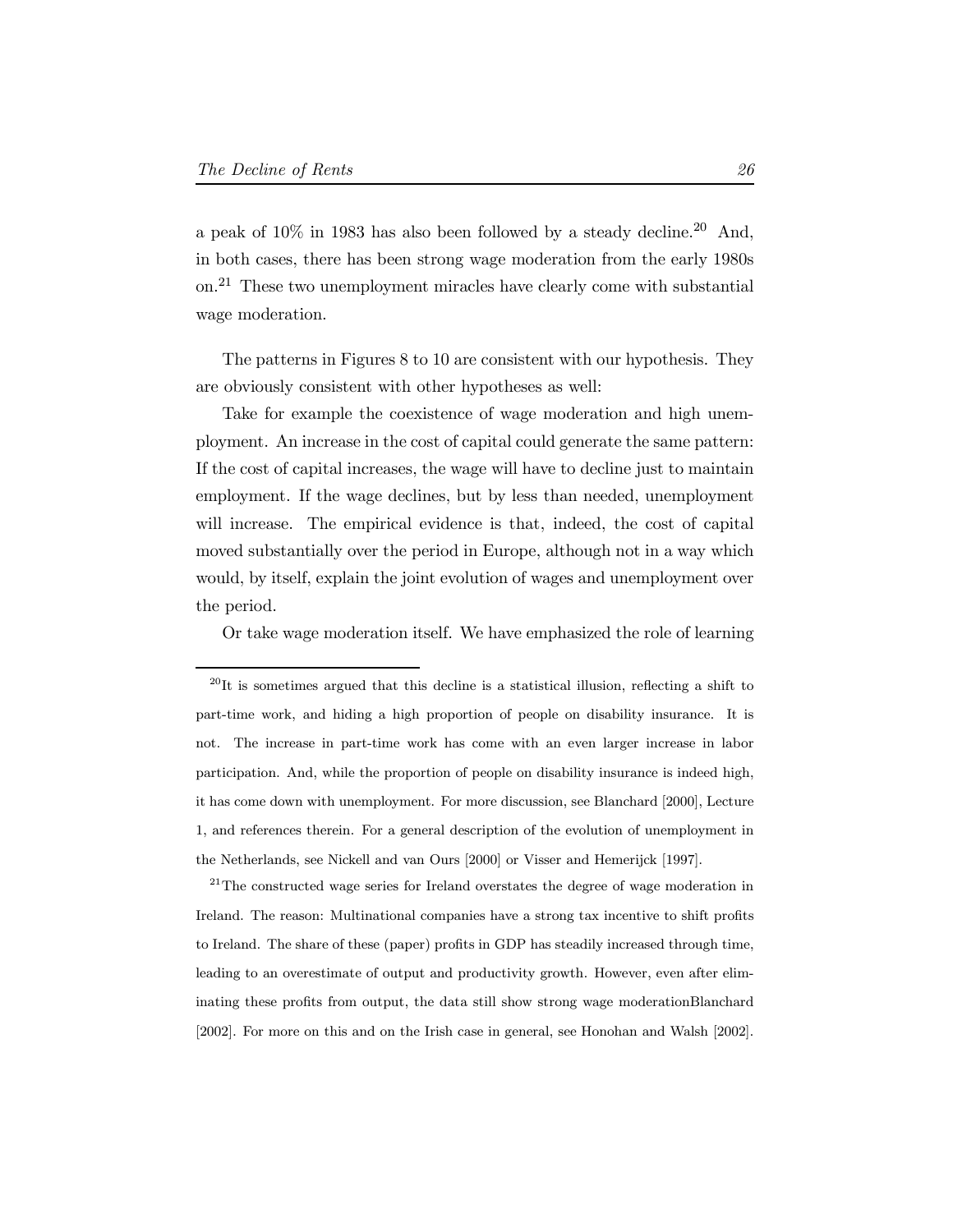by unions. But it could reflect in part weaker rather than smarter unions. Surely the effect of the Thatcher reforms on the U.K. labor market was to make the unions weaker, not necessarily smarter. Or wage moderation could reflect the effect of high unemployment itself on wage demands, rather than any chance in attitudes. High unemployment surely has played a role, although this does not explain why, for example, the Netherlands still exhibits strong wage moderation despite a very low unemployment rate today. Indeed, in the case of the Netherlands, much informal evidence points to a change in the attitudes of unions as the main factor behind wage moderation: By the early 1980s, the large increase in unemployment led to a national agreement, known as the Wassenaar agreement, in which the unions recognized the need for wage moderation, and accepted wage moderation in exchange for a number of concessions from both firms and the state (in particular more generous early retirements and a shorter workweek.) Most observers agree that this agreement played a major role in the reduction of unemployment.<sup>22</sup> Some researchers have argued for the importance of collective bargaining in achieving wage moderation in Ireland as well. The evidence is actually less convincing in that case: Labor mobility between Ireland and the United Kingdom, together with high productivity growth in Ireland and lower productivity and wage growth in the UK, seems to have been a more important factor in generating the fall in the real wage per efficiency unit over the period. $^{23}$ 

<sup>&</sup>lt;sup>22</sup>Lipset [2000] gives other examples of similar conversions either by unions or by social democratic and socialist parties: Australia in 1983, New Zealand in 1984, the United Kingdom in 1995, Spain in 1996, Portugal in 1996.

 $23$ See Blanchard [2000]. In other words, this may be a case of weak unions, not necessarily smart unions.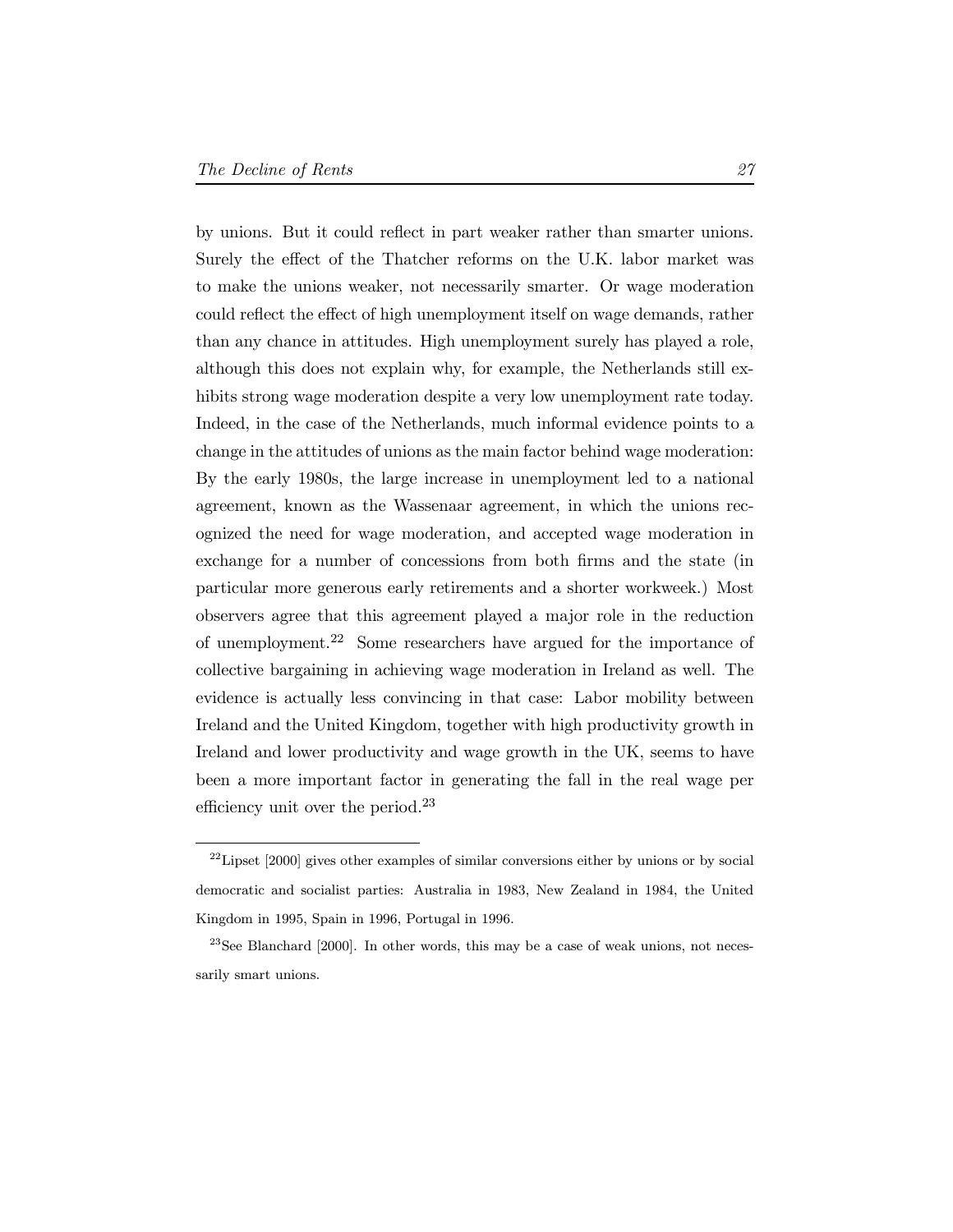## 4 Trust, learning, and the evolution of unemployment

Why did some countries have stronger wage moderation than others? Or, within the logic of our hypothesis, why did unions in some countries learn and adjust faster than in others?

One potential explanation is different paces of structural change. The logic behind this explanation was shown in the second simulation presented in the learning model in Section 2: A stronger adverse shock led to a larger initial increase in unemployment, but also to faster learning, and thus to a faster decline later. For lack of an obvious metric, the evidence in Section 1 on the pace of capital market integration does not speak clearly on this issue. Small countries experienced a smaller increase, but from a much higher level to start with. But it is not implausible that even a similar across-the-board increase in capital market integration might have a larger effect on small open economies. If so, this might explain in part the different evolutions of unemployment in small and large continental European countries.

Another potential explanation is differences in "trust" between labor and capital. It is again plausible that the higher the level of trust, the faster unions might learn and adapt to changes affecting firms. In the logic of our learning model, to the extent that firms can send additional signals, the more these signals are believed by workers, the faster learning will take place.<sup>24</sup>

 $^{24}$ This assumes non strategic behavior on the part of firms. Strategic behavior has interesting implications as well: Think of a standard signalling model where firms want to convince workers that an adverse change has taken place, requiring wage moderation. To do so convincingly, they may need to cut employment (for example shift operations to another country) more than they would otherwise. The reason this convinces workers is the standard one in signalling models: Such an action only makes sense for firms if the adverse change has indeed taken place. Otherwise it would be too costly for firms to take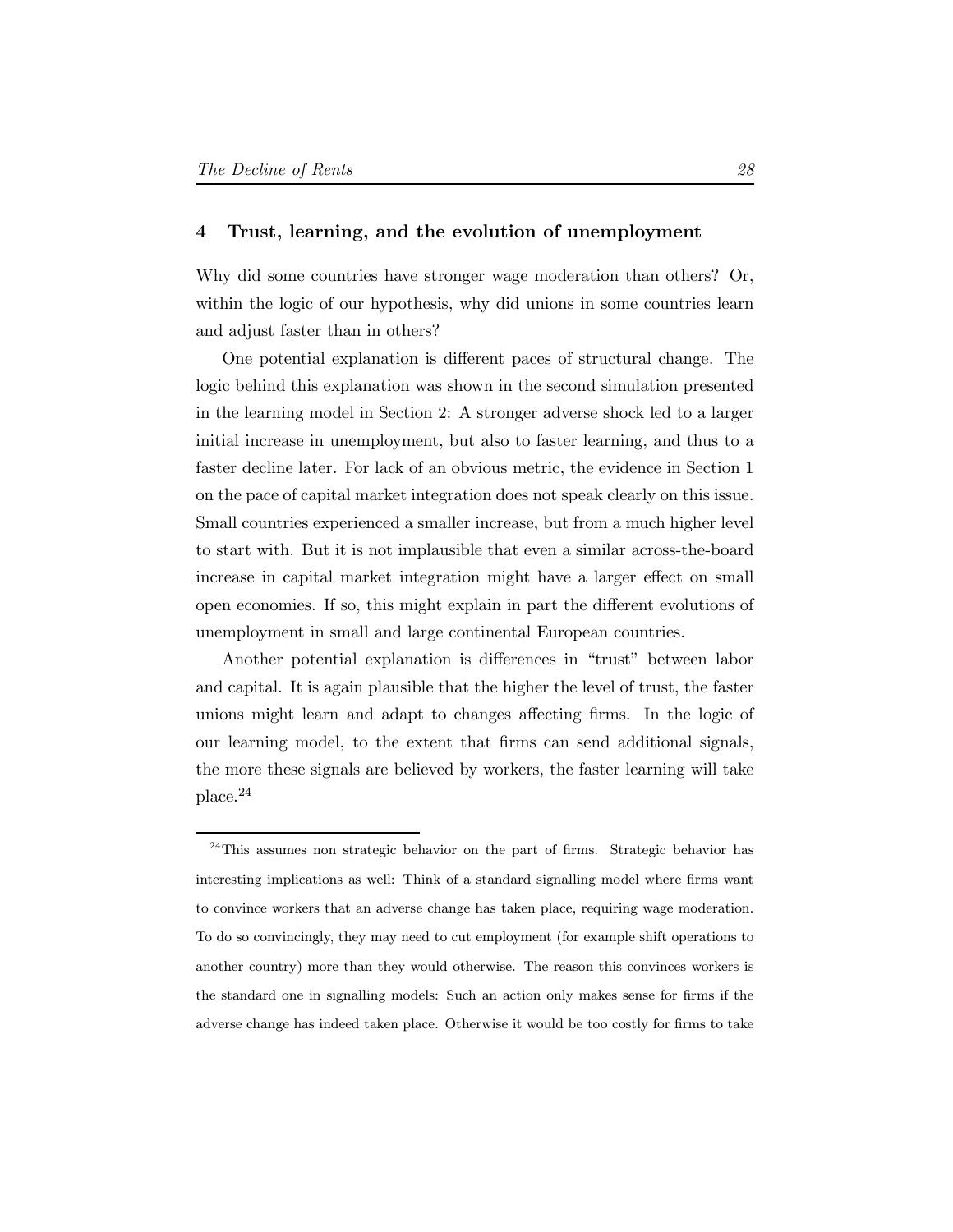To explore this idea further, we construct a measure of trust, and look at its effect on unemployment, across time and countries. We proceed as follows.

First, we take as an (inverse) measure of initial trust the average level of strikes in the 1960s in each country. In general, the level of strikes is likely to depend on many factors beyond trust, from the level of unemployment, to the size of rents, to union power. For strikes to be a valid proxy for trust, we must assume that other factors were largely similar across European countries in the 1960s. This does seem plausible for the size of rents. And we shall show that our results are largely unaffected when controlling for initial union power (proxied by union coverage) and for initial unemployment rates.

Two measures of strike activity are available by country for each year for the 1960s. The first is the number of workers involved in strikes  $(WI)$ , the second is the number of days lost to strikes  $(DL)$ . They are highly but not perfectly correlated. Both give roughly similar results in the regressions below. In the results presented below, we use the following variable:

$$
strike_i = max\left(\frac{DL_i}{std(DL)}, \frac{WI_i}{std(WI)}\right)
$$

This specification is motivated by the notion that recorded strikes happened for sure, but not all strikes are recorded, so that both measures are lower bounds on strike activity. Two more issues come up in the construction of the strike variable. The first is that two of the countries in the sample were dictatorships in the 1960s, Portugal and Spain. The wage explosion that took place in the two countries upon the end of the dictatorship suggests that the true measure of trust was in fact quite low in the 1960s. But we have no way to take this into account and drop both countries from the sample. The other is how to treat the years 1968 and 1969, where, in a

such an action.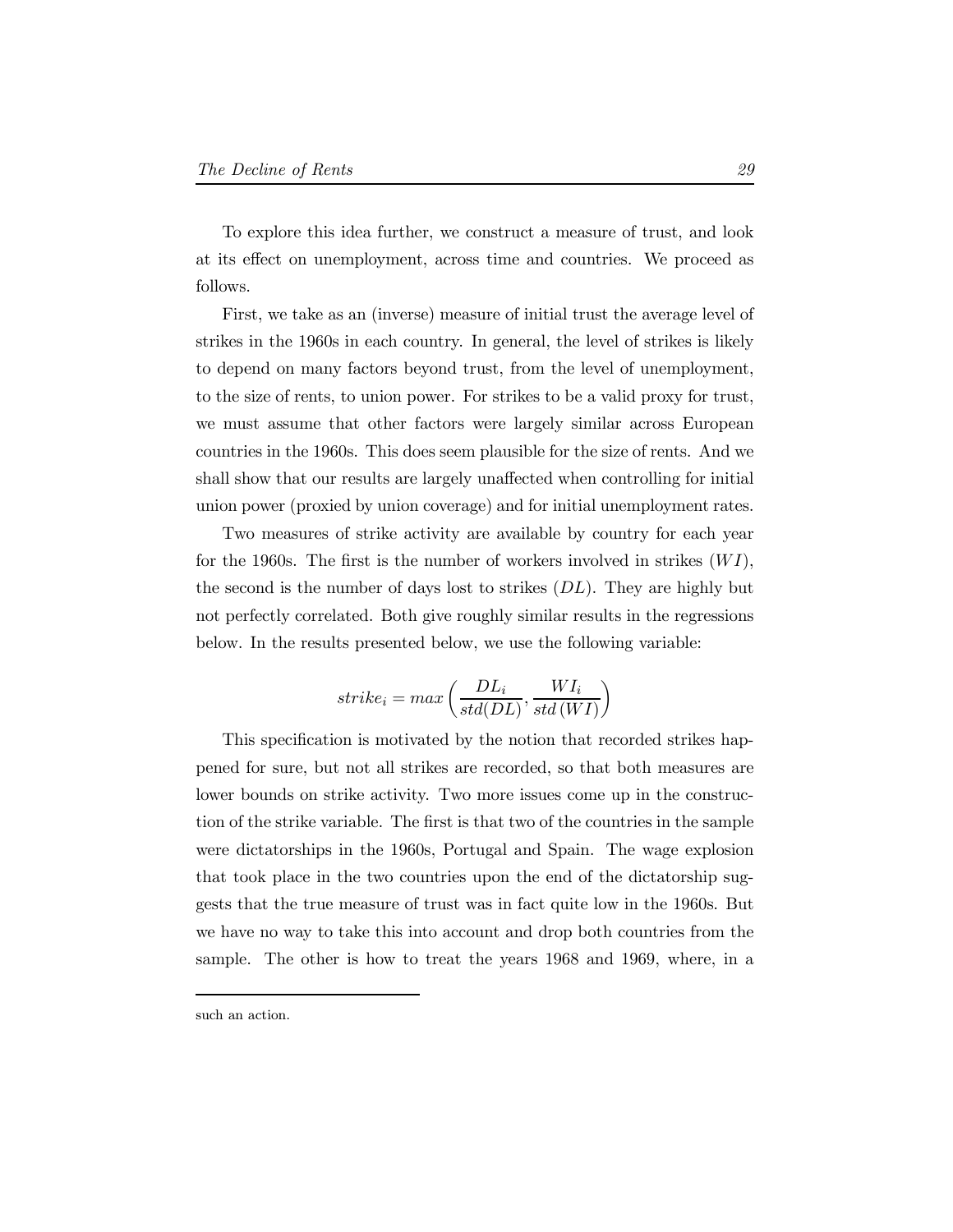number of countries, most notably France, Germany and Italy, there was high labor unrest, and unusually high levels of strikes. On the argument that these episodes reflected other factors than the one we want to capture, we construct our measure of strikes by using the mean only for the period 1960 to 1967 (Given that France, Germany and Italy are high unemployment countries, our results below would actually be stronger, were we to use the whole decade to construct the mean.)

We then run the following panel data regression for the period 1965 to 1999:

$$
u_{it} = \alpha_t + \beta_t \times strike_i + \gamma_t \times open_i + \varepsilon_{it}
$$

In words: we regress the unemployment rate in country  $i$  in year  $t$  on a set of time fixed effects, a set of time fixed effects interacted with our trust variable, and a set of time fixed effects interacted with an openness variable, measured as the mean ratio of exports plus imports to GDP for the period 1960 to 1967 (these dates being chosen for symmetry with the dates used in the construction of the trust variable). Equivalently, one can think of this regression as a set of regressions, regressing in each year the unemployment rate across countries on a constant, trust and openness. The values of  $\overline{strike}$ and *open* are plotted in the scatter diagram in Figure 11.

As a way of summarizing the results, we plot in Figure 12 the typical impact of our "trust" variable,  $\beta_t \times std(strike_i)$  and our openness variable  $\gamma_t \times std(open_i)$  on the unemployment rate.

• Openness is uncorrelated with unemployment until the mid-1970s. From then on however, more open countries tend to experience higher levels of unemployment and the impact becomes significant in the  $80s$ and the early 90s. At the end of our sample period (1999), the effect turns negative. This is consistent with the outcome of the simulation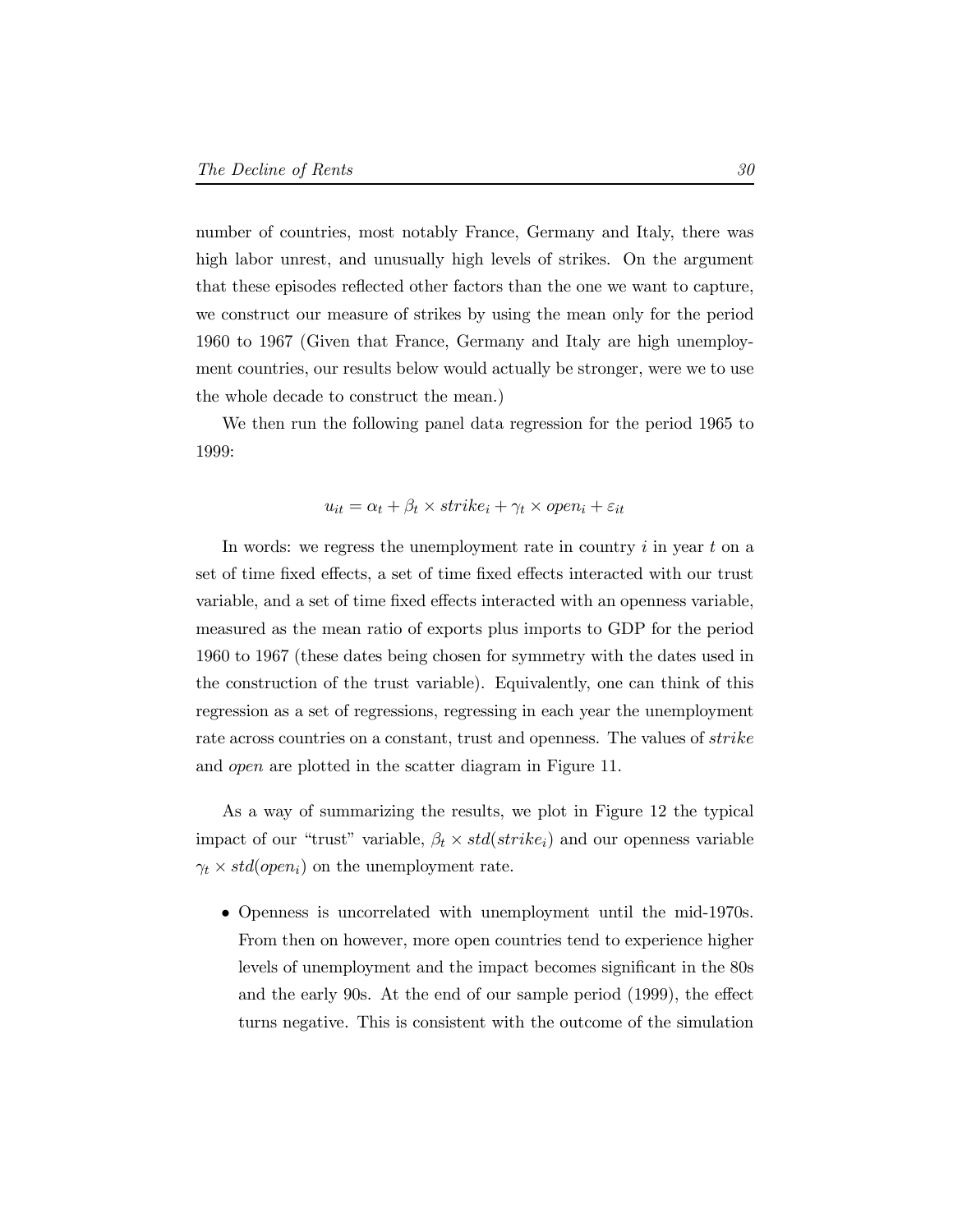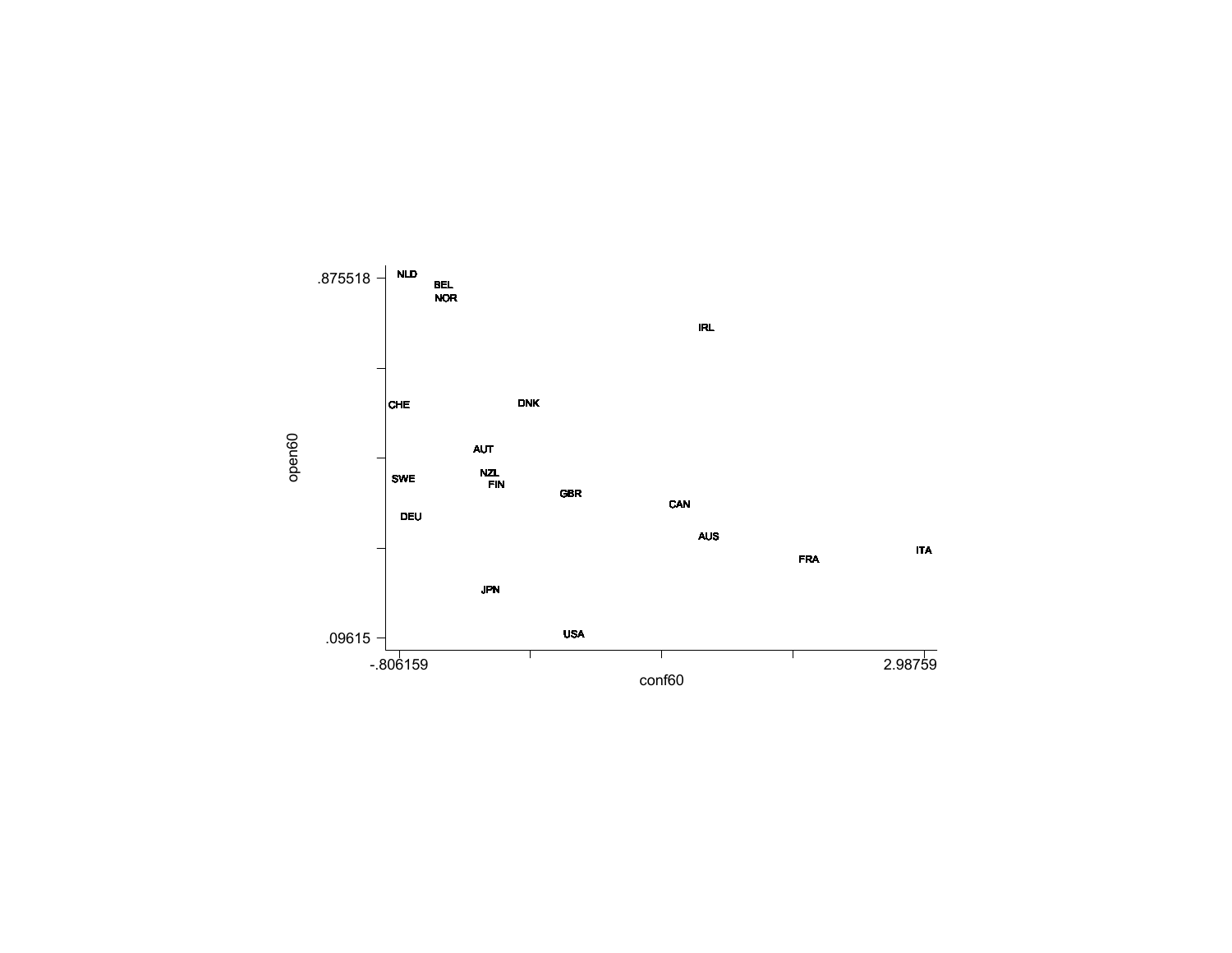reported in Figure 7. Other things equal, it appears that more open economies had more of an increase in unemployment early on, and more of a decrease in unemployment later on.

• Turning to trust, countries with higher levels of strikes (a lower level of trust under our interpretation) have slightly higher unemployment rates in the 1960s, but the effect is not statistically significant. From the mid-1970s on however, the impact becomes very large and very significant (each of the t-statistics for the 1980s is between 2.6 and 4). At its peak in 1987, our proxy for trust can explain a difference of up to 9 points in the unemployment rates:  $\beta_{1987} \times [\text{max}_i(strike_i) - \text{min}_i(strike_i)] = 9.$ 

The trust variable indeed has especially strong power in explaining differences across countries in the late 1980s. A cross country regression of unemployment rates in 1989 on the strike variable has an  $R^2$ of 42%. Interestingly, openness by itself has no explanatory power  $(R^2 = 1\%$  in a regression of unemployment on openness alone), but when combined with trust the  $R^2$  (for 1989) jumps to 68%.

We have made a number of robustness checks of our results. We used  $DL$  and  $WI$  separately and together; this makes little difference to the results. We replaced openness by country size, interacted with time effects. Size is correlated with openness, but the data indicate that openness is what matters. We allowed for union coverage interacted with time effects (as the strike variable may reflect union power in addition to trust); When introduced in addition to the trust variable, it turned out not to be significant. Indeed, openness and trust are the only variables that we have found to be consistently significant.

We have also explored another measure of trust, the proportion of votes going to the communist party in the 1960s. The motivation comes again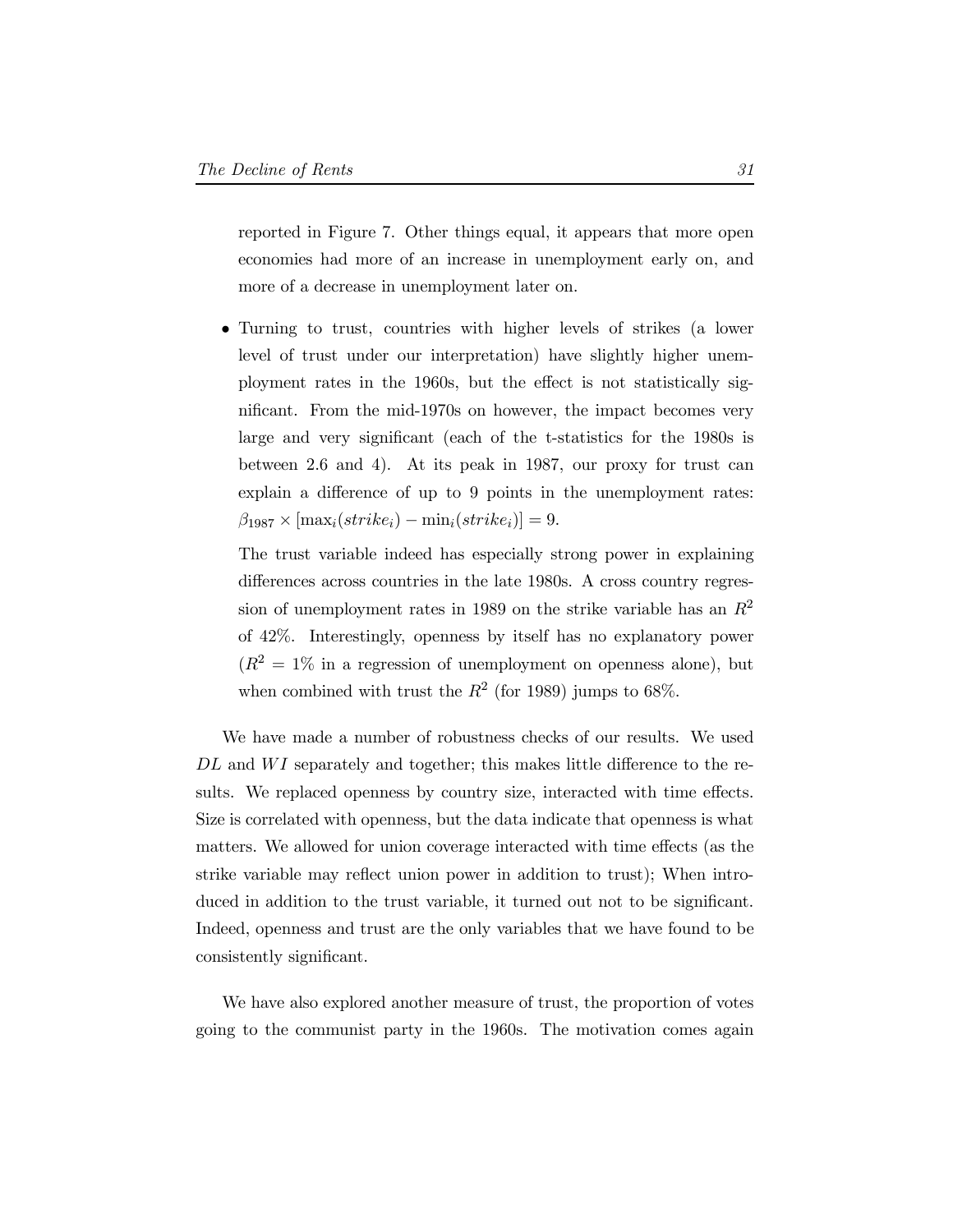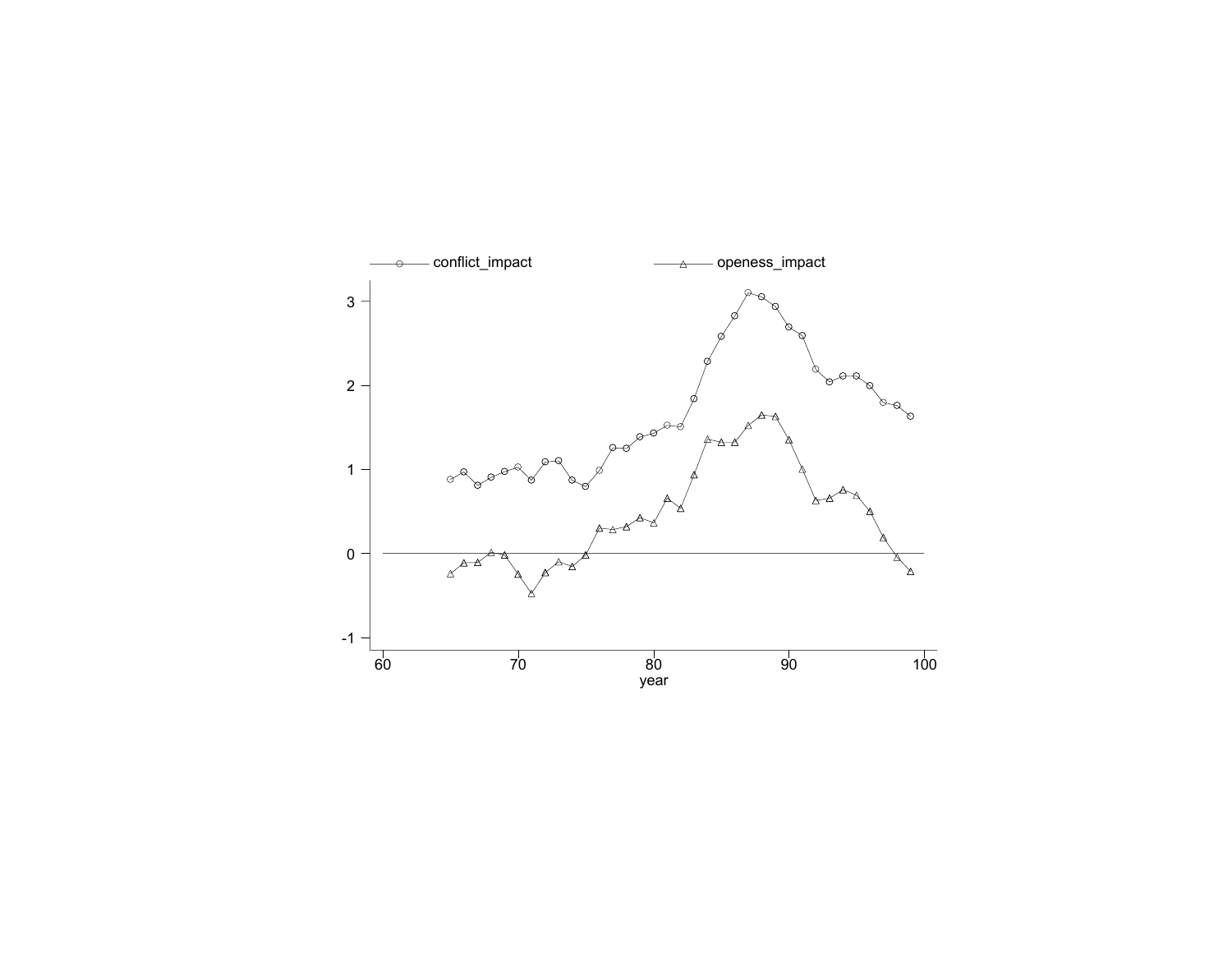from the current rhetoric of labor unions. Even today, the rhetoric of communist unions often resembles the "class struggle" view of relations between labor and capital presented in the introduction. In contrast, socialist and social democratic unions increasingly speak of the need for "partnership between labor and capital." The contrast is striking for example in France, where the CFDT—the main socialist union—has established a working relation with the MEDEF—the business organization—while the CGT, the communist union, has largely kept its traditional positions. The relation between the strike proxy and this measure is shown in the scatter diagram in Figure 13. In effect, only three countries have a relatively high percentage of communist votes in the 1960s, France, Italy, and Greece. All the others have low percentages.<sup>25</sup> As France, Italy, and Greece have suffered from high and persistent unemployment, a regression using this measure of trust (interacted with time effects) gives roughly similar results to those described earlier. But the partition of countries is too rough to provide a satisfactory explanation of the cross country differences in the evolution of unemployment.

Our results that initial trust between labor and capital appears to explain a good part of the subsequent evolution of unemployment come with many caveats. Nevertheless, we believe they capture something important, about the attitude of unions, and the way in which they determine the effects of shocks on the economy.<sup>26</sup>

 $^{25}{\rm In}$  many countries, the percentage was relatively high in the aftermath of World War II, but had declined substantially by the early 1960s.

 $^{26}\rm{Pierre}$  Fortin has suggested to us another fascinating example, the difference between the evolution of unemployment in Ontario and Quebec. The comparison is interesting as both provinces share many of the same institutions. Unemployment in Quebec increased much more than in Ontario, and turned around later. Fortin suggests that the fact that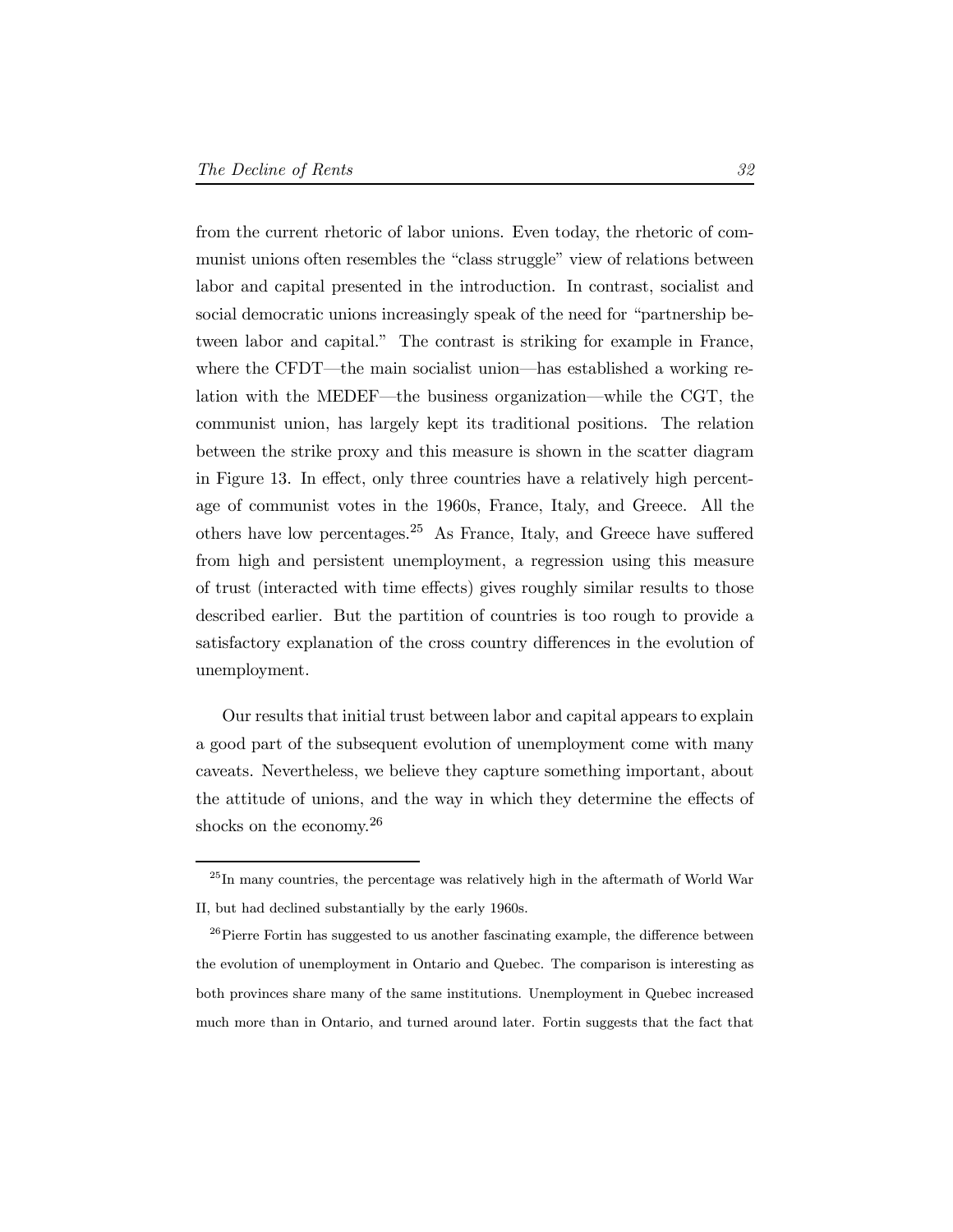#### 5 Relation to the literature, and conclusions

In Blanchard and Wolfers [2000], one of the authors suggested that the only way to understand both the time series and cross-country evolutions of unemployment in Europe was by focusing on the interaction of shocks and institutions. The hypothesis we have developed in this paper fits well under this (admittedly rather generous) umbrella:

• Past research has focused on a number of shocks, from the slowdown in productivity growth from the early 1970s on, to movements in the price of oil in the mid and late 1970s, to movements in the cost of capital (Phelps [1994]) (low in the 1970s, higher in the 1980s, high in the 1990s), to increases in the pace in reallocation (Ljundgqvist and Sargent [1998]).

We add to this list what we see as another important shock: structural changes in product and financial markets, in particular increases in capital mobility, both within and across countries. And the type of learning dynamics we focus on here clearly applies to other shocks as well: For example, it surely took some time for European economies to realize that the 30-year post-war period of high productivity growth had come to an end.

Indeed, our argument extends straightforwardly to another type of shock, namely biased technological progress. A number of authors have argued that, either for exogenous reasons (reasons having to do with the nature of technological progress itself), or endogenous reasons

labor in Quebec is typically French speaking and Catholic, whereas capital is often Anglo and Protestant led to worse labor relations and is an important part of the explanation (In Ontario, both capital and labor are Anglo and Protestant). For more on the evolution of unemployment in Quebec, see Fortin [2001].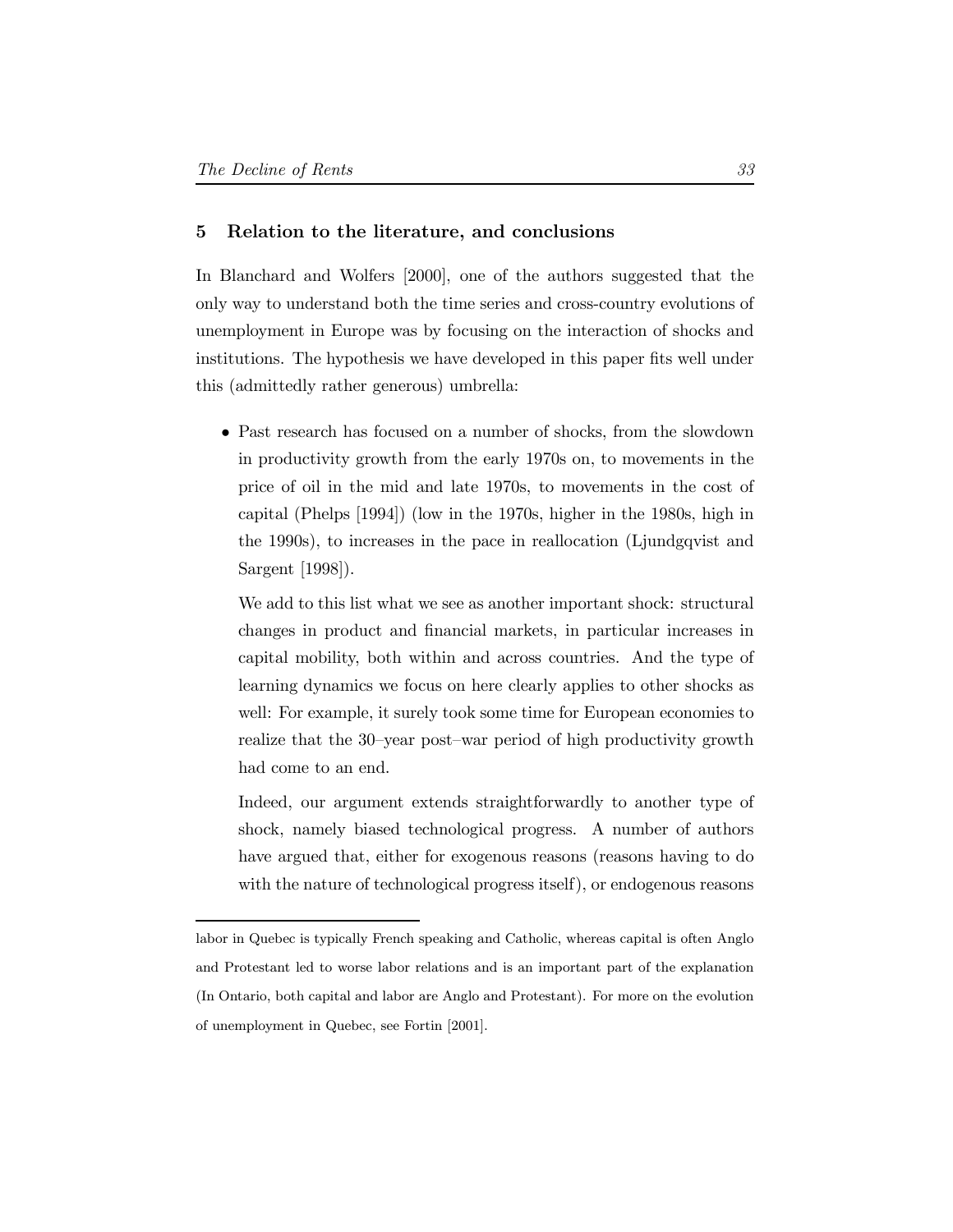(decisions by firms to develop new technologies in order to use or save on a specific factor; see Acemoglu  $[2002]$ , technological progress may have become increasingly labor saving during that period (see for example Piketty [1998]). One can think of such endogenous technological progress as leading, in effect, to an increase in the long run elasticity of labor demand. So, to the extent that such technological change was at work, the argument we developed in our paper applies directly: If unions were slow to understand the change, this can plausibly explain first the increase, and then the more recent decline in unemployment.

• Past research has focused on a number of institutions, and their interactions with shocks: Ljundgqvist and Sargent [1998] have looked, for example, at the interaction between the structure of unemployment benefits and higher turbulence; Blanchard [2000] (Lecture 3) has looked at how institutions such as employment protection which generate long individual unemployment duration, affect the dynamic effects of adverse shocks to labor demand.

The crucial institution in our paper is collective bargaining. But so are the attitudes of the unions, and the role of learning and trust: We have no doubt that most of the decrease in unemployment in the Netherlands for example must be traced to a change in attitudes, rather than to specific labor market reforms. This suggests a broader definition of "institutions" than is standard.

Indeed, even our definition may still not be broad enough. While we focused on unions, it is clear that the same process of learning has taken place in the larger political sphere—again with clear differences across countries. Some communist parties have retained much of the old rhetoric, some have evolved. Some socialist parties have become social-democratic parties, and now talk of partnership. Some are more schizophrenic. Thus, at some level, what is relevant is societal atti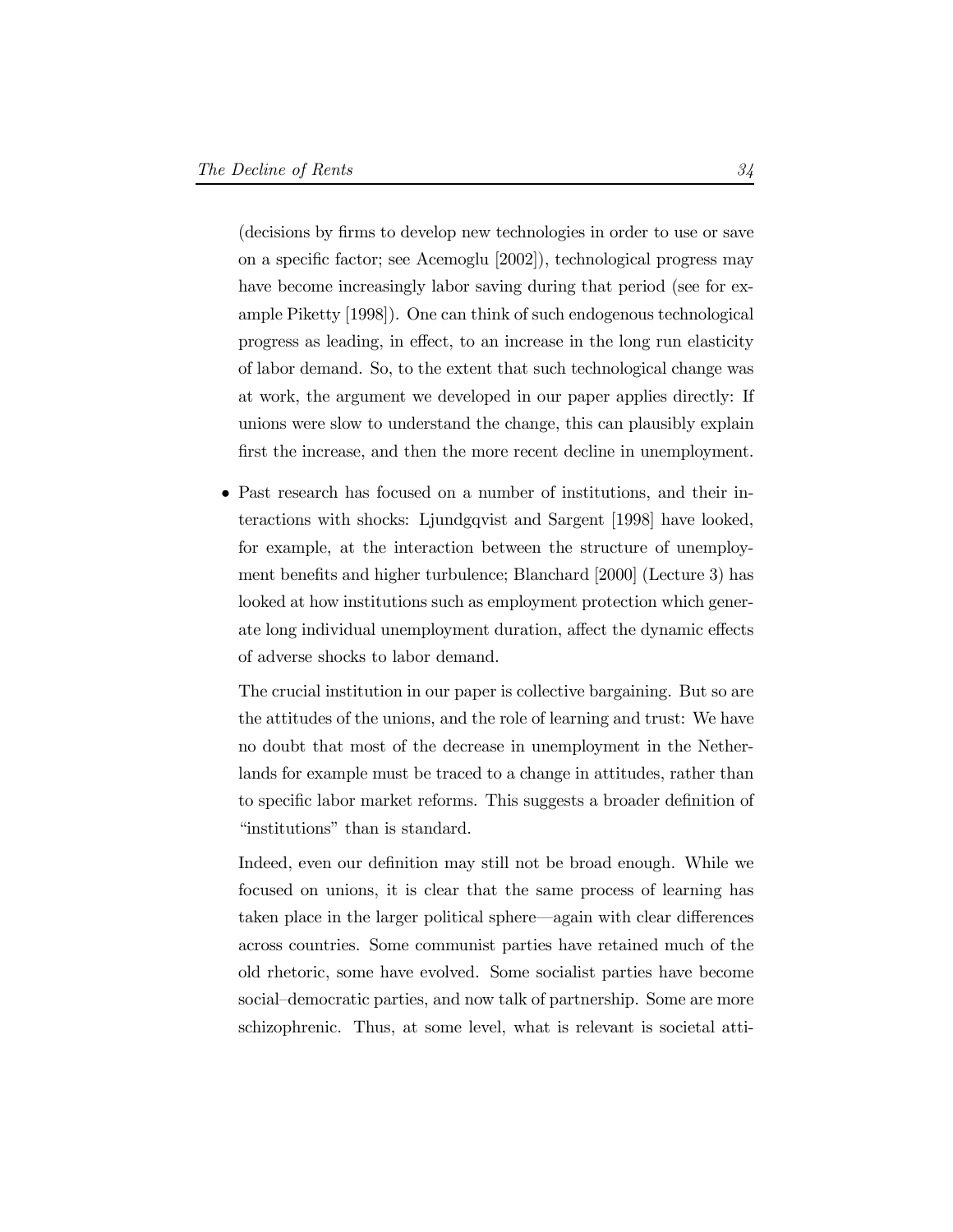tudes, not just union attitudes. And this points to a more complex political game than the simpler model of bargaining we focused on in our paper, a game in which not only unions, but also the median voter, determine the outcome: In 1979, voters in the UK elected Margaret Thatcher, over the strong opposition of unions. She then proceeded to drastically reduce the power of unions. At roughly the same time, in 1981, voters in France elected a socialist President, Francois Mitterand, who initially pursued traditional socialist policies, until being forced two years later to change and adopt more capital-friendly policies.

• The line of research most closely related to ours is that of Caballero and Hammour (in particular Caballero and Hammour [1998b], Caballero and Hammour [1998a]). Under our hypothesis, unemployment dynamics come from the attempts from unions to preserve rents in the face of structural change. Under their hypothesis, unemployment dynamics come from the attempts by unions to appropriate more of the rents, starting in the late 1960s. Those attempts, Caballero and Hammour argue, are what led to the decrease in capital accumulation and employment over time.

The complete story surely has an element of both: The labor unrest in the late 1960s, and the increase in the real wage per efficiency unit in the early 1970s we documented earlier, suggests that part of the initial increase in unemployment was indeed due to a "wage push" rather than to insufficient wage moderation in the face of structural change. And there is also no question that some of the institutional changes which took place in the 1970s and 1980s, from higher unemployment benefits, to stronger employment protection, had the effect of decreasing profit, capital accumulation, and employment. Indeed, this suggests an important extension to our hypothesis. As unions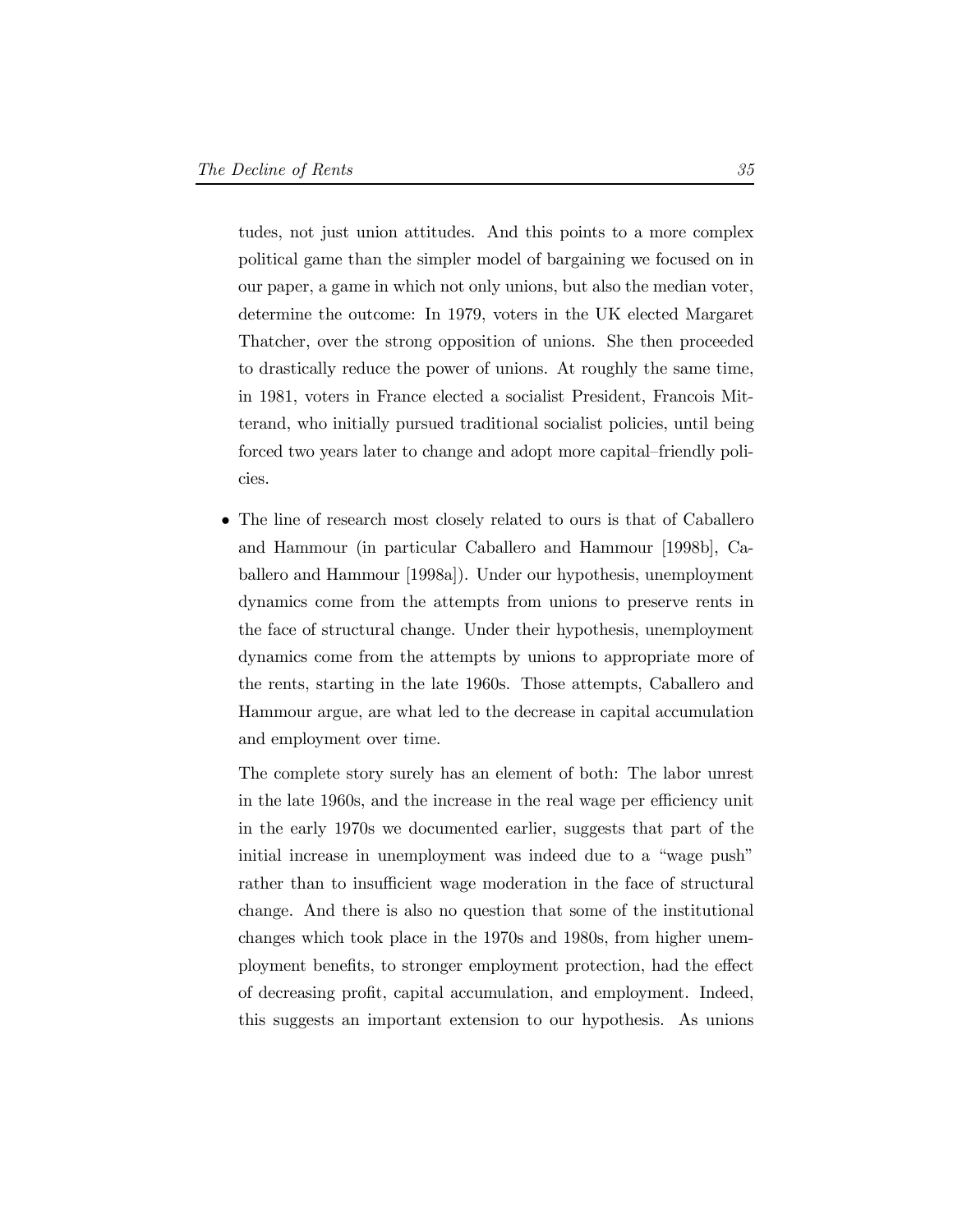learned of the structural change, this did not necessarily lead them to accept more wage moderation. Instead, in many cases, their reaction was to try to limit the decrease in employment, at least in the short run, for example through the passage of stronger employment protection legislation. The current legacy of these actions may therefore be a combination of wage moderation, but worse labor market institutions.

This takes us to the implications of our hypothesis for the future. Our analysis leads us to be relatively optimistic. As learning takes place, increased capital mobility, and higher product market competition, are likely to lead to a continuing decline in unemployment. Achieving low unemployment however will also require reforms of some labor market institutions; these are also—slowly—taking place.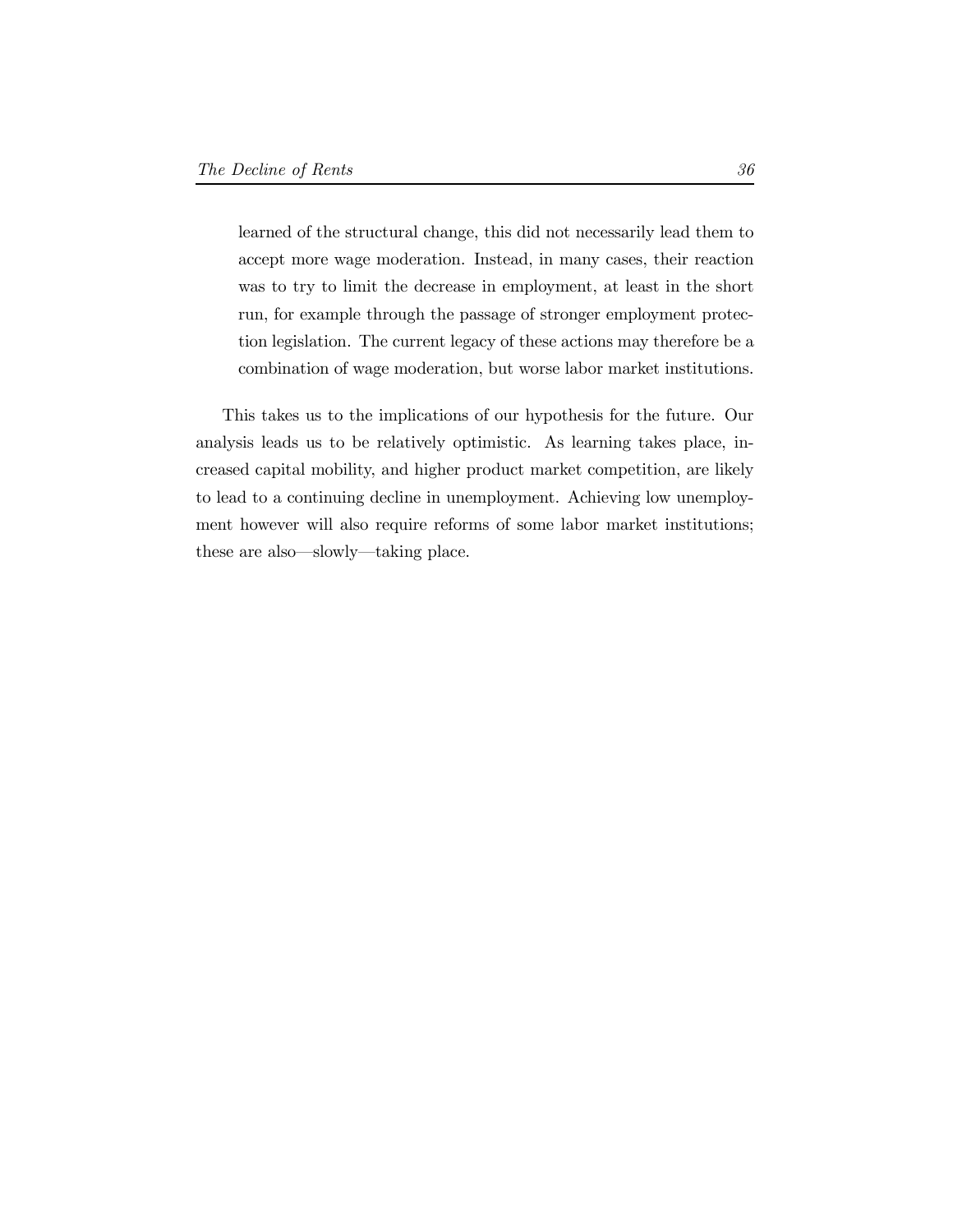## References

- Acemoglu, D., 2002, Labor- and capital-augmenting technical change, MIT working paper 03-02.
- Blanchard, O., 2000, The Economics of Unemployment. Shocks, Institutions, and Interactions, Lionel Robbins Lectures, MIT Press, forthcoming (http://econwww.mit.edu/faculty/blanchar/papers.html.
- Blanchard, O., 2002, Comments on \Catching up with the leaders: The Irish hare", by Patrick Honohan and Brendan Walsh, Brookings Papers on Economic Activity 1, 58-66.
- Blanchard, O. and Giavazzi, F., 2002, Macroeconomic effects of regulation and deregulation in goods and labor markets, mimeo MIT, forthcoming Quarterly Journal of Economics.
- Blanchard, O. and Wolfers, J., 2000, Shocks and institutions and the rise of European unemployment. The aggregate evidence, *Economic Journal*  $110(1)$ , 1-33.
- Caballero, R. and Hammour, M., 1998a, Jobless growth: Appropriability, factor substitution and unemployment, Carnegie-Rochester Conference Series on Public Policy  $(48)$ , 51-94.
- Caballero, R. and Hammour, M., 1998b, The macroeconomics of specificity, *Journal* of Political Economy  $106(4)$ , 724-767.
- Fortin, P., 2001, Has Quebec's standard of living been catching up?, pp. 381-402, P. Grady and A. Sharpe eds, The state of economics in Canada, Kingston Ontario, John Deutch Institute.
- Honohan, P. and Walsh, B., 2002, Catching up with the leaders; The Irish hare, Brookings Papers on Economic Activity  $(1)$ , 1-57.
- Lane, P. and Milesi-Ferretti, G., 2001, The external wealth of nations., *Journal of* International Economics 55, 263-294.
- Lipset, M. S., 2000, Still the exceptional nation?, Wilson Quarterly Winter.